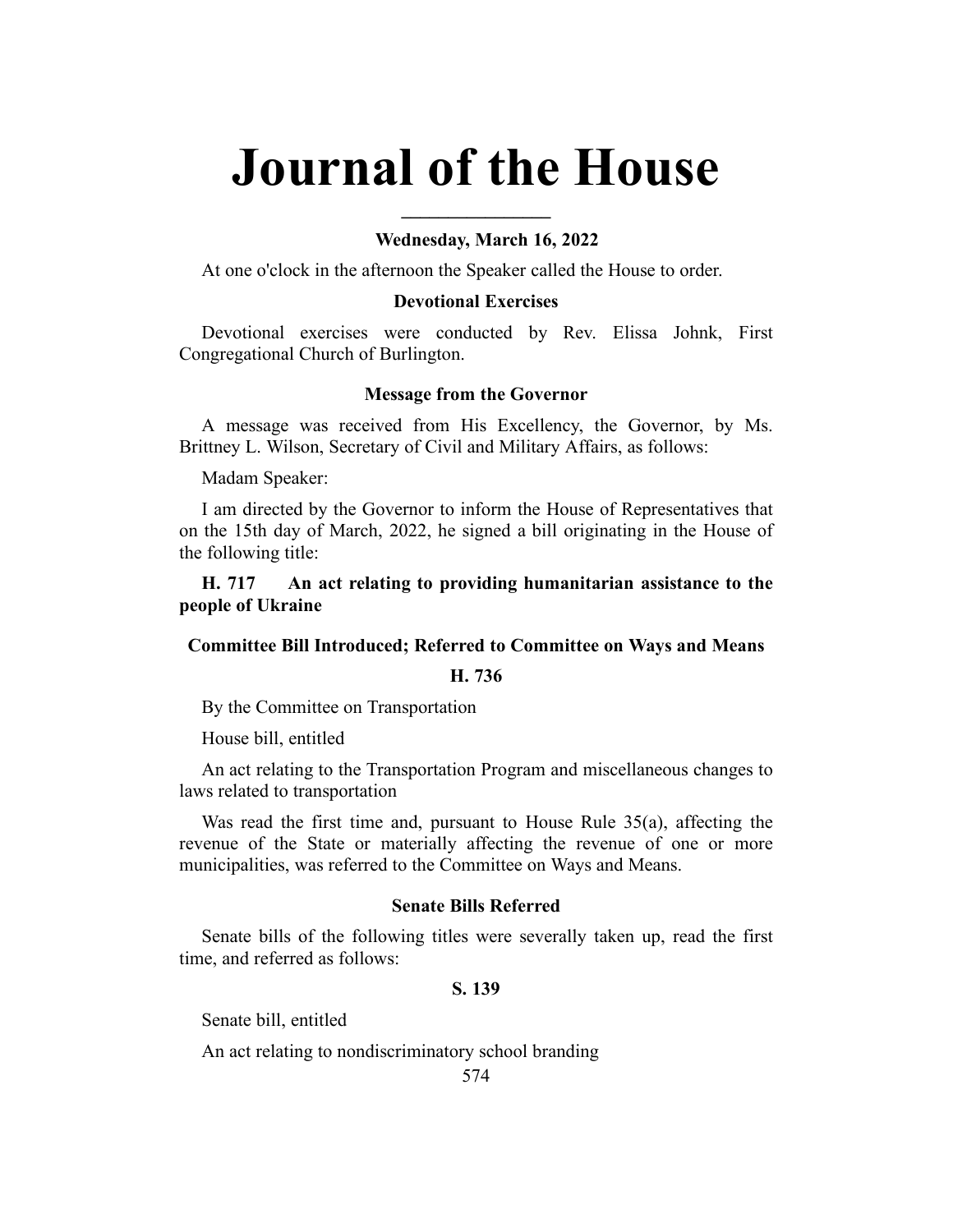To the Committee on Education.

## **S. 173**

Senate bill, entitled

An act relating to the State House art collection

To the Committee on Corrections and Institutions.

## **S. 206**

Senate bill, entitled

An act relating to planning and support for individuals and families impacted by Alzheimer's Disease and related disorders

To the Committee on Human Services.

#### **S. 283**

Senate bill, entitled

An act relating to miscellaneous changes to education laws

To the Committee on Education.

## **Ceremonial Reading**

## **H.C.R. 113**

House concurrent resolution honoring the USS VERMONT (SSN 792)

Offered by: Reps. Hango of Berkshire, Austin of Colchester, Birong of Vergennes, Dolan of Essex, Fagan of Rutland City, Goslant of Northfield, Gregoire of Fairfield, Harrison of Chittenden, Higley of Lowell, Houghton of Essex, Howard of Rutland City, Lefebvre of Orange, Martel of Waterford, Morgan, M. of Milton, Morrissey of Bennington, Murphy of Fairfax, Norris of Sheldon, Norris of Shoreham, Ode of Burlington, Page of Newport City Palasik of Milton, Scheuermann of Stowe, Sibilia of Dover, and Wood of Waterbury; and Senators Brock, Kitchel, and Ram Hinsdale

Having been adopted in concurrence on Friday, March 11, 2022 in accord with Joint Rule 16b, was read.

## **Second Reading; Bill Amended; Third Reading Ordered**

## **H. 266**

**Rep. Goldman of Rockingham**, for the Committee on Health Care, to which had been referred House bill, entitled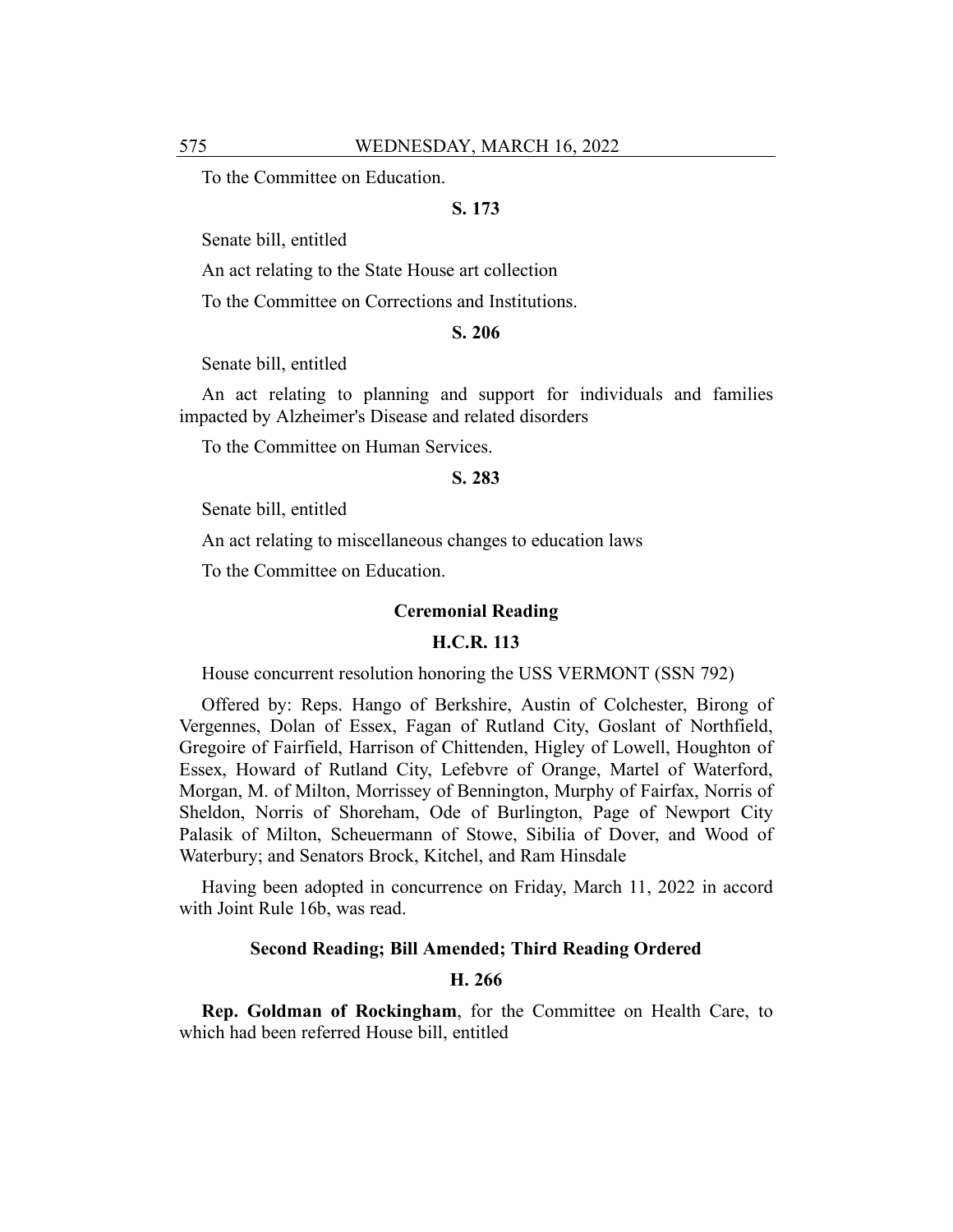An act relating to an incremental approach to health insurance coverage for hearing aids

Reported in favor of its passage when amended by striking all after the enacting clause and inserting in lieu thereof the following:

## Sec. 1. PURPOSE

(a) The General Assembly recognizes the range of negative health outcomes that are associated with untreated hearing loss, including cognitive decline, dementia, falls, social isolation, and depression. All Vermonters should have access to hearing aids and related services, yet many health plans do not cover them. Vermont Medicaid currently covers hearing aids, while most health insurance plans offered in the commercial health insurance market do not. Federal law prohibits or preempts the State from regulating the benefits provided through plans covering more than half of the population of this State, including Medicare and self-funded employer plans. Medicare does not cover hearing aids and related services, and neither do most self-funded employer plans.

(b) In 2021 Acts and Resolves No. 74, Sec. E.227, the General Assembly directed the Department of Financial Regulation and other interested stakeholders to review Vermont's benchmark plan establishing the State's essential health benefits for qualified health plans offered through the Vermont Health Benefit Exchange and recommend whether to request federal approval to modify the benchmark plan to provide certain benefits, including hearing aids. On March 2, 2022, the Green Mountain Care Board voted to approve a recommendation from the Department of Vermont Health Access to add coverage to the benchmark plan for up to one hearing aid per ear every three years and an annual hearing exam. The Department of Vermont Health Access is pursuing a change to Vermont's benchmark plan with the federal government for coverage for hearing aids and hearing exams to begin in Vermont's individual and small group insurance markets in January 2024.

(c) The purpose of this bill is to ensure continued coverage of hearing aids and related services in Vermont Medicaid, affirm ongoing efforts to make hearing aids and related services part of Vermont's benchmark plan, and make hearing aids and related services more accessible to Vermont residents by requiring coverage in large group health insurance plans, which comprise the remaining segment of the commercial health insurance market over which Vermont has regulatory authority and which do not currently offer these benefits.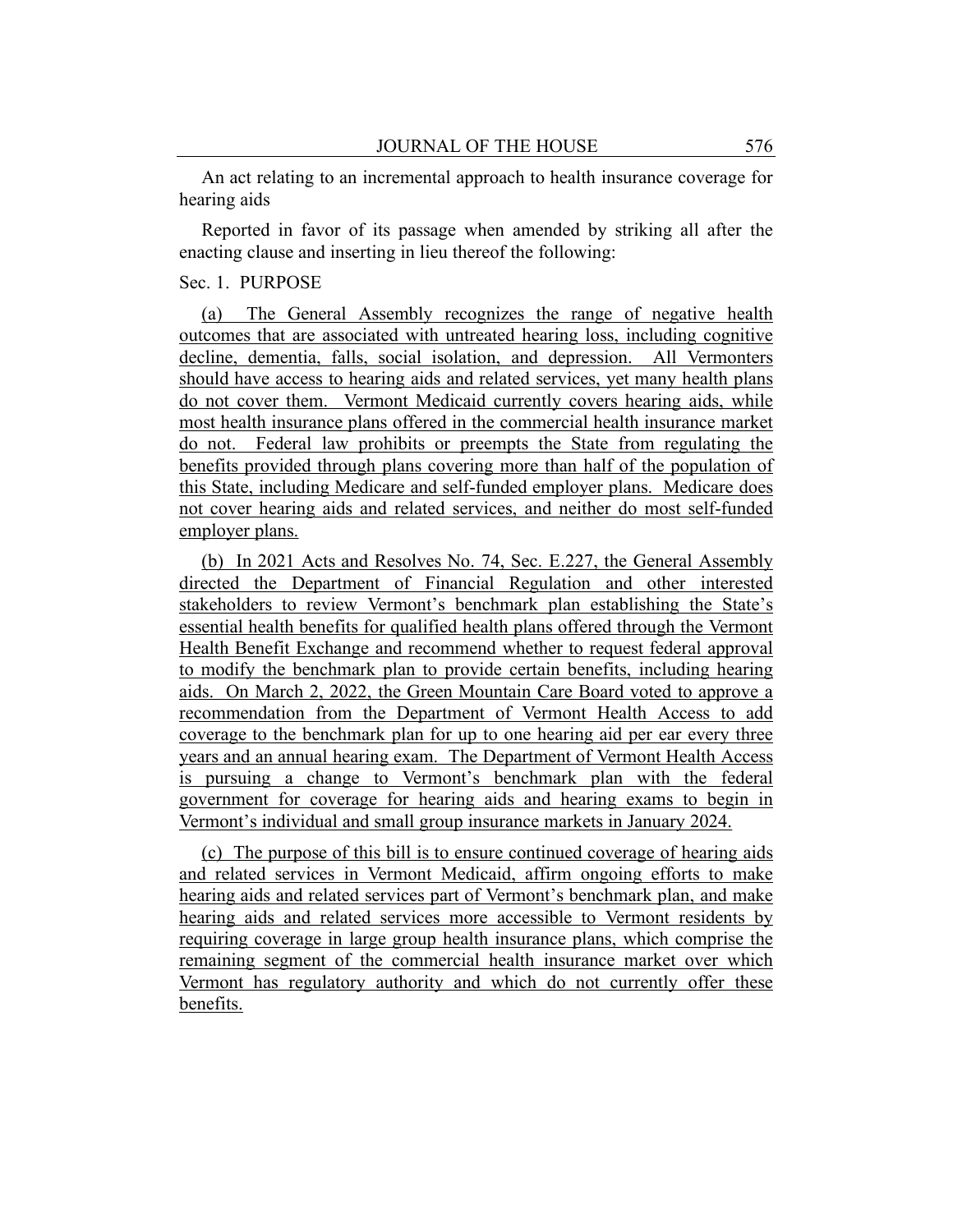## Sec. 2. ESSENTIAL HEALTH BENEFITS; BENCHMARK PLAN;

## HEARING AIDS; REPORT

On or before November 1, 2022, the Department of Vermont Health Access shall provide an update to the Health Reform Oversight Committee regarding the status of the Department's application to the Centers for Medicare and Medicaid Services to modify the essential health benefits in Vermont's benchmark plan to include coverage of hearing aids and related services beginning in plan year 2024.

Sec. 3. 33 V.S.A. § 1901k is added to read:

## § 1901k. MEDICAID COVERAGE FOR HEARING AIDS AND

## AUDIOLOGY SERVICES

Vermont Medicaid shall provide coverage for medically necessary hearing aids and audiology services when delivered by a health care professional practicing within the scope of the professional's license, including audiologic examinations, hearing screenings, fitting of hearing aids, prescriptions for hearing aid batteries, and other services as defined by the Department of Vermont Health Access by rule.

Sec. 4. 8 V.S.A. § 4088l is added to read:

## § 4088l. COVERAGE FOR HEARING AIDS

(a) As used in this section:

(1) "Health insurance plan" means a group health insurance policy or health benefit plan offered by a health insurance company, nonprofit hospital or medical service corporation, or health maintenance organization, but does not include:

(A) a qualified health benefit plan or reflective health benefit plan offered in accordance with 33 V.S.A. chapter 18, subchapter 1;

(B) a health benefit plan offered by an intermunicipal insurance association to one or more entities providing educational services pursuant to 24 V.S.A. chapter 121, subchapter 6; or

(C) a policy or plan providing coverage for a specified disease or other limited benefit coverage.

(2) "Hearing aid" means any small, wearable electronic instrument or device designed and intended for the ear for the purpose of aiding or compensating for impaired human hearing and any related parts, attachments, or accessories, including earmolds and associated remote microphones that pair with hearing aids to improve word comprehension in difficult listening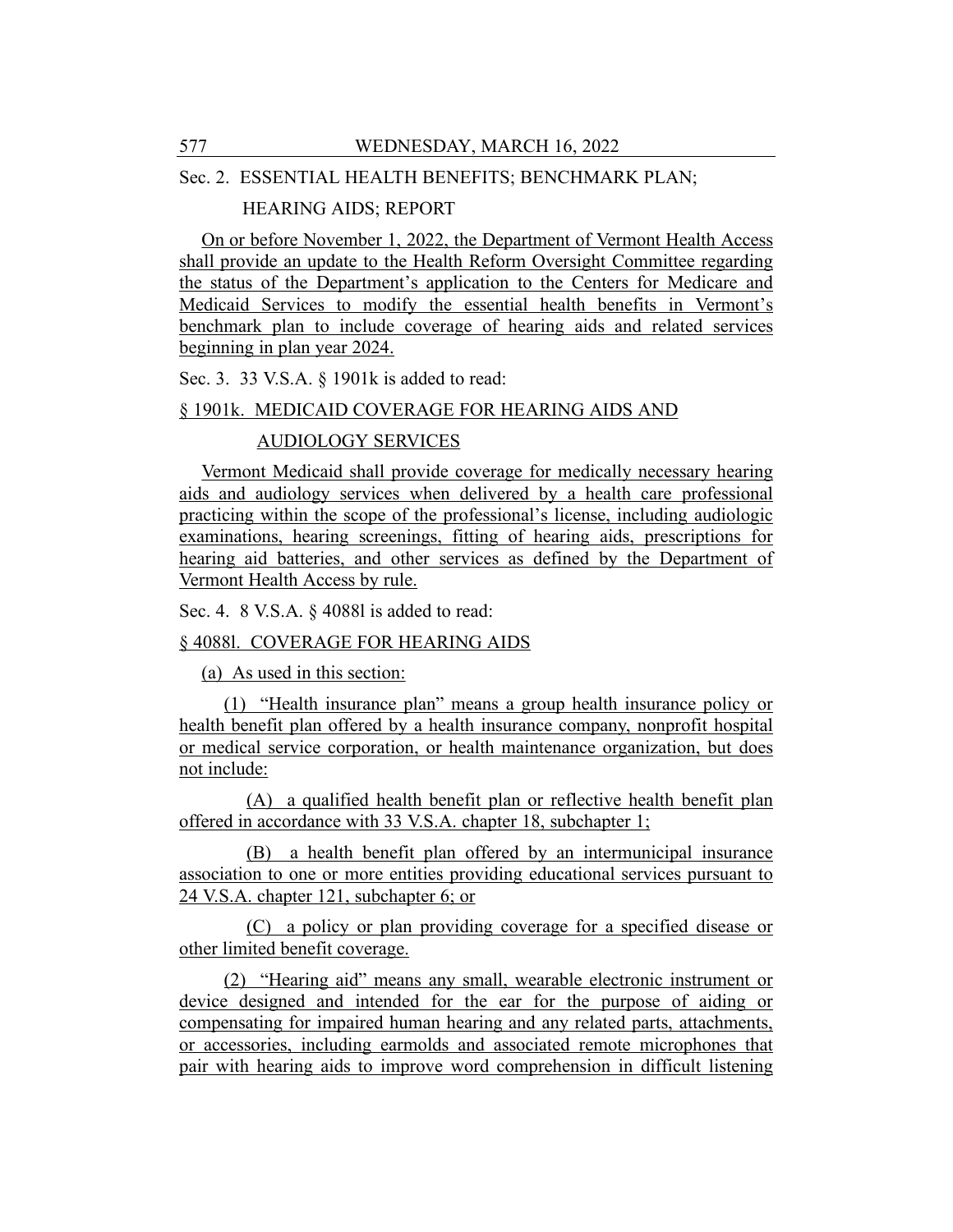situations in live or telecommunication settings. The term does not include cords, large-audience assisted listening devices, such as those designed for auditoriums, or stand-alone assisted listening devices that can function without a hearing aid.

(3) "Hearing aid professional services" means the practice of fitting, selecting, dispensing, selling, or servicing hearing aids, or a combination, including:

(A) evaluation for a hearing aid;

(B) fitting of a hearing aid;

(C) programming of a hearing aid;

(D) hearing aid repairs;

(E) follow-up adjustments, servicing, and maintenance of a hearing aid;

(F) ear mold impressions; and

(G) auditory rehabilitation and training.

(4) "Hearing care professional" means an audiologist or hearing aid dispenser licensed under 26 V.S.A. chapter 67, a physician licensed under 26 V.S.A. chapter 23 or 33, a physician assistant licensed under 26 V.S.A. chapter 31, or an advanced practice registered nurse licensed under 26 V.S.A. chapter 28, working within that professional's scope of practice.

(b) A health insurance plan shall cover the cost of a hearing aid for each ear and the associated hearing aid professional services when the hearing aid or aids are prescribed, fitted, and dispensed by a hearing care professional. The coverage shall include hearing aid batteries when prescribed by a hearing care professional.

(c)(1) The coverage provided by a health plan for hearing aids and associated services shall be limited only by medical necessity.

(2) A covered individual may select a hearing aid that exceeds the limits set forth in subdivision (1) of this subsection and pay the additional cost.

(d) The coverage required by this section shall not be subject to a deductible, co-payment, or coinsurance provision that is less favorable to a covered individual than the deductible, co-payment, or coinsurance provisions that apply generally to other nonprimary care items and services under the health insurance plan.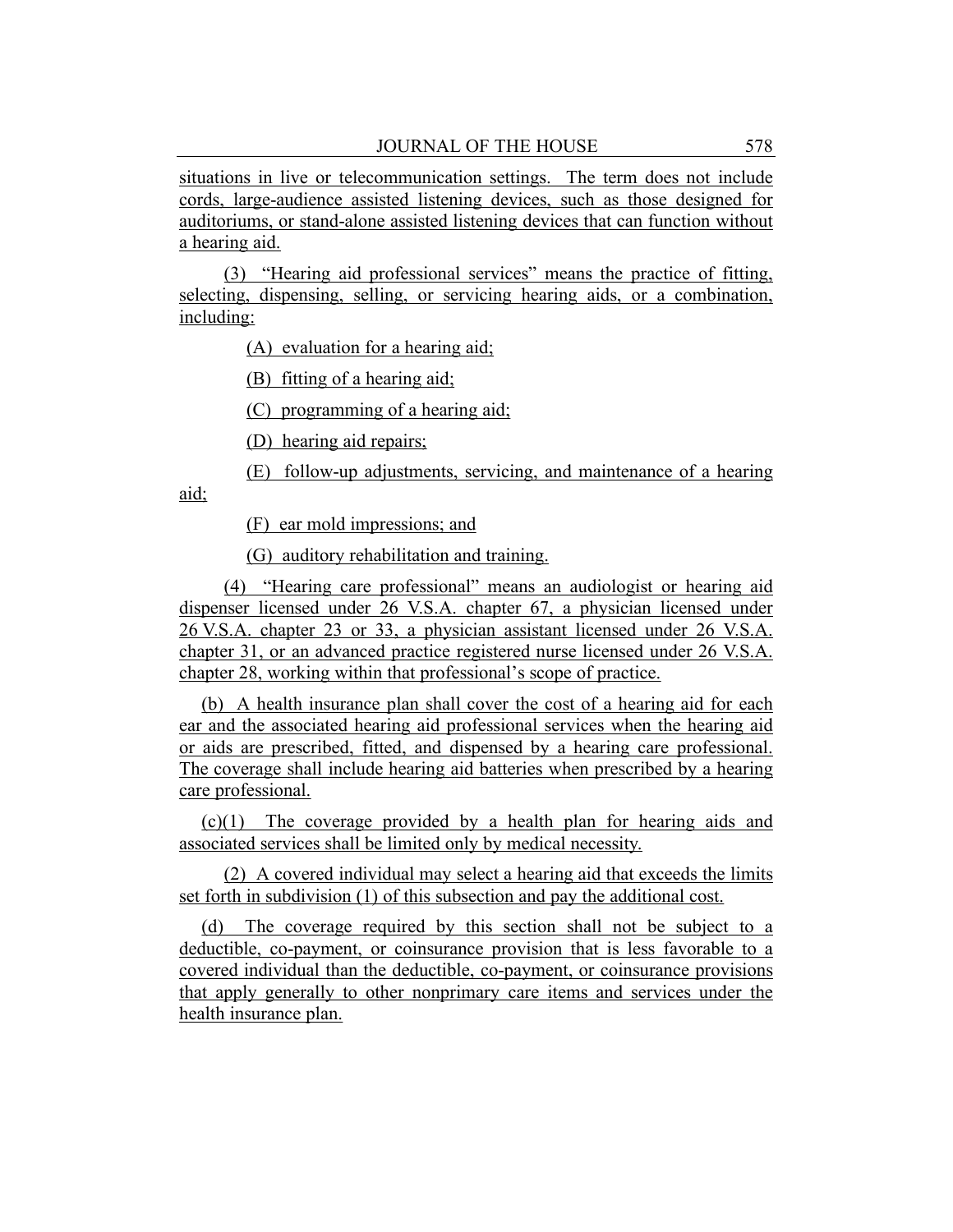(e) A covered individual who has exhausted all applicable internal review procedures provided by the health insurance plan shall have the right to an independent external review as set forth in section 4089f of this title.

## Sec. 5. EFFECTIVE DATES

(a) Sec. 4 (8 V.S.A. § 4088l) shall take effect on January 1, 2024 and shall apply to all health insurance plans issued on and January 1, 2024 on such date as a health insurer offers, issues, or renews the health insurance plan, but in no event later than January 1, 2025.

(b) The remaining sections shall take effect on passage.

and that after passage the title of the bill be amended to read: "An act relating to health insurance coverage for hearing aids"

The bill, having appeared on the Notice Calendar, was taken up and read the second time.

Pending the question, Shall the bill be amended as recommended by the Committee on Health Care?, **Rep. Goldman of Rockingham** moved to amend the report of the Committee on Health Care as follows:

In Sec. 5, effective dates, following "issued on and" by inserting the word "after"

Which was agreed to. Thereupon the report of the Committee on Health Care, as amended, was agreed to, and third reading ordered.

#### **Action on Resolution Postponed**

## **J.R.S. 44**

Joint Senate resolution, entitled,

Joint resolution providing for a Joint Assembly to vote on the retention of six Superior Judges

Was taken up, and on motion of **Rep. Long of Newfane**, action on the resolution was postponed until March 17, 2022.

#### **Third Reading; Bills Passed**

House bills of the following titles were severally taken up, read the third time, and passed:

#### **H. 244**

House bill, entitled

An act relating to authorizing the natural organic reduction of human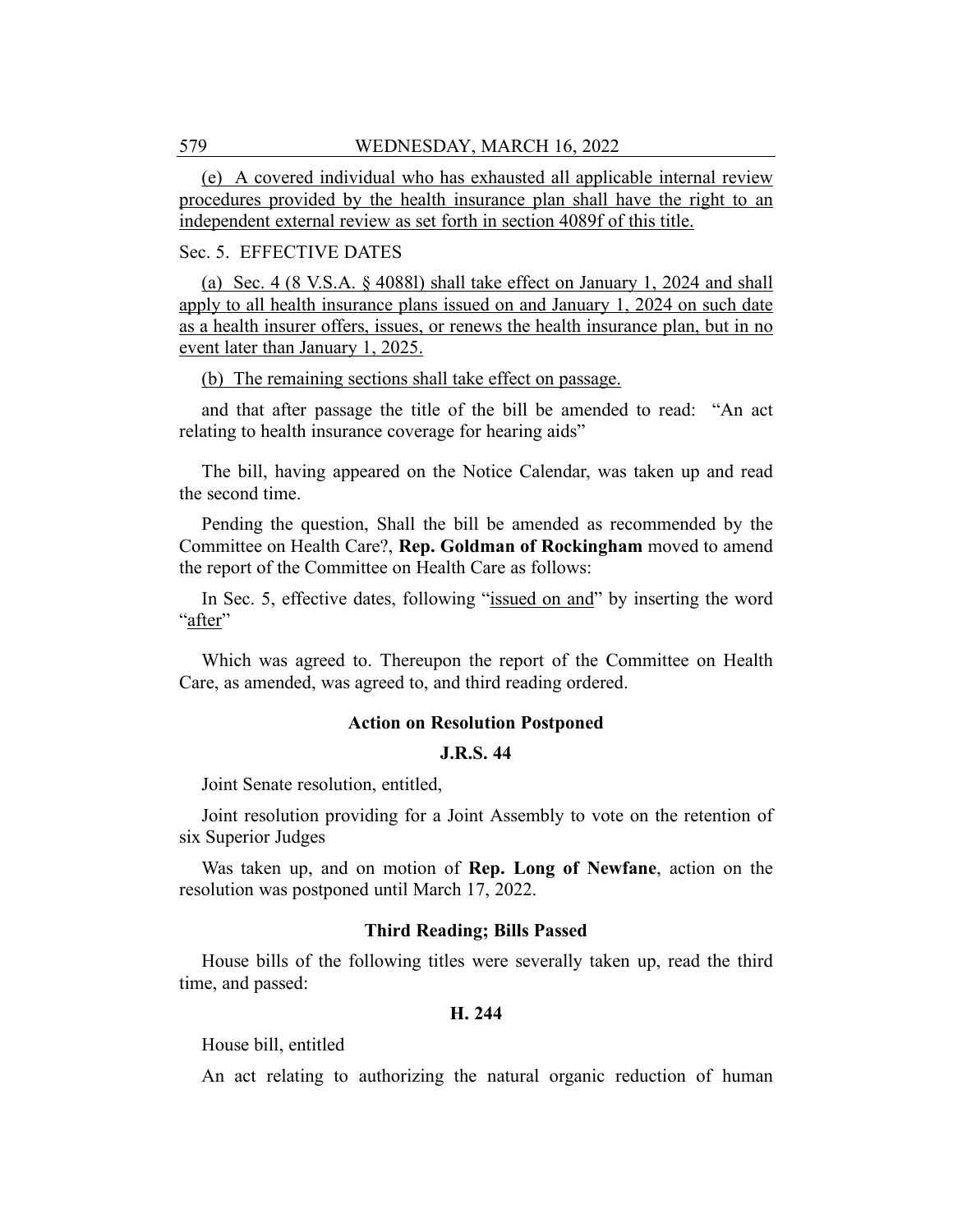remains

## **H. 500**

House bill, entitled

An act relating to prohibiting the sale of mercury lamps in the State

#### **Bill Amended; Read Third Time; Bill Passed**

#### **H. 523**

House bill, entitled

An act relating to reducing hydrofluorocarbon emissions

Was taken up and, pending third reading of the bill, **Rep. Shaw of Pittsford** moved to amend the bill as follows:

By striking out Sec. 2, 10 V.S.A. § 573, in its entirety and inserting in lieu thereof the following:

Sec. 2. 10 V.S.A. § 573 is amended to read:

#### § 573. MOTOR VEHICLE AIR CONDITIONING

(a) After January 1, 1991, no No person, for compensation, may perform service on motor vehicle air conditioners, unless that person uses equipment that is certified by the Underwriters Laboratories, or an institution determined by the Secretary to be comparable, as meeting the Society of Automotive Engineers standard applicable to equipment for the extraction and reclamation of refrigerant or a substitute prohibited under section 586 of this title from motor vehicle air conditioners.

\* \* \*

Which was agreed to. Thereupon, the bill was read the third time and passed.

## **Bill Amended; Read Third Time; Bill Passed**

#### **H. 606**

House bill, entitled

An act relating to community resilience and biodiversity protection

Was taken up and, pending third reading of the bill, **Rep. Donahue of Northfield** moved to amend the bill as follows:

First: In Sec. 3, 10 V.S.A. chapter 89, in section 2801, by adding a subsection (5) to read: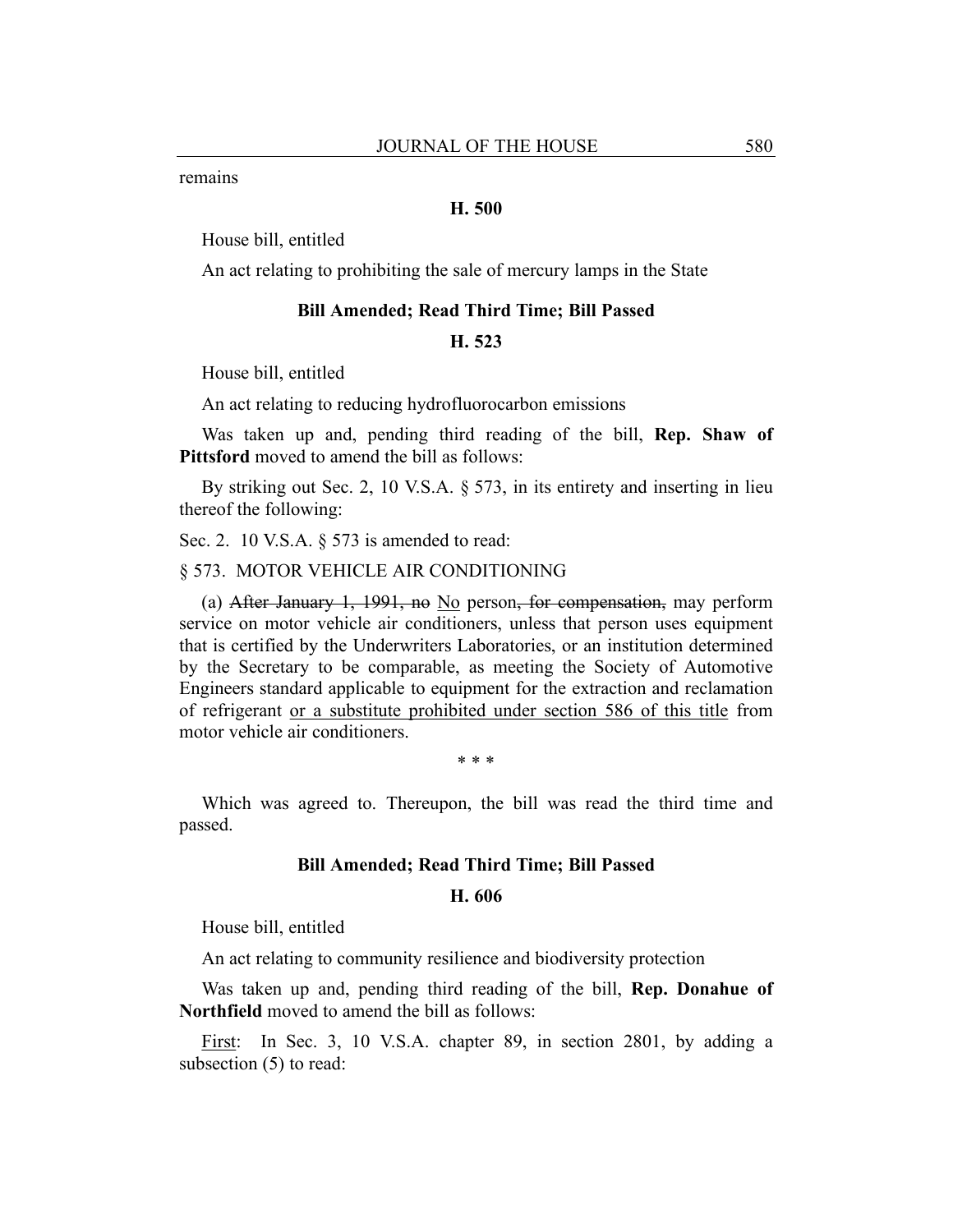(5) "Conserved" means protected and meeting the definition of ecological reserve area, biodiversity conservation area, or natural resource management area as defined in this section.

Second: In Sec. 3, 10 V.S.A. chapter 89, in section 2802, in subsection (b), by striking out the words "biodiversity reserve areas" and inserting in lieu thereof the words "biodiversity conservation areas"

Which was agreed to. Thereupon, the bill was read the third time and passed.

## **Third Reading; Bill Passed**

## **H. 655**

House bill, entitled

An act relating to establishing a telehealth licensure and registration system Was taken up, read the third time, and passed.

#### **Committee Bill; Second Reading; Third Reading Ordered**

## **H. 722**

**Rep. Copeland Hanzas of Bradford** spoke for the Committee on Government Operations.

House bill, entitled

An act relating to final reapportionment of the House of Representatives

Having appeared on the Notice Calendar and appearing on the Action Calendar, was taken up and read the second time.

**Rep. Long of Newfane** presiding.

**Rep. Krowinski of Burlington** presiding.

Pending the question, Shall the bill be read a third time?, **Rep. Copeland Hanzas of Bradford** demanded the Yeas and Nays, which demand was sustained by the Constitutional number. The Clerk proceeded to call the roll and the question, Shall the bill be read a third time?, was decided in the affirmative. Yeas, 129. Nays, 13.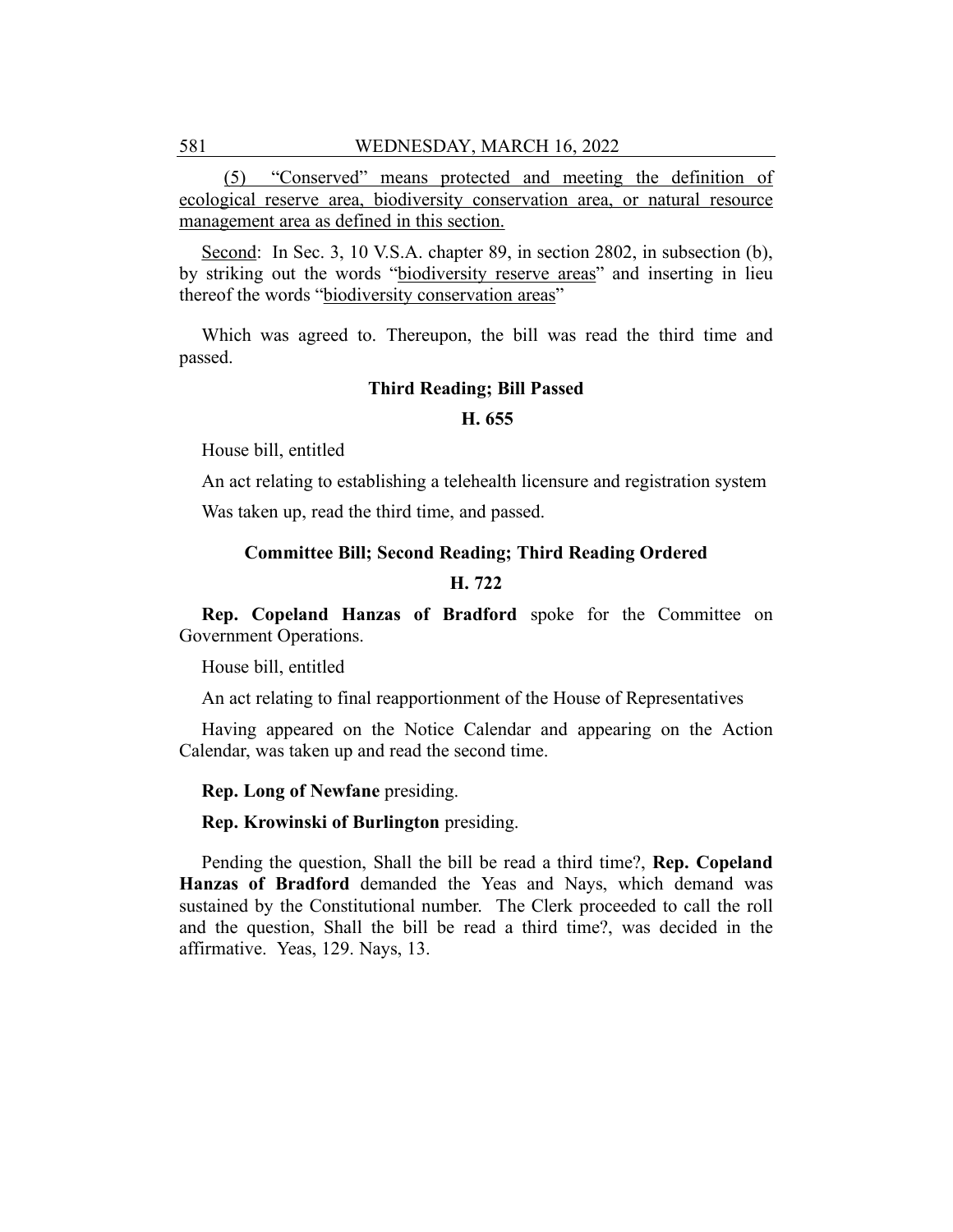Those who voted in the affirmative are:

Achey of Middletown Springs \* Ancel of Calais Anthony of Barre City Arrison of Weathersfield Austin of Colchester Bartholomew of Hartland Beck of St. Johnsbury Birong of Vergennes Black of Essex Bluemle of Burlington Bock of Chester Bongartz of Manchester Bos-Lun of Westminster Brady of Williston Brennan of Colchester Briglin of Thetford Brown of Richmond Brumsted of Shelburne Burditt of West Rutland Burke of Brattleboro Burrows of West Windsor Campbell of St. Johnsbury Canfield of Fair Haven Chase of Colchester Christie of Hartford Cina of Burlington Coffey of Guilford Colburn of Burlington Conlon of Cornwall Copeland Hanzas of Bradford Corcoran of Bennington Cordes of Lincoln Cupoli of Rutland City Dickinson of St. Albans Town Dolan of Essex Dolan of Waitsfield Donahue of Northfield Donnally of Hyde Park Durfee of Shaftsbury Elder of Starksboro Emmons of Springfield Feltus of Lyndon Gannon of Wilmington

Garofano of Essex Goldman of Rockingham Goslant of Northfield Grad of Moretown Gregoire of Fairfield Hango of Berkshire Harrison of Chittenden Helm of Fair Haven Higley of Lowell Hooper of Montpelier Hooper of Randolph Hooper of Burlington Houghton of Essex Howard of Rutland City James of Manchester Jerome of Brandon Jessup of Middlesex Killacky of South Burlington Kimbell of Woodstock Kornheiser of Brattleboro LaClair of Barre Town LaLonde of South Burlington Lanpher of Vergennes Laroche of Franklin Lefebvre of Newark Lefebvre of Orange \* Leffler of Enosburgh Lippert of Hinesburg Long of Newfane Marcotte of Coventry Martel of Waterford Masland of Thetford McCarthy of St. Albans City \* McCormack of Burlington McCoy of Poultney McCullough of Williston

McFaun of Barre Town Morgan, L. of Milton Morgan, M. of Milton Morris of Springfield Morrissey of Bennington Mrowicki of Putney Mulvaney-Stanak of Burlington

Murphy of Fairfax Nicoll of Ludlow Nigro of Bennington Norris of Sheldon Norris of Shoreham Notte of Rutland City Noyes of Wolcott O'Brien of Tunbridge Ode of Burlington Page of Newport City Pajala of Londonderry Parsons of Newbury Partridge of Windham Patt of Worcester Pearl of Danville Peterson of Clarendon Pugh of South Burlington Rachelson of Burlington Rogers of Waterville Satcowitz of Randolph Scheu of Middlebury Shaw of Pittsford Sheldon of Middlebury Sims of Craftsbury Small of Winooski Squirrell of Underhill Stebbins of Burlington Stevens of Waterbury Taylor of Colchester Till of Jericho Toleno of Brattleboro Toof of St. Albans Town Townsend of South Burlington Troiano of Stannard Vyhovsky of Essex Walker of Swanton Walz of Barre City Webb of Shelburne White of Hartford Whitman of Bennington Wood of Waterbury Yacovone of Morristown Yantachka of Charlotte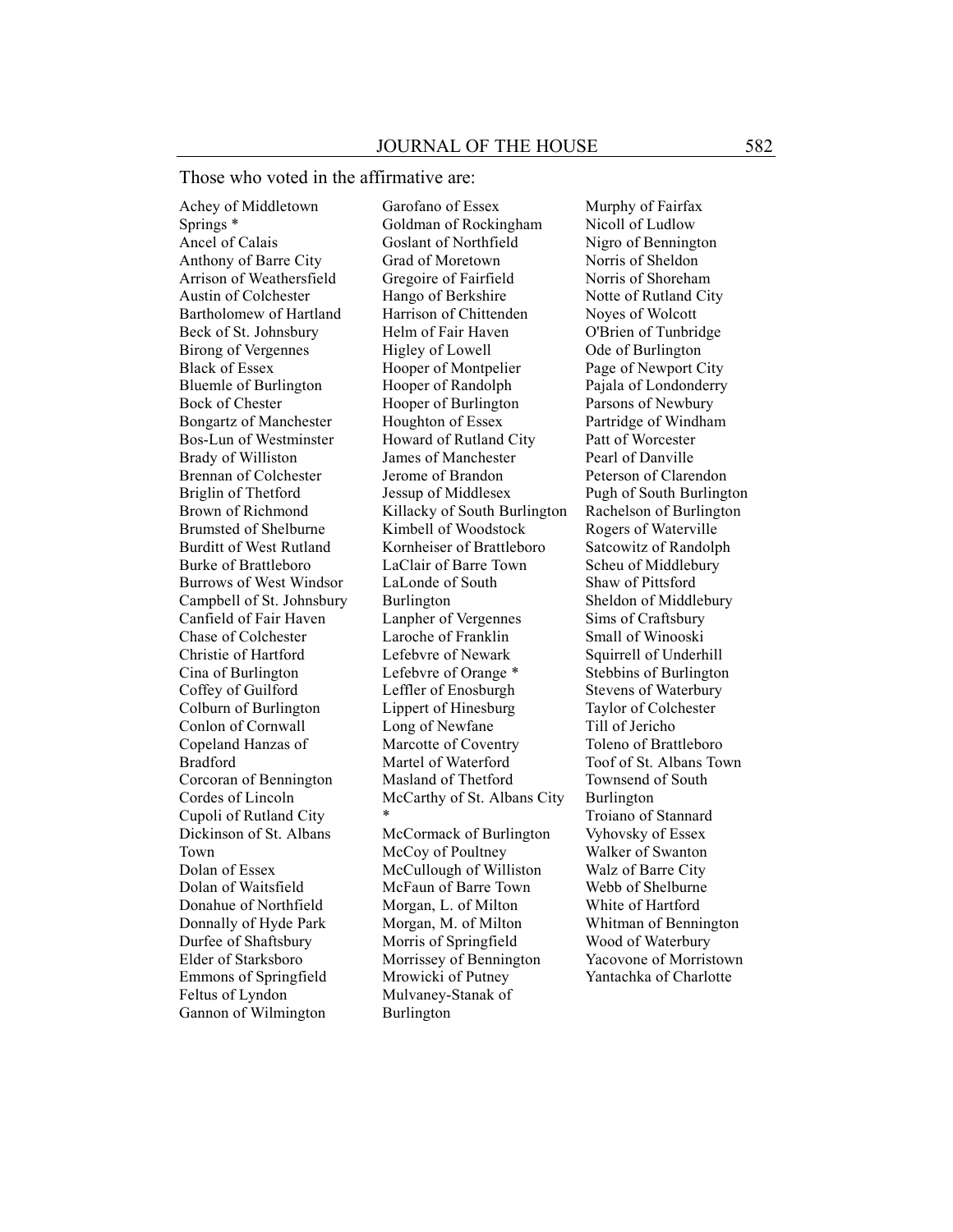Those who voted in the negative are:

| Fagan of Rutland City  | Scheuermann of Stowe | Surprenant of Barnard     |
|------------------------|----------------------|---------------------------|
| Graham of Williamstown | Sibilia of Dover     | Terenzini of Rutland Town |
| Kascenska of Burke     | Smith of Derby *     | Williams of Granby        |
| Mattos of Milton       | Smith of New Haven   |                           |
| Rosenquist of Georgia  | Strong of Albany     |                           |

Those members absent with leave of the House and not voting are:

| Brownell of Pownal       | Labor of Morgan    | White of Bethel |
|--------------------------|--------------------|-----------------|
| Colston of Winooski      | Palasik of Milton  |                 |
| Kitzmiller of Montpelier | Sullivan of Dorset |                 |

**Rep. Achey of Middletown Springs** explained her vote as follows:

"Madam Speaker:

I voted 'yes' reluctantly. My district did not need to be changed. We could have even added back the part of Tinmouth that had been separated for 10 years. However, the neighboring district had lost population that required a change. We looked at many other options, but in the end that chosen solution was to divide the town of Wells. They did not want to be split and I did not want to lose any part of that town. We all have to decide to accept the decision."

**Rep. Lefebvre of Orange** explained her vote as follows:

"Madam Speaker:

My vote in support of H.722 was due to the communication, public engagement, and detail that went into redistricting the state of Vermont. I'm discouraged that the town of Williamstown was divided when there was no constitutional reason to. There were many options brought forward that were denied."

**Rep. McCarthy of St. Albans City** explained his vote as follows:

"Madam Speaker:

I vote yes. The decennial reapportionment is a difficult task. This map meets constitutional and statutory requirements to apportion the 150 seats in the Vermont House."

**Rep. Smith of Derby** explained his vote as follows:

"Madam Speaker:

While I will be proud to serve the town I grew up in, I feel the other towns in my district have been shortchanged by this decision."

Thereupon, third reading was ordered.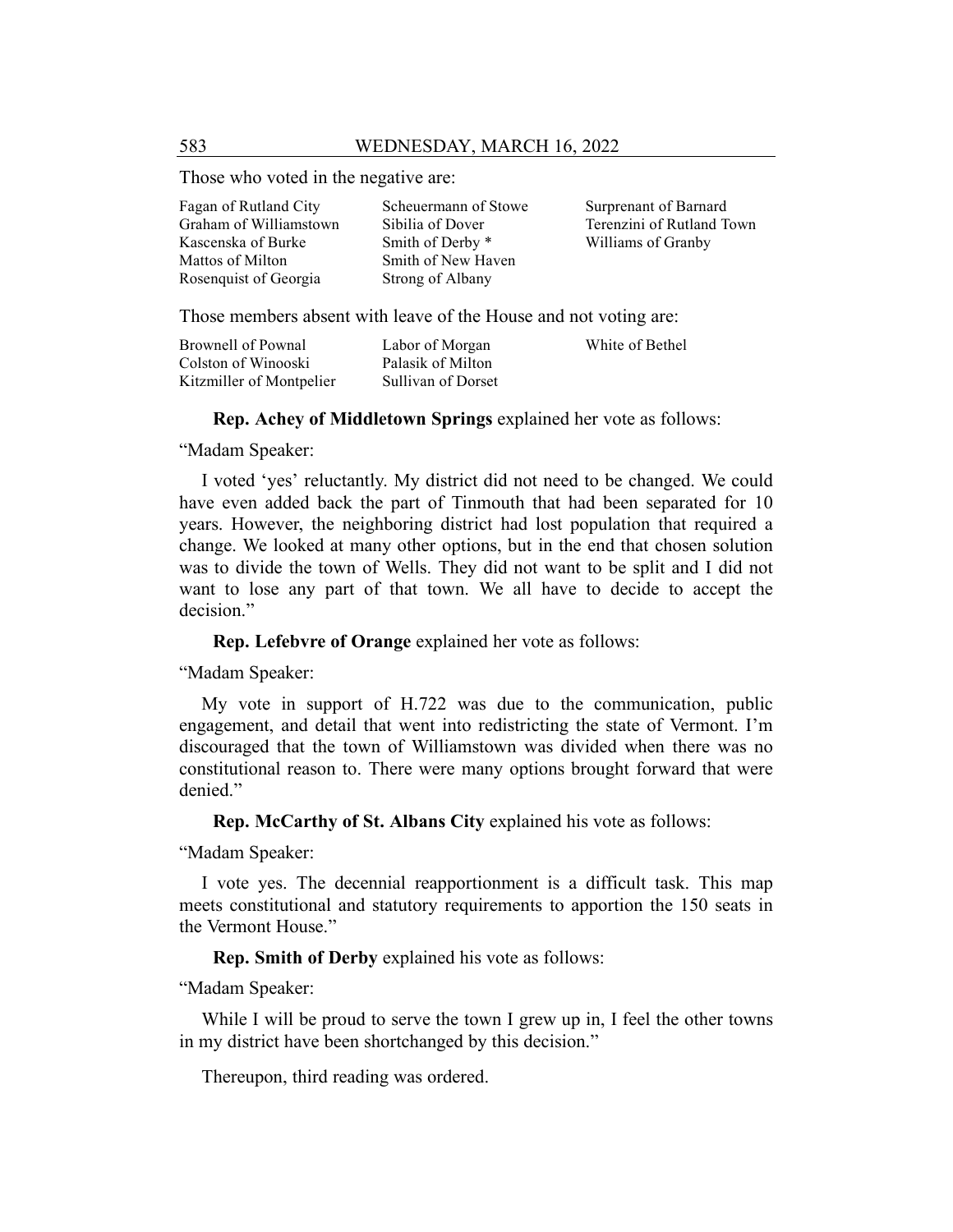#### **Action on Bill Postponed**

## **H. 287**

House bill, entitled

An act relating to patient financial assistance policies and medical debt protection

Was taken up, and pending the reading of the report of the Committee on Health Care, on motion of **Rep. Lippert of Hinesburg**, action on the bill was postponed until March 17, 2022.

## **Second Reading; Bill Amended; Third Reading Ordered**

## **H. 399**

**Rep. Donnally of Hyde Park**, for the Committee on Judiciary, to which had been referred House bill, entitled

An act relating to incarceration terms for criminal defendants who are primary caretakers of dependent children

Reported in favor of its passage when amended by striking all after the enacting clause and inserting in lieu thereof the following:

Sec. 1. PURPOSE

The purpose of this act is to:

(1) prevent unnecessary harm to children caused by separation from parents, guardians, caretakers, or family members during incarceration; and

(2) ensure the fair and compassionate treatment of children whose parents, guardians, caretakers, or family members are involved in the criminal justice system by affording certain basic considerations to these children when decisions are made that affect them.

Sec. 2. 13 V.S.A. § 7030 is amended to read:

§ 7030. SENTENCING ALTERNATIVES

(a) In determining which of the following should be ordered, the court shall consider the nature and circumstances of the crime<sub> $\tau$ </sub>; the history and character of the defendant,; the defendant's family circumstances and relationships; the impact of any sentence upon the defendant's minor children; the need for treatment<sub> $\bar{x}$ </sub> and the risk to self, others, and the community at large presented by the defendant:

\* \* \*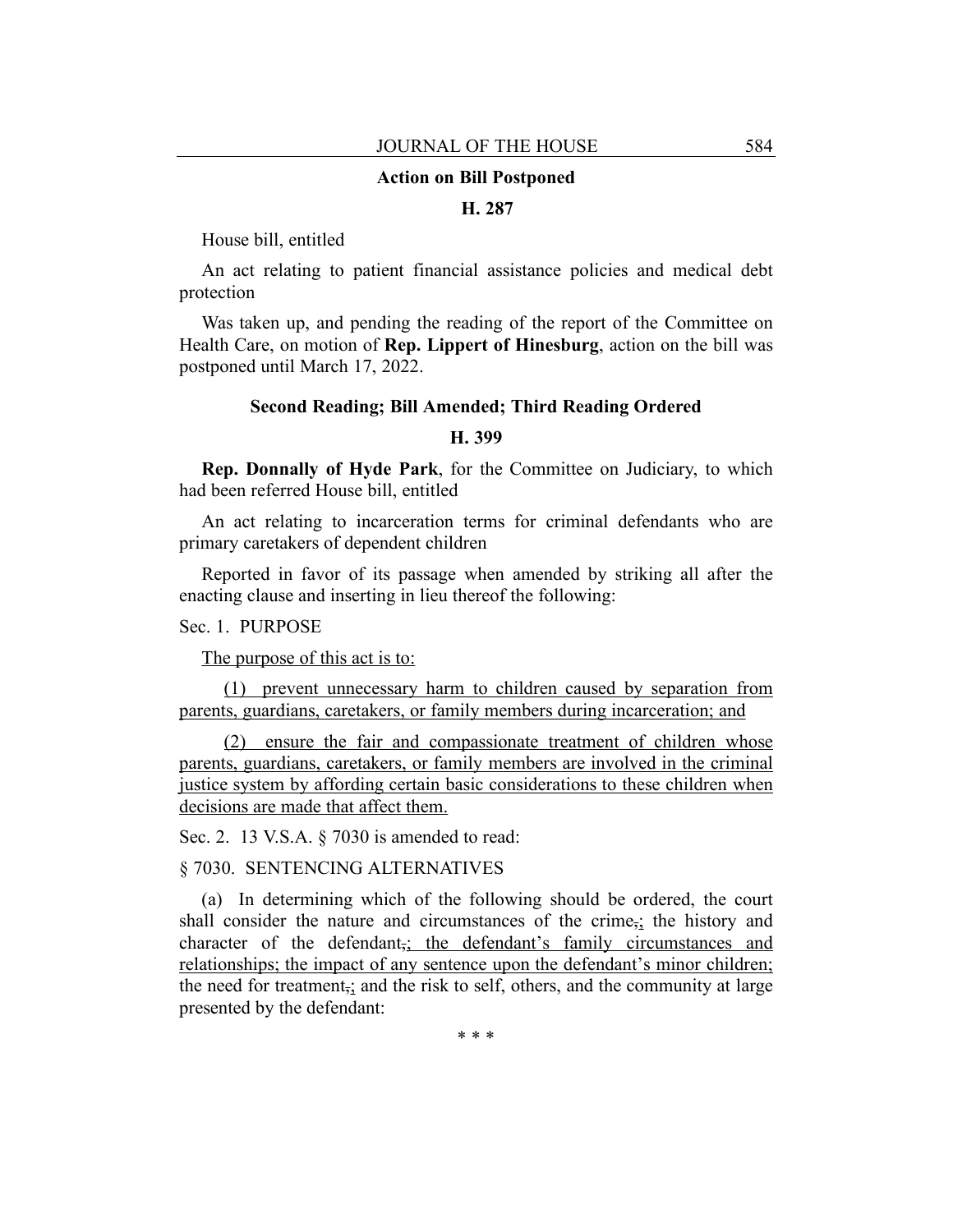Sec. 3. 28 V.S.A. § 204 is amended to read:

## § 204. SUBMISSION OF WRITTEN REPORT; PRODUCTION OF

## RECORDS

\* \* \*

(g) The presentence investigation report ordered by the court under this section or section of 204a of this title shall set forth information concerning the defendant's custodial relationships pursuant to 13 V.S.A. § 7030.

#### Sec. 4. EFFECTIVE DATE

#### This act shall take effect on July 1, 2022.

The bill, having appeared on the Notice Calendar, was taken up, read the second time, report of the Committee on Judiciary agreed to, and third reading ordered.

## **Second Reading; Bill Amended; Third Reading Ordered**

#### **H. 475**

**Rep. LaLonde of South Burlington**, for the Committee on Judiciary, to which had been referred House bill, entitled

An act relating to the classification system for criminal offenses

Reported in favor of its passage when amended by striking all after the enacting clause and inserting in lieu thereof the following:

Sec. 1. 13 V.S.A. § 1023 is amended to read:

## § 1023. SIMPLE ASSAULT

(a) A person is guilty of simple assault if he or she:

(1) attempts to cause or purposely, knowingly, or recklessly causes bodily injury to another; or

(2) negligently causes bodily injury to another with a deadly weapon; or

(3) attempts by physical menace to put another in fear of imminent serious bodily injury.

(b) A person who is convicted of simple assault shall be imprisoned for not more than one year or fined not more than \$1,000.00, or both commits a Class B misdemeanor, provided that, notwithstanding section 53 of this title, the person shall not be fined more than \$1,000.00, unless the offense is committed in a fight or scuffle entered into by mutual consent, in which case a person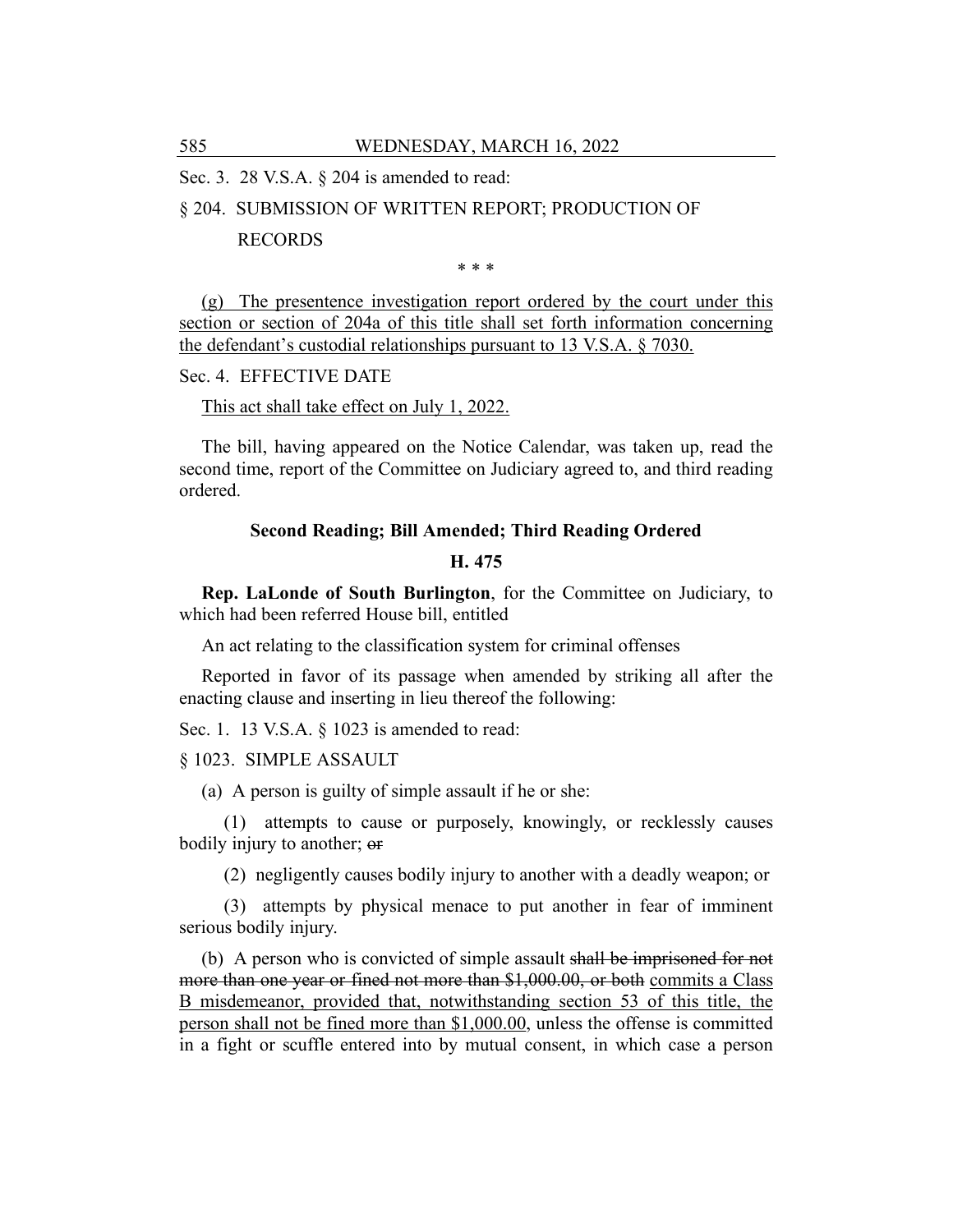convicted of simple assault shall be imprisoned not more than 60 days or fined not more than \$500.00, or both commits a Class D misdemeanor.

Sec. 2. 13 V.S.A. § 1024 is amended to read:

## § 1024. AGGRAVATED ASSAULT

(a) A person is guilty of aggravated assault if the person:

(1) attempts to cause serious bodily injury to another, or causes such injury purposely, knowingly, or recklessly under circumstances manifesting extreme indifference to the value of human life;

(2) attempts to cause or purposely or knowingly causes bodily injury to another with a deadly weapon;

(3) for a purpose other than lawful medical or therapeutic treatment, the person intentionally causes stupor, unconsciousness, or other physical or mental impairment or injury to another person by administering to the other person without the other person's consent a drug, substance, or preparation capable of producing the intended harm;

(4) with intent to prevent a law enforcement officer from performing a lawful duty, the person causes physical injury to any person; or

(5) is armed with a deadly weapon and threatens to use the deadly weapon on another person.

(b) A person found guilty of violating a provision of subdivision (a)(1) or (2) of this section shall be imprisoned for not more than 15 years or fined not more than \$10,000.00, or both commits a Class C felony, provided that, notwithstanding section 53 of this title, the person shall not be fined more than \$10,000.00.

(c) A person found guilty of violating a provision of subdivision (a)(3), (4), or (5) of this section shall be imprisoned for not more than five years or fined not more than \$5,000.00, or both commits a Class D felony, provided that, notwithstanding section 53 of this title, the person shall not be fined more than \$5,000.00.

\* \* \*

Sec. 3. 13 V.S.A. § 1026 is amended to read:

## § 1026. DISORDERLY CONDUCT

(a) A person is guilty of disorderly conduct if he or she the person, with intent to cause public inconvenience or annoyance, or recklessly creates a risk thereof: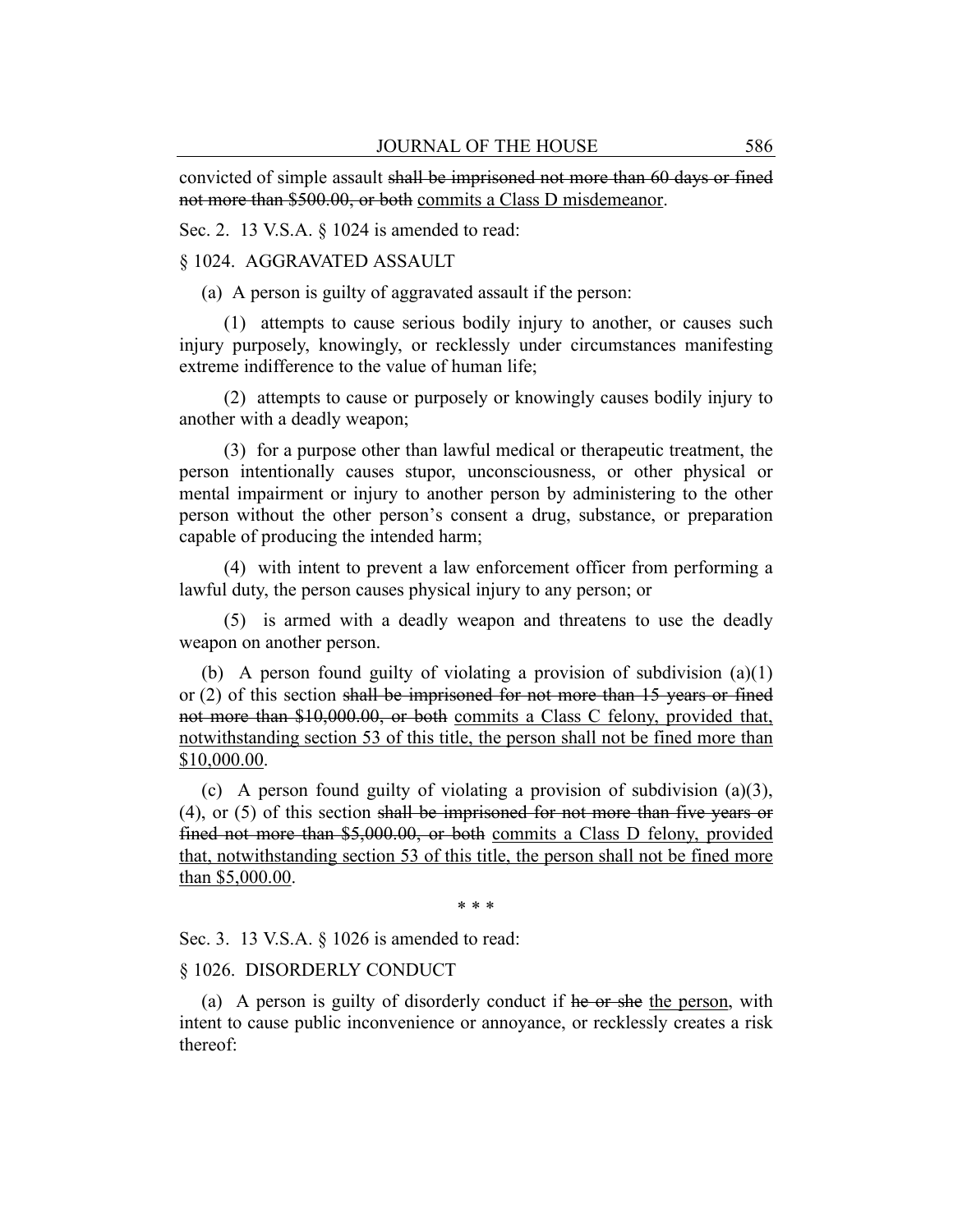(1) engages in fighting or in violent, tumultuous, or threatening behavior;

(2) makes unreasonable noise;

(3) in a public place, uses abusive or obscene language;

(4) without lawful authority, disturbs any lawful assembly or meeting of persons; or

(5) obstructs vehicular or pedestrian traffic.

(b) A person who is convicted of disorderly conduct shall be imprisoned for not more than 60 days or fined not more than \$500.00, or both. A person who is convicted of a second or subsequent offense under this section shall be imprisoned for not more than 120 days or fined not more than \$1,000.00, or both commits a Class D misdemeanor.

Sec. 4. 13 V.S.A. § 1026a is amended to read:

§ 1026a. AGGRAVATED DISORDERLY CONDUCT

(a) A person is guilty of aggravated disorderly conduct if he or she engages in a course of conduct directed at a specific person with the intent to cause the person inconvenience or annoyance, or to disturb the person's peace, quiet, or right of privacy and:

(1) engages in fighting or in violent, tumultuous, or threatening behavior;

(2) makes unreasonable noise;

(3) in a public place, uses abusive or obscene language; or

(4) threatens bodily injury or serious bodily injury, or threatens to commit a felony crime of violence as defined in section 11a of this title.

(b) A person who is convicted of aggravated disorderly conduct shall be imprisoned not more than 180 days or fined not more than \$2,000.00, or both commits a Class C misdemeanor.

Sec. 5. 13 V.S.A. § 1027 is amended to read:

§ 1027. DISTURBING PEACE BY USE OF TELEPHONE OR OTHER

## ELECTRONIC COMMUNICATIONS

(a) A person who, with intent to terrify, intimidate, threaten, harass, or annoy, makes contact by means of a telephonic or other electronic communication with another and makes any request, suggestion, or proposal that is obscene, lewd, lascivious, or indecent; threatens to inflict injury or physical harm to the person or property of any person; or disturbs, or attempts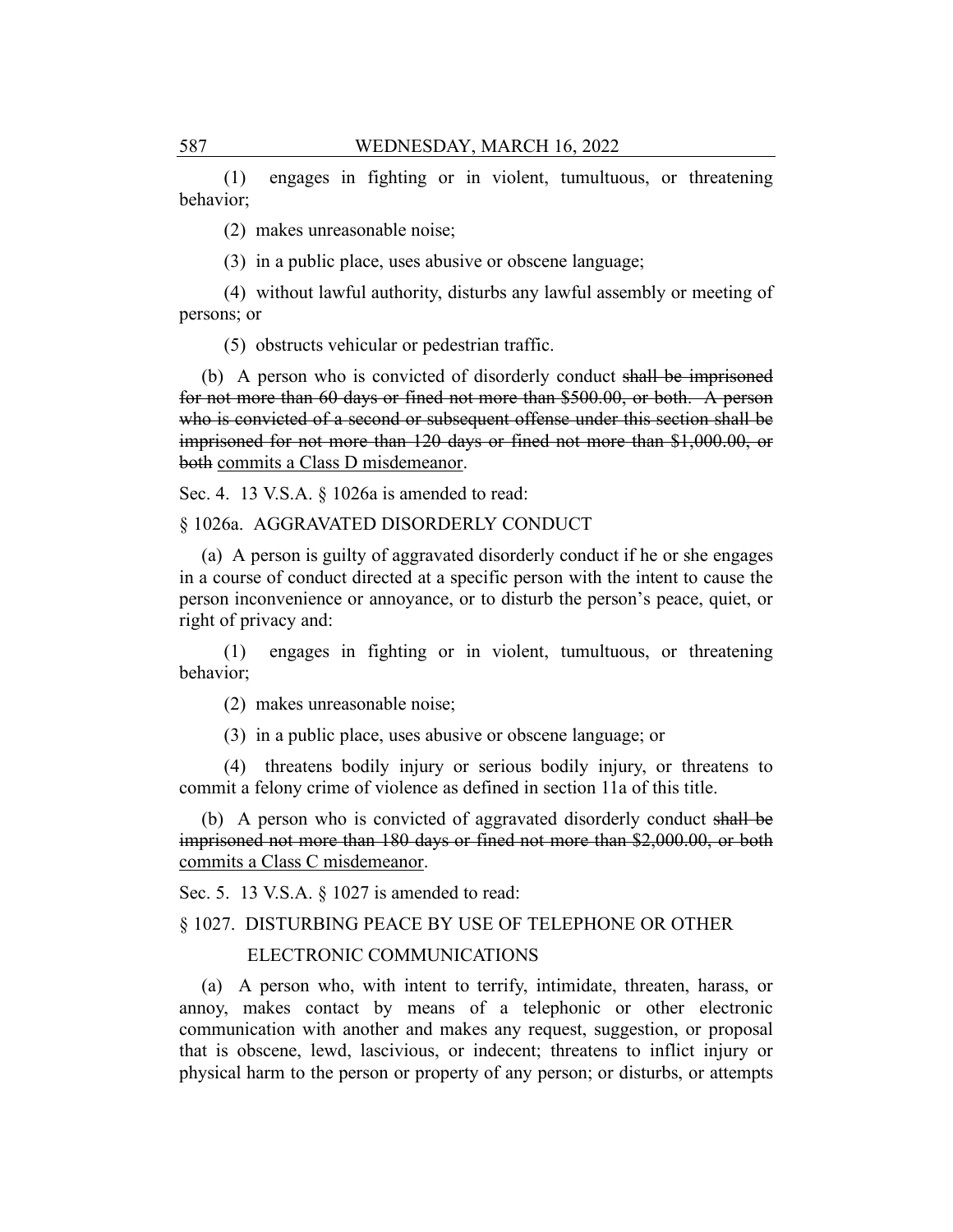to disturb, by repeated telephone calls or other electronic communications, whether or not conversation ensues, the peace, quiet, or right of privacy of any person at the place where the communication or communications are received shall be fined not more than \$250.00 or be imprisoned not more than three months, or both. If the defendant has previously been convicted of a violation of this section or of an offense under the laws of another state or of the United States that would have been an offense under this section if committed in this State, the defendant shall be fined not more than \$500.00 or imprisoned for not more than six months, or both commits a Class D misdemeanor, provided that, notwithstanding section 53 of this title, the person shall not be fined more than \$250.00.

\* \* \*

Sec. 6. 13 V.S.A. § 1028 is amended to read:

# § 1028. ASSAULT OF PROTECTED PROFESSIONAL; ASSAULT WITH BODILY FLUIDS

(a)(1) A person convicted of a simple or aggravated assault against a protected professional as defined in subdivision  $(d)(1)$  of this section while the protected professional is performing a lawful duty, or with the intent to prevent the protected professional from performing his or her the professional's lawful duty, in addition to any other penalties imposed under sections 1023 and 1024 of this title, shall:

 $(1)(A)$  for the first offense, be imprisoned not more than one year commits a Class B misdemeanor;

 $(2)(B)$  for the second offense and subsequent offenses, be imprisoned not more than 10 years commits a Class C felony.

(2) Notwithstanding section 53 of this title, a person who violates this subsection shall not be subject to an additional fine beyond that provided in sections 1023 and 1024 of this title.

(b)(1) No person shall intentionally cause blood, vomitus, excrement, mucus, saliva, semen, or urine to come in contact with a protected professional while the person is performing a lawful duty.

(2) A person who violates this subsection shall be imprisoned not more than one year or fined not more than \$1,000.00, or both commits a Class B misdemeanor, provided that, notwithstanding section 53 of this title, the person shall not be fined more than \$1,000.00.

\* \* \*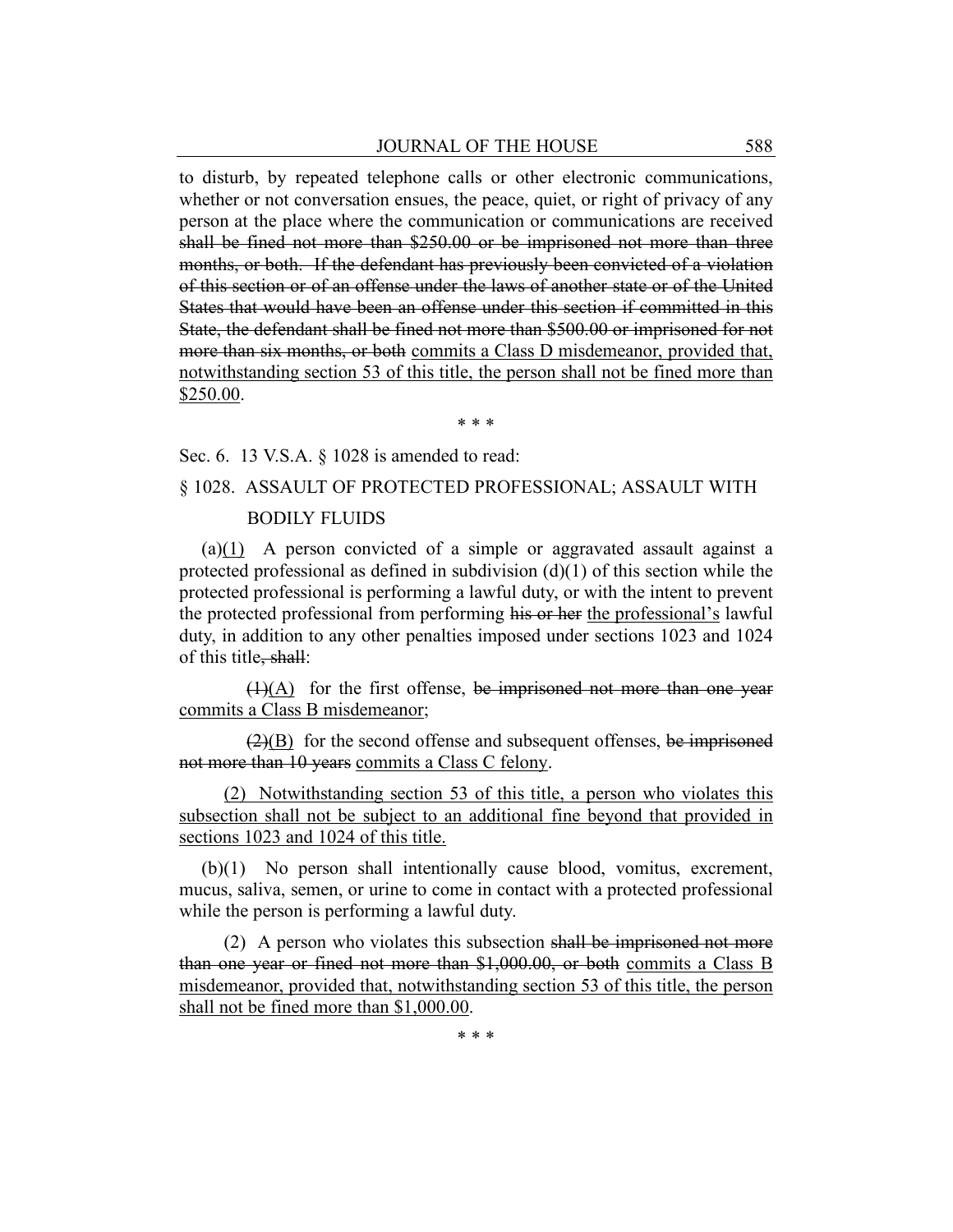Sec. 7. 13 V.S.A. § 1028a is amended to read:

#### § 1028a. ASSAULT OF CORRECTIONAL OFFICER; ASSAULT WITH

## BODILY FLUIDS

 $(a)(1)$  A person convicted of a simple or aggravated assault against an employee of the Department of Corrections whose official duties or job classification includes the supervision or monitoring of a person on parole, probation, or serving any sentence of incarceration whether inside or outside a correctional facility, and who was performing a lawful duty, in addition to any other penalties imposed under sections 1023 and 1024 of this title, shall:

 $(1)(A)$  for the first offense, be imprisoned not more than one year commits a Class B misdemeanor; and

 $(2)(B)$  for the second offense and subsequent offenses, be imprisoned not more than 10 years commits a Class C felony.

(2) Notwithstanding section 53 of this title, a person who violates this subsection shall not be subject to an additional fine beyond that provided in sections 1023 and 1024 of this title.

(b) No person shall intentionally cause blood, vomitus, excrement, mucus, saliva, semen, or urine to come in contact with:

(1) any person lawfully present in a correctional facility unless the person's presence within the facility requires the contact; or

(2) an employee of a correctional facility acting in the scope of employment unless the employee's scope of employment requires the contact.

(c) A person who violates subsection (b) of this section shall be imprisoned not more than two years or fined not more than \$1,000.00, or both commits a Class A misdemeanor, provided that, notwithstanding section 53 of this title, the person shall not be fined more than \$1,000.00.

(d) A sentence imposed for a conviction of this section shall be served consecutively with and not concurrently with any other sentence.

Sec. 8. 13 V.S.A. § 1030 is amended to read:

§ 1030. VIOLATION OF AN ABUSE PREVENTION ORDER, AN ORDER AGAINST STALKING OR SEXUAL ASSAULT, OR A PROTECTIVE ORDER CONCERNING CONTACT WITH A CHILD

(a) A person who intentionally commits an act prohibited by a court or who fails to perform an act ordered by a court, in violation of an abuse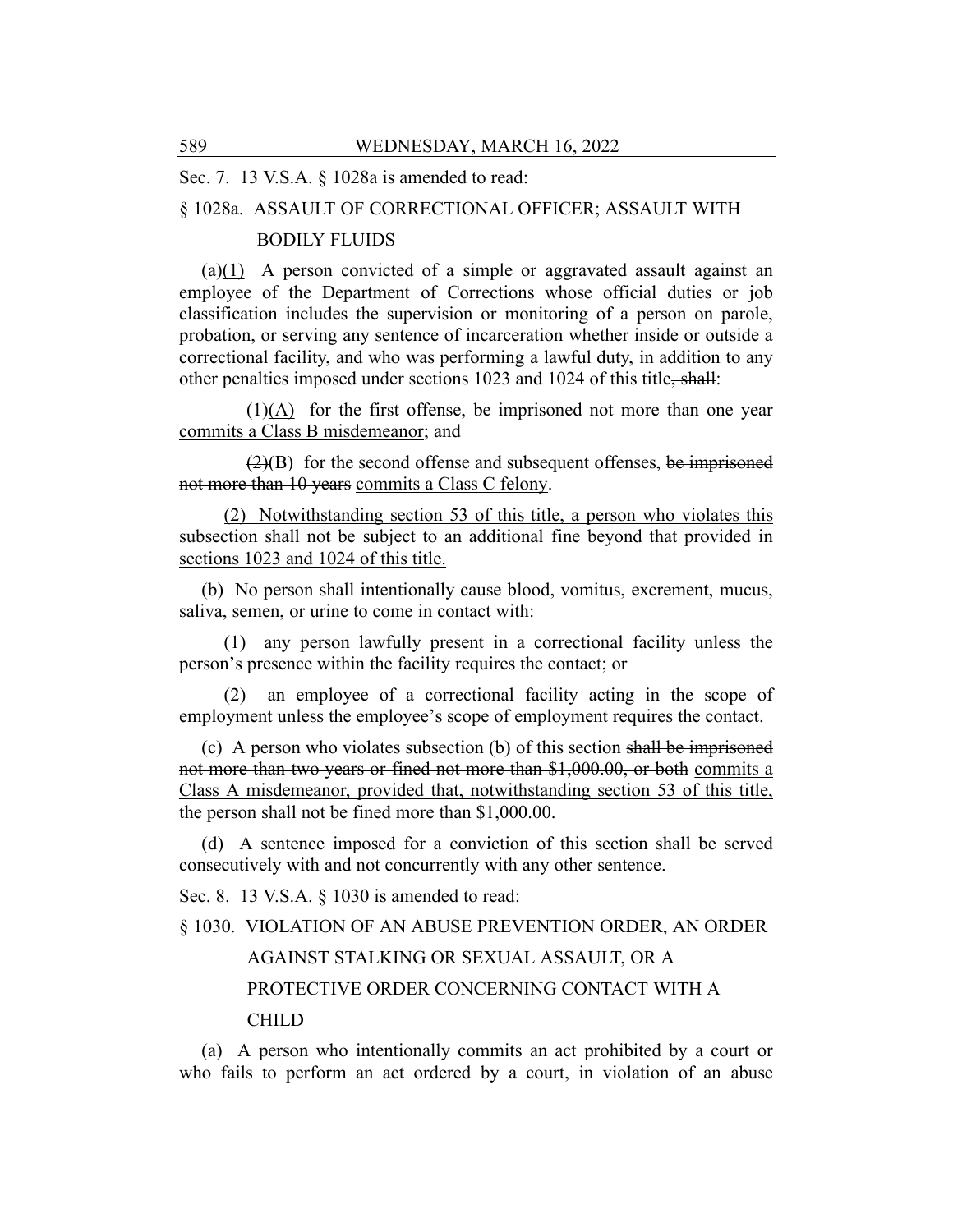prevention order issued under 15 V.S.A. chapter 21 or 33 V.S.A. chapter 69, a protective order that concerns contact with a child and is issued under 33 V.S.A. chapter 51, or an order against stalking or sexual assault issued under 12 V.S.A. chapter 178, after the person has been served notice of the contents of the order as provided in those chapters; or in violation of a foreign abuse prevention order or an order against stalking or sexual assault issued by a court in any other state, federally recognized Indian tribe, territory or possession of the United States, the Commonwealth of Puerto Rico, or the District of Columbia shall be imprisoned not more than one year or fined not more than \$5,000.00, or both commits a Class B misdemeanor.

(b) A person who is convicted of a second or subsequent offense under this section or is convicted of an offense under this section and has previously been convicted of domestic assault under section 1042 of this title, first degree aggravated domestic assault under section 1043 of this title, or second degree aggravated domestic assault under section 1044 of this title shall be imprisoned not more than three years or fined not more than \$25,000.00, or both commits a Class E felony.

\* \* \*

Sec. 9. 13 V.S.A. § 1031 is amended to read:

#### § 1031. INTERFERENCE WITH ACCESS TO EMERGENCY SERVICES

A person who, during or after the commission of a crime, willfully prevents or attempts to prevent a person from seeking or receiving emergency medical assistance, emergency assistance from a third party, or emergency assistance from law enforcement shall be imprisoned not more than one year or fined not more than \$5,000.00, or both commits a Class B misdemeanor.

Sec. 10. 13 V.S.A. § 1042 is amended to read:

## § 1042. DOMESTIC ASSAULT

Any person who attempts to cause or willfully or recklessly causes bodily injury to a family or household member or willfully causes a family or household member to fear imminent serious bodily injury shall be imprisoned not more than 18 months or fined not more than \$5,000.00, or both commits a Class B misdemeanor and shall, in addition to the penalty for that offense, be imprisoned not more than an additional six months.

Sec. 11. 13 V.S.A. § 1043 is amended to read:

## § 1043. FIRST DEGREE AGGRAVATED DOMESTIC ASSAULT

(a) A person commits the crime of first degree aggravated domestic assault if the person: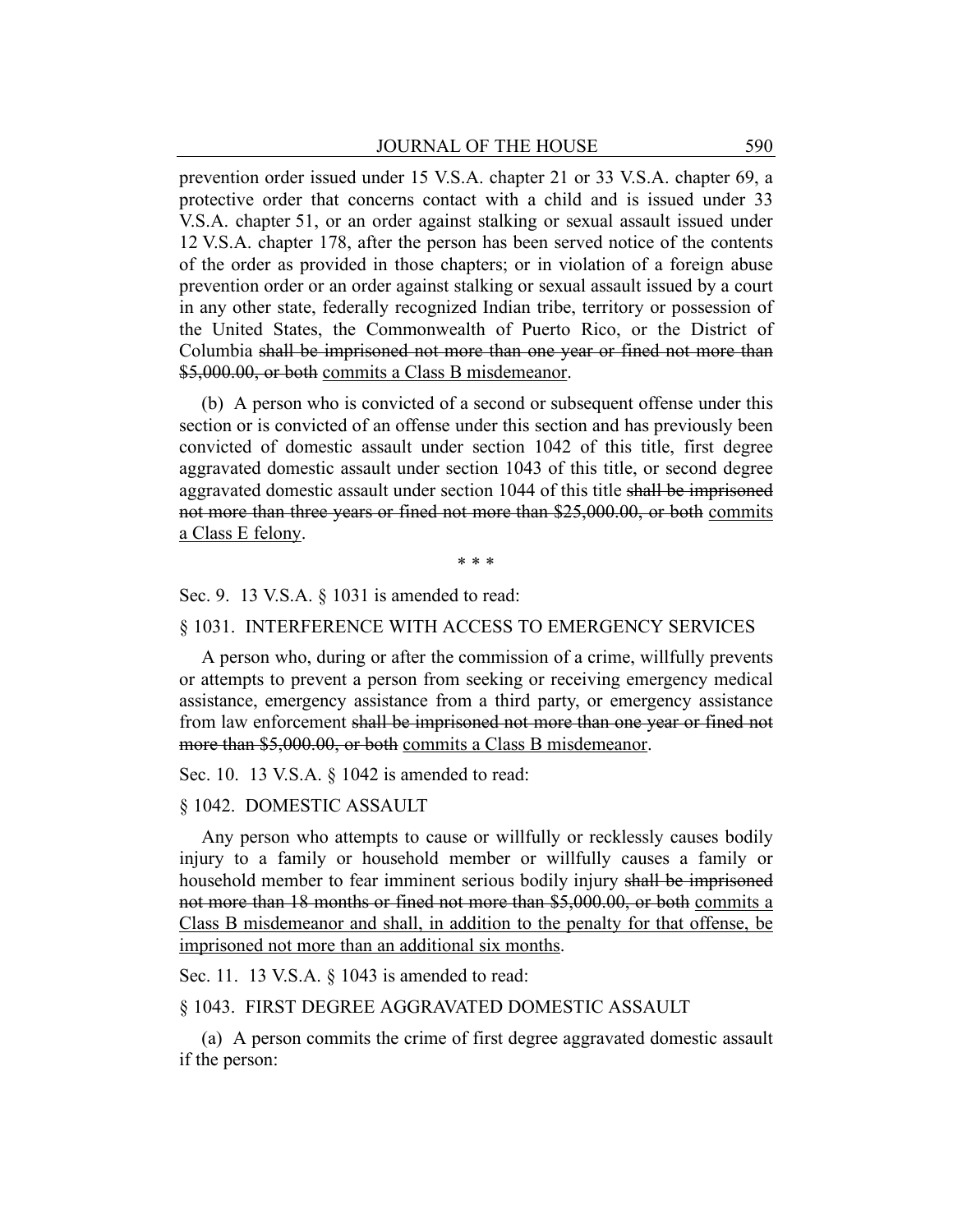(1) attempts to cause or willfully or recklessly causes serious bodily injury to a family or household member; or

(2) uses, attempts to use, or is armed with a deadly weapon and threatens to use the deadly weapon on a family or household member; or

(3) commits the crime of domestic assault and has been previously convicted of aggravated domestic assault.

(b) A person who commits the crime of first degree aggravated domestic assault shall be imprisoned not more than 15 years or fined not more than \$25,000.00, or both commits a Class C felony and shall, in addition to the penalty for that offense, be imprisoned not more than an additional five years.

(c) Conduct constituting the offense of first degree aggravated domestic assault under this section shall be considered a violent act for the purpose of determining bail.

Sec. 12. 13 V.S.A. § 1044 is amended to read:

## § 1044. SECOND DEGREE AGGRAVATED DOMESTIC ASSAULT

(a) A person commits the crime of second degree aggravated domestic assault if the person:

(1) Commits the crime of domestic assault and such conduct violates:

(A) specific conditions of a criminal court order in effect at the time of the offense imposed to protect that other person;

(B) a final abuse prevention order issued under 15 V.S.A. § 1103 or a similar order issued in another jurisdiction;

(C) a final order against stalking or sexual assault issued under 12 V.S.A. § 5133 or a similar order issued in another jurisdiction; or

(D) a final order against abuse of a vulnerable adult issued under 33 V.S.A. § 6935 or a similar order issued in another jurisdiction.

(2) Commits the crime of domestic assault; and:

(A) has a prior conviction within the last 10 years for violating an abuse prevention order issued under section 1030 of this title; or

(B) has a prior conviction for domestic assault under section 1042 of this title or a prior conviction in another jurisdiction for an offense that, if committed within the State, would constitute a violation of section 1042 of this title.

(3) As used in this subsection: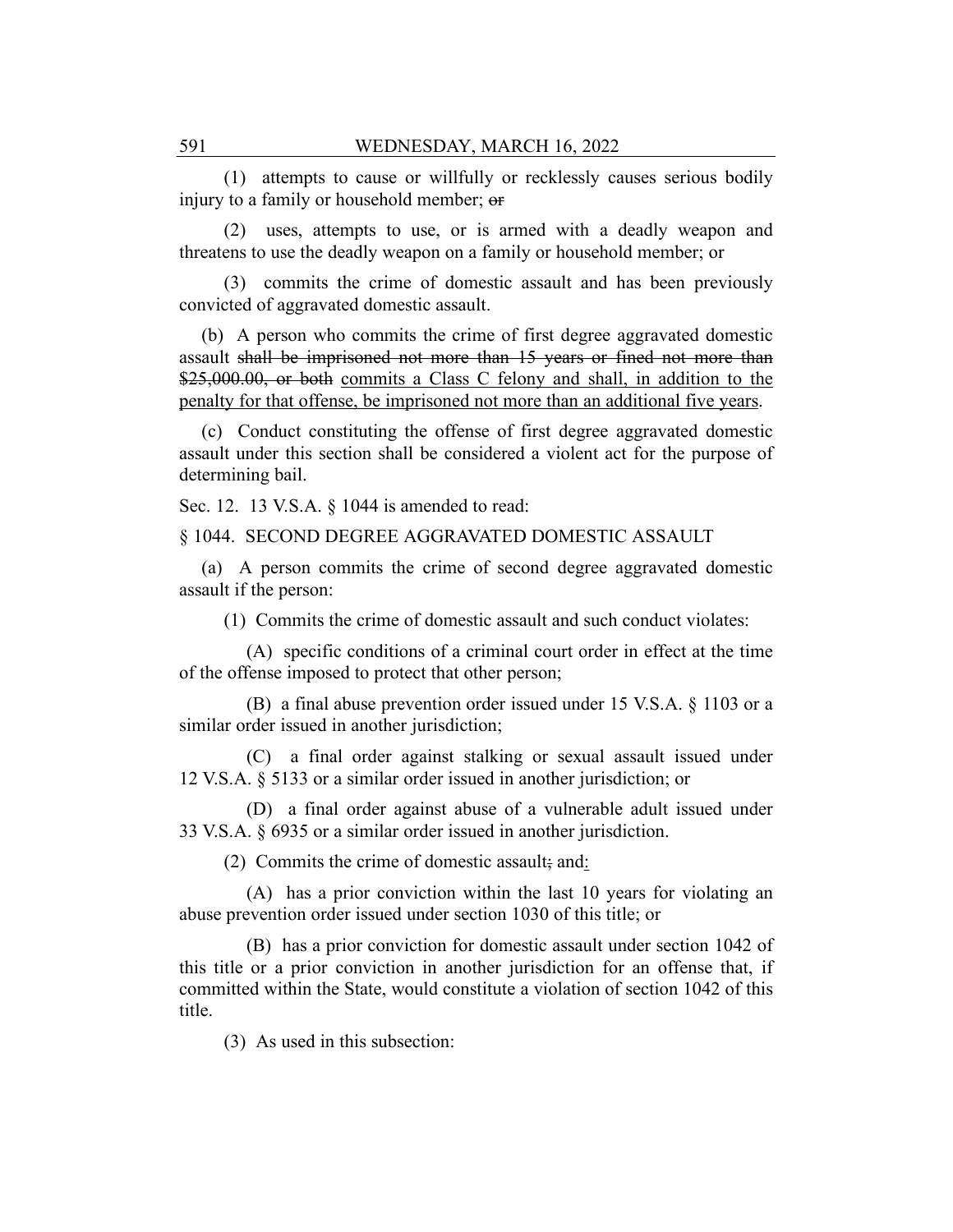(A) "Issued in another jurisdiction" means issued by a court in any other state; in a federally recognized Indian tribe, territory, or possession of the United States; in the Commonwealth of Puerto Rico; or in the District of Columbia.

(B) "Prior conviction in another jurisdiction" means a conviction issued by a court in any other state; in a federally recognized Indian tribe, territory, or possession of the United States; in the Commonwealth of Puerto Rico; or in the District of Columbia.

(b) A person who commits the crime of second degree aggravated domestic assault shall be imprisoned not more than five years or fined not more than \$10,000.00, or both commits a Class D felony.

\* \* \*

Sec. 13. 13 V.S.A. § 1062 is amended to read:

§ 1062. STALKING

Any person who intentionally stalks another person shall be imprisoned not more than two years or fined not more than \$5,000.00, or both commits a Class A misdemeanor.

Sec. 14 13 V.S.A. § 1063 is amended to read:

## § 1063. AGGRAVATED STALKING

(a) A person commits the crime of aggravated stalking if the person intentionally stalks another person, and:

(1) such conduct violates a court order that prohibits stalking and is in effect at the time of the offense;

(2) has been previously convicted of stalking or aggravated stalking;

(3) has been previously convicted of an offense an element of which involves an act of violence against the same person;

(4) the person being stalked is under 16 years of age; or

(5) had a deadly weapon, as defined in section 1021 of this title, in his or her the person's possession while engaged in the act of stalking.

(b) A person who commits the crime of aggravated stalking shall be imprisoned not more than five years or be fined not more than \$25,000.00, or both commits a Class D felony.

\* \* \*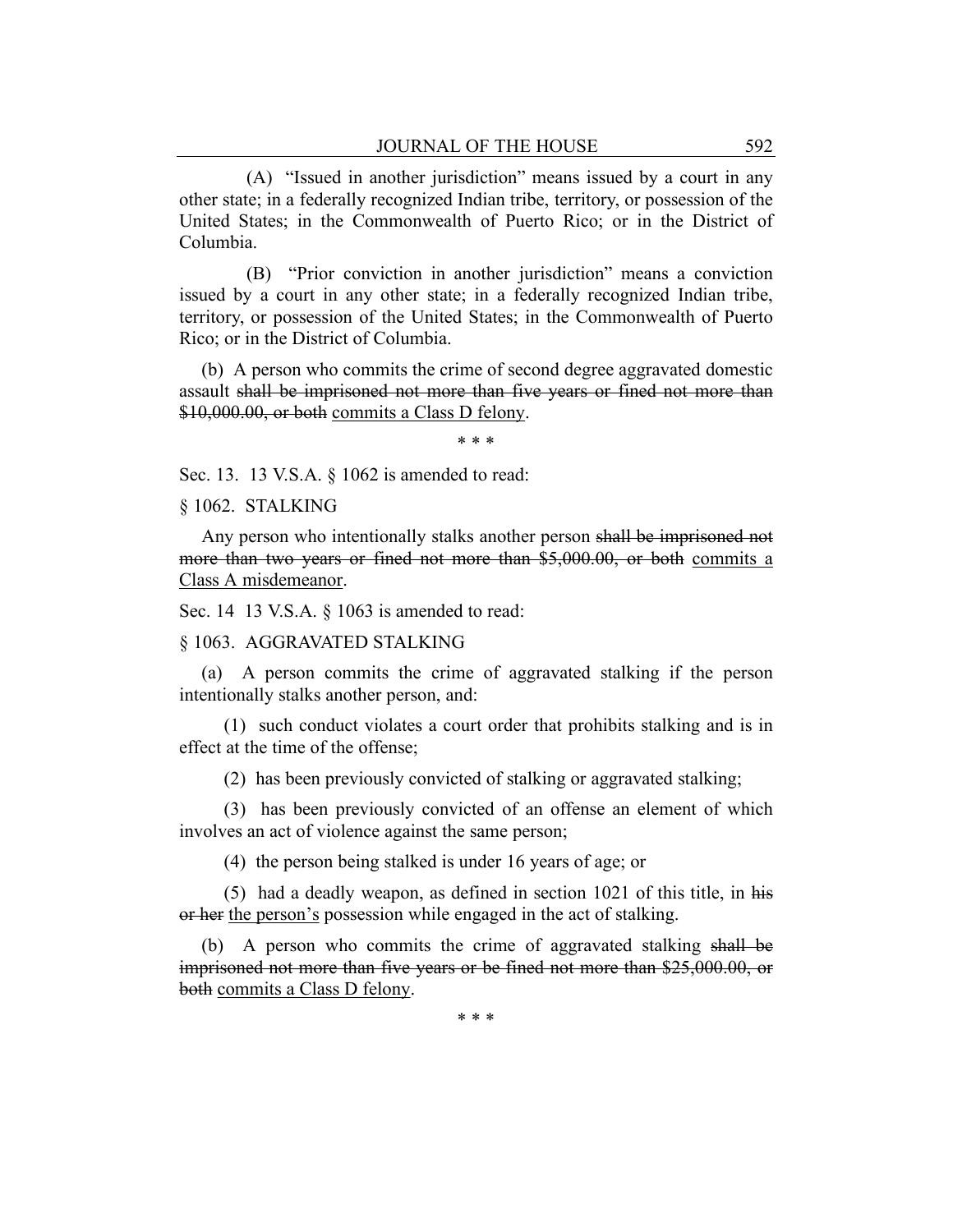Sec. 15. 13 V.S.A. § 1201 is amended to read:

## § 1201. BURGLARY

(a) A person is guilty of burglary if he or she the person enters any building or structure knowing that he or she the person is not licensed or privileged to do so, with the intent to commit a felony, petit larceny, simple assault, or unlawful mischief. This provision shall not apply to a licensed or privileged entry, or to an entry that takes place while the premises are open to the public, unless the person, with the intent to commit a crime specified in this subsection, surreptitiously remains in the building or structure after the license or privilege expires or after the premises no longer are open to the public.

(b) As used in this section:

(1) "Building," "premises," and "structure" shall, in addition to their common meanings, include and mean any portion of a building, structure, or premises that differs from one or more other portions of such building, structure, or premises with respect to license or privilege to enter, or to being open to the public.

(2) "Occupied dwelling" means a building used as a residence, either full time or part time, regardless of whether someone is actually present in the building at the time of entry.

 $(c)(1)$  A person convicted of burglary shall be imprisoned not more than 15 years or fined not more than \$1,000.00, or both commits a Class C felony, provided that, notwithstanding section 53 of this title, the person shall not be fined more than \$1,000.00.

(2) A person convicted of burglary and who carries a dangerous or deadly weapon, openly or concealed, shall, in addition to the penalty for the underlying crime, be imprisoned not more than 20 five years or fined not more than \$10,000.00, or both.

(3) A person convicted of burglary into an occupied dwelling:

(A) shall be imprisoned not more than 25 years or fined not more than \$1,000.00, or both; or

(B) shall, in addition to the penalty for the underlying crime, be imprisoned not more than 30 five years or fined not more than \$10,000.00, or both, if the person carried a dangerous or deadly weapon, openly or concealed, during commission of the offense.

(4) When imposing a sentence under this section, the court shall consider as an aggravating factor whether, during commission of the offense,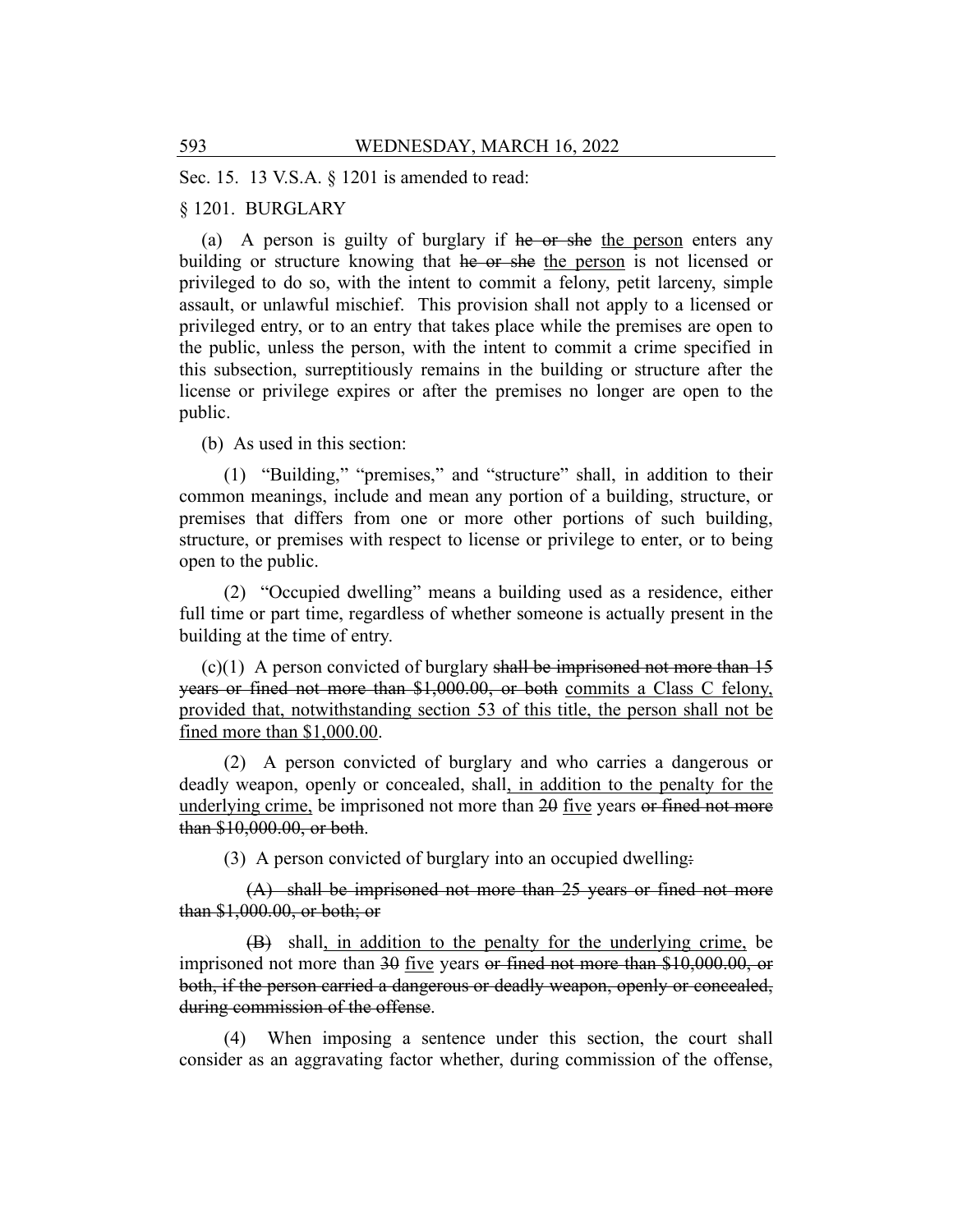the person entered the building when someone was actually present or used or threatened to use force against the occupant.

Sec. 16. 13 V.S.A. § 1204 is amended to read:

§ 1204. MAKING OR HAVING BURGLAR'S TOOLS

A person who manufactures or knowingly has in his or her the person's possession any engine, machine, tool, or implement, adapted and designed for cutting through, forcing or breaking open any building, room, vault, safe, or other depository, in order to steal therefrom money or other property, knowing the same to be adapted and designed for such purpose, with intent to use or employ the same therefor, shall be imprisoned not more than 20 years or fined not more than \$10,000.00, or both commits a Class D felony.

Sec. 17. 13 V.S.A. § 2405 is amended to read:

§ 2405. KIDNAPPING

\* \* \*

(b) Kidnapping is punishable by a maximum sentence of life imprisonment or a fine of not more than \$50,000.00, or both a Class A felony, provided that, notwithstanding section 53 of this title, the person shall not be fined more than \$50,000.00. It is, however, an affirmative defense which that reduces the penalty to imprisonment for not more than 30 years or a fine of not more than \$50,000.00, or both, a Class B felony that the defendant voluntarily caused the release of the victim alive in a safe place before arraignment without having caused serious bodily injury to the victim.

Sec. 18. 13 V.S.A. § 2406 is amended to read:

§ 2406. UNLAWFUL RESTRAINT IN THE SECOND DEGREE

(a) A person commits the crime of unlawful restraint in the second degree if the person:

(1) not being a relative of a person under the age of 18 years of age, knowingly takes, entices, or harbors that person, without the consent of the person's custodian, knowing that he or she has no right to do so; or

(2) knowingly takes or entices from lawful custody or harbors any person who is mentally incompetent, or other person entrusted by authority of law to the custody of another person or an institution, without the consent of the person or institution, knowing that he or she has no right to do so; or

(3) knowingly restrains another person.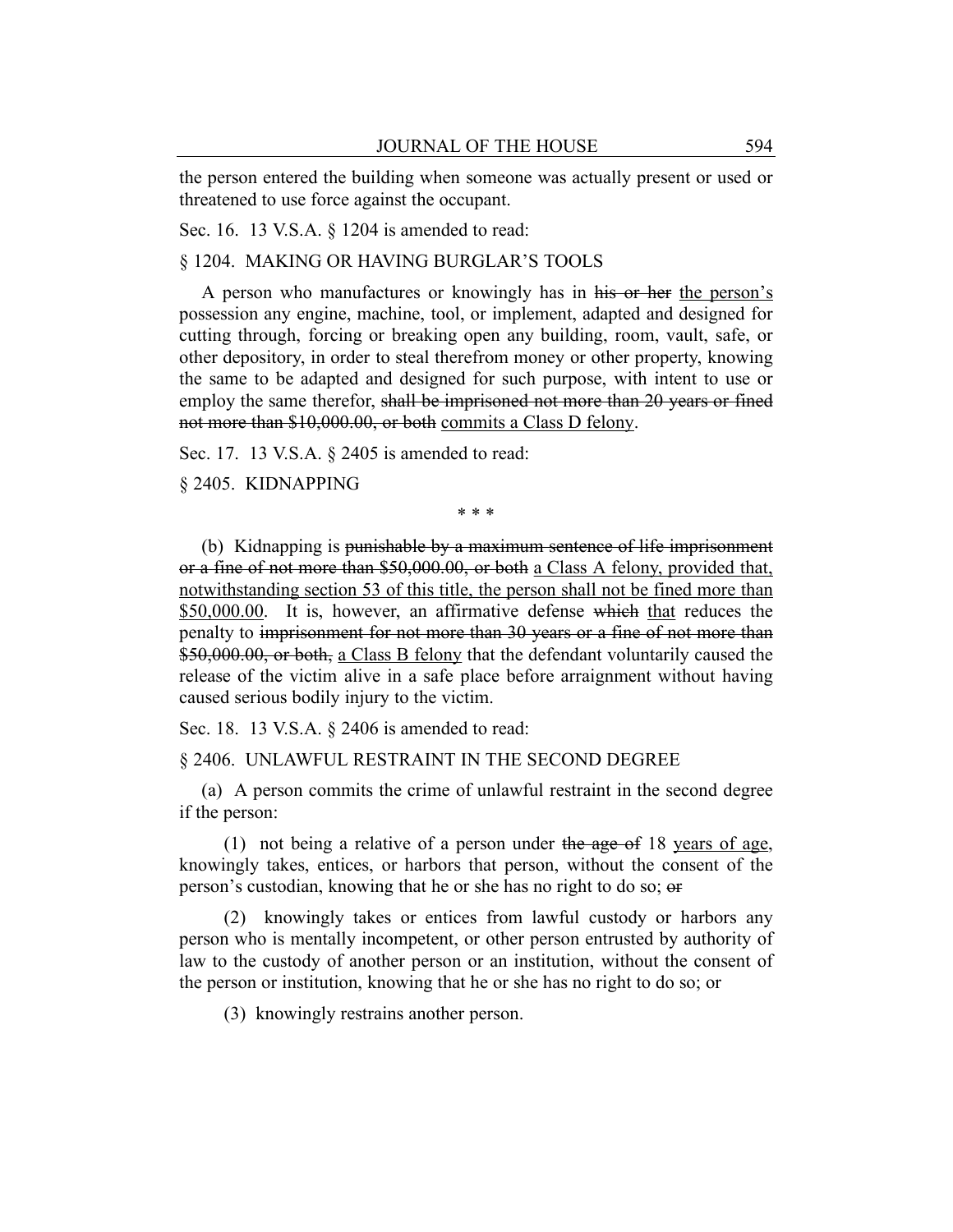(b) It is a defense to a prosecution under this section that the defendant acted reasonably and in good faith to protect the person from imminent physical or emotional danger.

(c) Unlawful restraint in the second degree is punishable by imprisonment for not more than five years or a fine of not more than \$25,000.00, or both a Class D felony.

Sec. 19. 13 V.S.A. § 2407 is amended to read:

#### § 2407. UNLAWFUL RESTRAINT IN THE FIRST DEGREE

(a) A person commits the crime of unlawful restraint in the first degree if that person:

(1) knowingly restrains another person under circumstances exposing that person to a risk of serious bodily injury; or

(2) holds another person in a condition of involuntary servitude.

(b) Unlawful restraint in the first degree is punishable by imprisonment for not more than 15 years or a fine of not more than \$50,000.00, or both a Class C felony.

Sec. 20. 13 V.S.A. § 2451 is amended to read:

§ 2451. CUSTODIAL INTERFERENCE

(a) A person commits custodial interference by taking, enticing, or keeping a child from the child's lawful custodian, knowingly, without a legal right to do so, when the person is a relative of the child and the child is less than 18 years old of age.

(b) A person who commits custodial interference shall be imprisoned not more than five years or fined not more than \$5,000.00, or both commits a Class D felony, provided that, notwithstanding section 53 of this title, the person shall not be fined more than \$5,000.00.

\* \* \*

Sec. 21. 13 V.S.A. § 608 is amended to read:

## § 608. ASSAULT AND ROBBERY

(a) A person who assaults another and robs, steals, or takes from his or her the other person or in his or her the other person's presence money or other property that may be the subject of larceny shall be imprisoned for not more than 10 years commits a Class C felony, provided that, notwithstanding section 53 of this title, the person shall not be fined.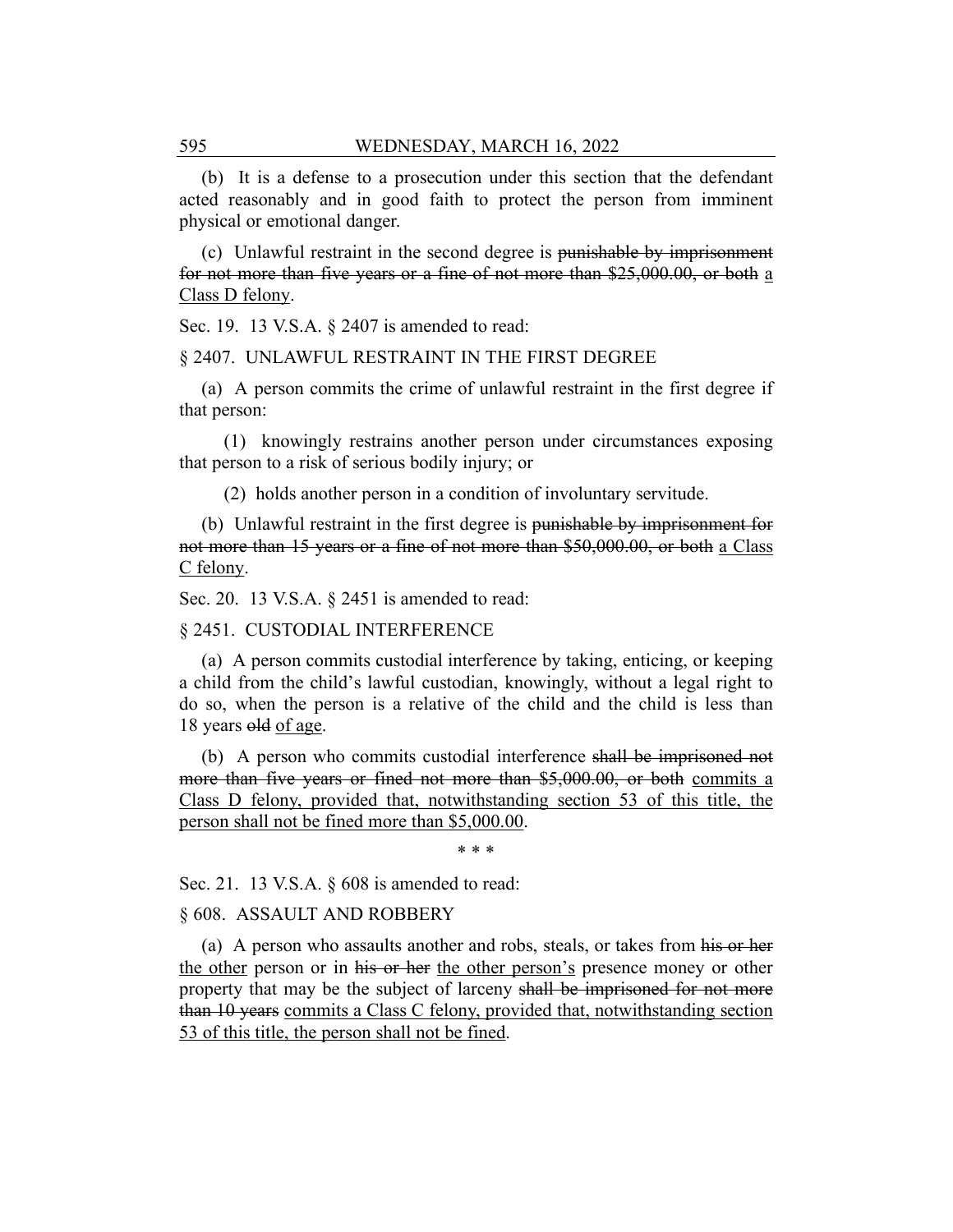(b) A person who, being armed with a dangerous weapon, assaults another and robs, steals, or takes from his or her the other person or in his or her the other person's presence money or other property that may be the subject of larceny shall, in addition to the penalty for the underlying crime, be imprisoned for not more than  $15$  five years nor less than one year.

(c) If in the attempt or commission of an offense under subsection (a) or (b) of this section, a person causes bodily injury, such the person shall, in addition to the penalty for the underlying crime, be imprisoned for not more than 20 five years nor less than one year. Any penalty imposed under this subsection shall be in lieu of any penalty imposed under subsection (a) or (b) of this section.

Sec. 22. 13 V.S.A. § 2303 is amended to read:

## § 2303. PENALTIES FOR FIRST AND SECOND DEGREE MURDER

(a)(1) The punishment for murder Murder in the first degree shall be  $\underline{a}$ Class A felony punishable by imprisonment for:

(A) a minimum term of not less than 35 years and a maximum term of life; or

(B) life without the possibility of parole.

(2) The punishment for murder Murder in the second degree shall be  $\underline{a}$ Class A felony punishable by imprisonment for:

(A) a minimum term of not less than 20 years and a maximum term of life; or

(B) life without the possibility of parole.

(3) Notwithstanding any other provision of law, this subsection shall apply only if the murder was committed on or after the effective date of this act May 1, 2006.

(b) The punishment for murder Murder in the first degree shall be a Class A felony punishable by imprisonment for life and for a minimum term of 35 years unless a jury finds that there are aggravating or mitigating factors which that justify a different minimum term. If the jury finds that the aggravating factors outweigh any mitigating factors, the court may set a minimum term longer than 35 years, up to and including life without parole. If the jury finds that the mitigating factors outweigh any aggravating factors, the court may set a minimum term at less than 35 years but not less than 15 years.

(c) The punishment for murder Murder in the second degree shall be  $\underline{a}$ Class A felony punishable by imprisonment for life and for a minimum term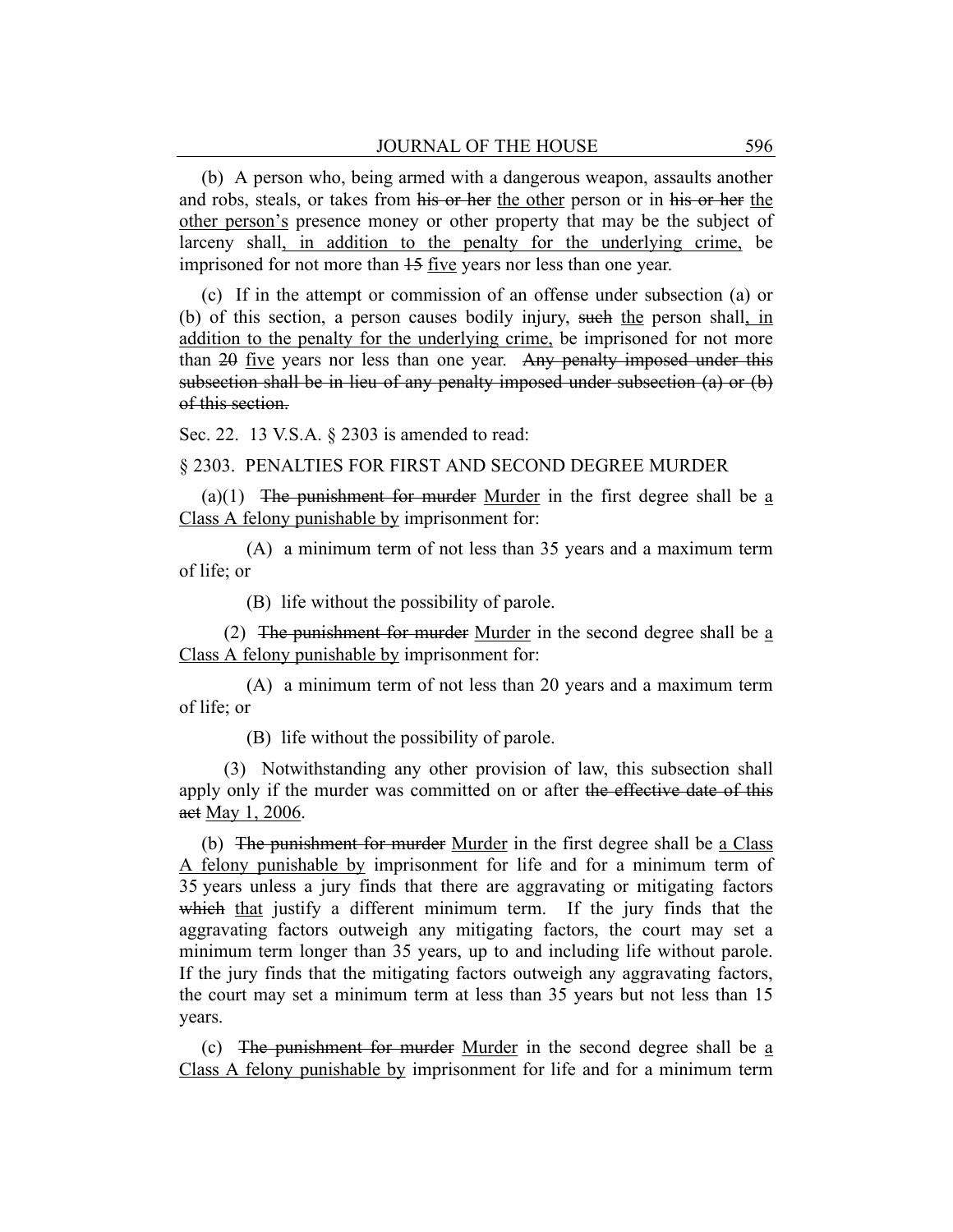of 20 years unless a jury finds that there are aggravating or mitigating factors which that justify a different minimum term. If the jury finds that the aggravating factors outweigh any mitigating factors, the court may set a minimum term longer than 20 years, up to and including life without parole. If the jury finds that the mitigating factors outweigh any aggravating factors, the court may set a minimum term at less than 20 years but not less than 10 years.

\* \* \*

(g) Subsections (b)–(f) of this section shall apply only if the murder was committed before the effective date of this act May 1, 2006, and:

 $(1)$  the defendant was not sentenced before the effective date of this act May 1, 2006; or

(2) the defendant's sentence was stricken and remanded for resentencing pursuant to the Vermont Supreme Court's decision in *State v. Provost*, 2005 VT 134 (2005).

(h) Notwithstanding section 53 of this title, a person who violates this section shall not be fined.

Sec. 23. 13 V.S.A. § 2304 is amended to read:

§ 2304. MANSLAUGHTER- PENALTIES

A person who commits manslaughter shall be fined not more than \$3,000.00 or imprisoned for not less than one year nor more than 15 years, or both commits a Class C felony and shall, in addition to the penalty for that offense, be imprisoned not more than an additional five years, provided that, notwithstanding section 53 of this title, the person shall not be fined more than \$3,000.00.

Sec. 24. 13 V.S.A. § 1378 is amended to read:

§ 1378. NEGLECT

(a) A caregiver who intentionally or recklessly neglects a vulnerable adult shall be imprisoned not more than 18 months or fined not more than \$10,000.00, or both commits a Class B misdemeanor and shall, in addition to the penalty for that offense, be imprisoned not more than an additional six months.

(b) A caregiver who violates subsection (a) of this section, and as a result of such neglect, serious bodily injury occurs to the vulnerable adult, shall be imprisoned not more than 15 years or fined not more than \$10,000.00, or both commits a Class C felony and shall, in addition to the penalty for that offense, be imprisoned not more than an additional five years, provided that,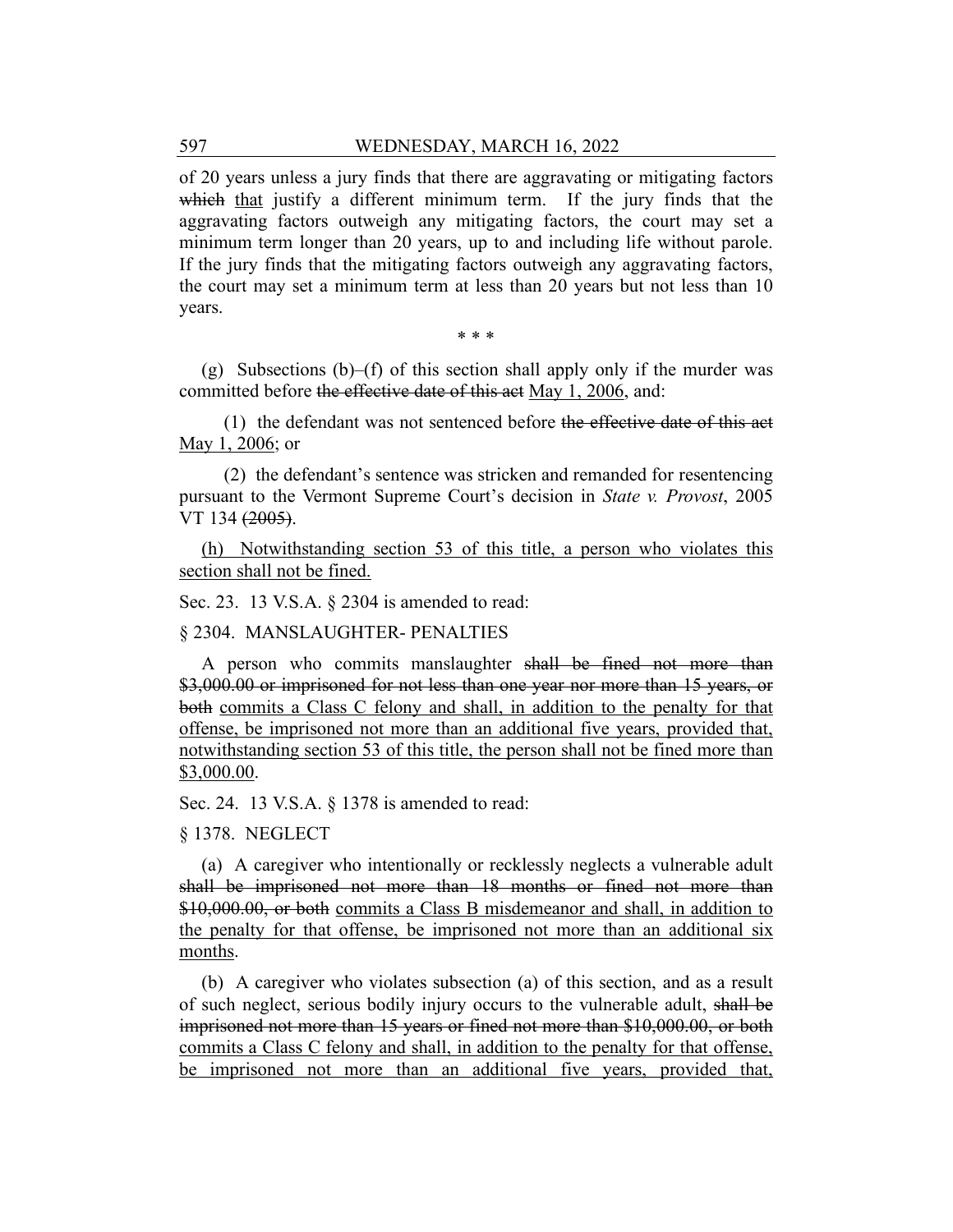notwithstanding section 53 of this title, the person shall not be fined more than \$10,000.00.

Sec. 25. 13 V.S.A. § 205 is amended to read:

## § 205. INTERMARRIAGE OF OR FORNICATION BY PERSONS

## PROHIBITED TO MARRY

Persons between whom marriages are prohibited by the laws of this State who shall not intermarry or commit fornication with each other shall be imprisoned not more than five years or fined not more than \$1,000.00, or both. A person who violates this section commits a Class D felony, provided that, notwithstanding section 53 of this title, the person shall not be fined more than \$1,000.00.

Sec. 26. 13 V.S.A. § 1379 is amended to read:

§ 1379. SEXUAL ABUSE

(a) A person who volunteers for or is paid by a caregiving facility or program shall not engage in any sexual activity with a vulnerable adult. It shall be an affirmative defense to a prosecution under this subsection that the sexual activity was consensual between the vulnerable adult and a caregiver who was hired, supervised, and directed by the vulnerable adult. A person who violates this subsection shall be imprisoned for not more than two years or fined not more than \$10,000.00, or both commits a Class A misdemeanor.

(b) No person, whether or not the person has actual knowledge of the victim's vulnerable status, shall engage in sexual activity with a vulnerable adult if:

(1) the vulnerable adult does not consent to the sexual activity; or

(2) the person knows or should know that the vulnerable adult is incapable of resisting, declining, or consenting to the sexual activity due to his or her specific vulnerability or due to fear of retribution or hardship.

(c) A person who violates subsection (b) of this section shall be:

(1) imprisoned for not more than five years or fined not more than \$10,000.00, or both, commits a Class D felony if the sexual activity involves lewd and lascivious conduct;

(2) imprisoned for not more than 20 years or fined not more than \$10,000.00, or both commits a Class B felony, provided that, notwithstanding section 53 of this title, the person shall not be fined more than \$10,000.00, if the sexual activity involves a sexual act.

(d) A caregiver who violates subsection (b) of this section shall be: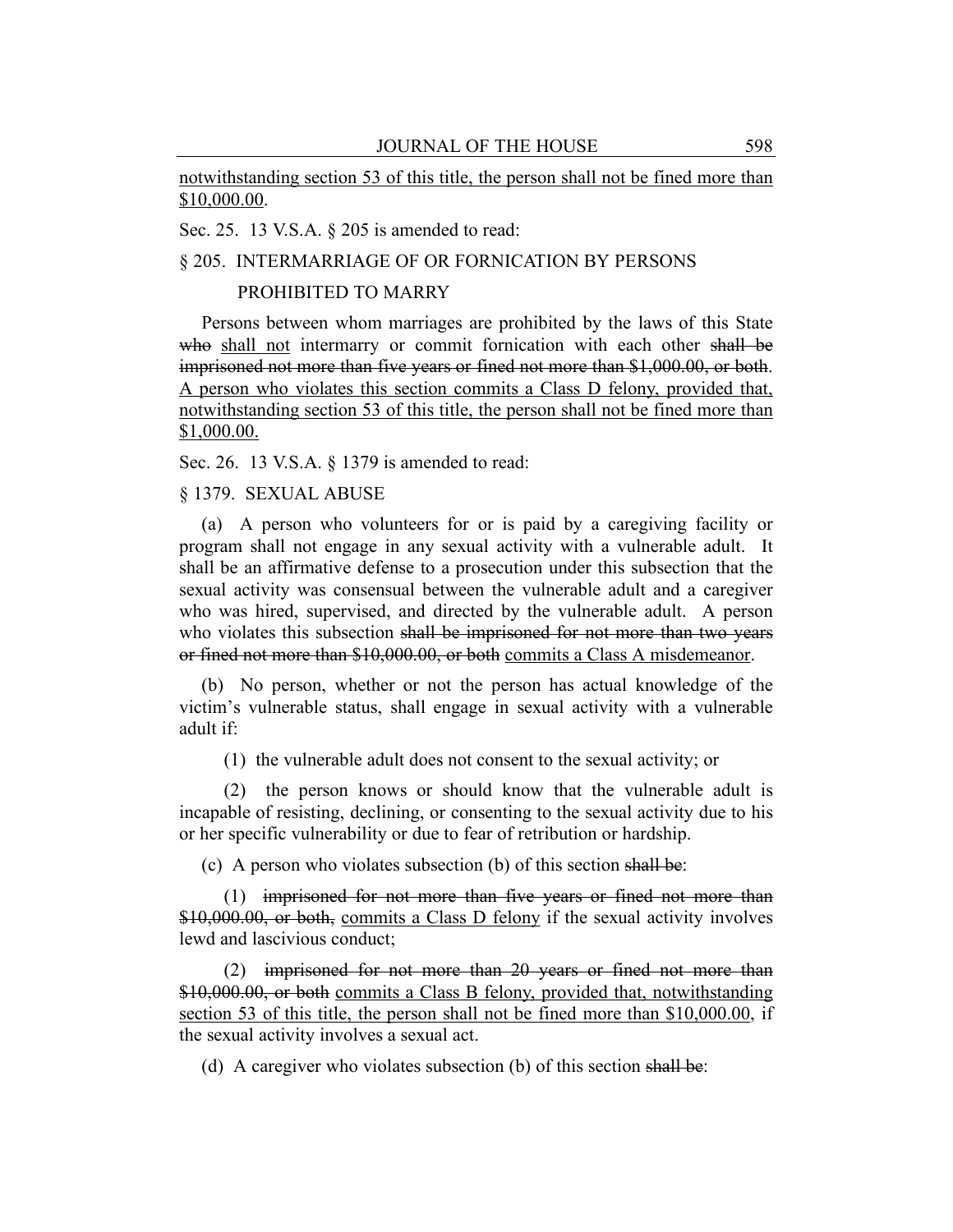(1) imprisoned for not more than seven years or fined not more than \$10,000.00, or both commits a Class D felony and shall, in addition to the penalty for that offense, be imprisoned not more than an additional two years, if the sexual activity involves lewd and lascivious conduct.

(2) imprisoned for not more than 25 years or fined not more than \$10,000.00, or both commits a Class B felony and shall, in addition to the penalty for that offense, be imprisoned not more than an additional five years, provided that, notwithstanding section 53 of this title, the person shall not be fined more than \$10,000.00, if the sexual activity involves a sexual act.

Sec. 27. 13 V.S.A. § 2601 is amended to read:

#### § 2601. LEWD AND LASCIVIOUS CONDUCT

A person guilty of open and gross lewdness and lascivious behavior shall be imprisoned not more than five years or fined not more than \$300.00, or both commits a Class D felony, provided that, notwithstanding section 53 of this title, the person shall not be fined more than \$300.00.

Sec. 28. 13 V.S.A. § 2601a is amended to read:

#### § 2601a. PROHIBITED CONDUCT

(a) No person shall engage in open and gross lewdness.

(b) A person who violates this section shall:

(1) be imprisoned not more than one year or fined not more than \$300.00, or both commits a Class B misdemeanor, provided that, notwithstanding section 53 of this title, the person shall not be fined more than \$300.00, for a first offense; and

(2) be imprisoned not more than two years or fined not more than \$1,000.00, or both commits a Class A misdemeanor, provided that, notwithstanding section 53 of this title, the person shall not be fined more than \$1,000.00, for a second or subsequent offense.

Sec. 29. 13 V.S.A. § 2602 is amended to read:

#### § 2602. LEWD OR LASCIVIOUS CONDUCT WITH CHILD

(a)(1) No person shall willfully and lewdly commit any lewd or lascivious act upon or with the body, or any part or member thereof, of a child under the age of 16 years, with the intent of arousing, appealing to, or gratifying the lust, passions, or sexual desires of such person or of such child.

(2) This section shall not apply if the person is less than 19 years old, the child is at least 15 years old, and the conduct is consensual.

(b) A person who violates subsection (a) of this section shall be: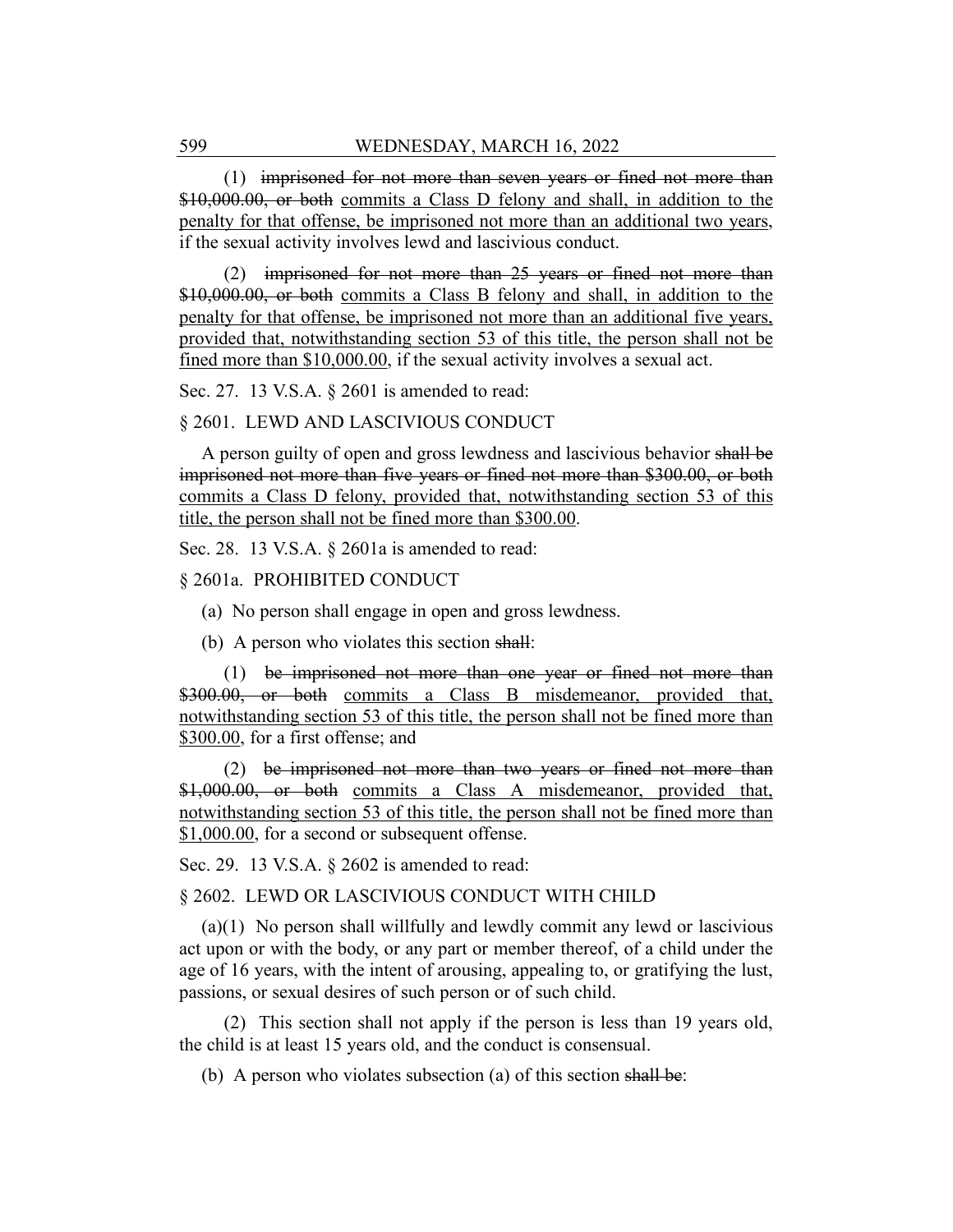(1) For a first offense, imprisoned not less than two years and not more than 15 years, and, in addition, may be fined not more than \$5,000.00, or both commits a Class C felony provided that, notwithstanding section 53 of this title, the person shall not be fined more than \$5,000.00 and shall:

(A) in addition to the penalty for that offense, be imprisoned not more than an additional five years; and

(B) be imprisoned not less than two years.

(2) For a second offense, imprisoned not less than five years and a maximum term of life, and, in addition, may be fined not more than \$25,000.00, or both commits a Class A felony, provided that, notwithstanding section 53 of this title, the person shall not be fined more than \$25,000.00 and shall be imprisoned not less than five years.

(3) For a third or subsequent offense, imprisoned not less than 10 years and a maximum term of life, and, in addition, may be fined not more than \$25,000.00, or both commits a Class A felony, provided that, notwithstanding section 53 of this title, the person shall not be fined more than \$25,000.00 and shall be imprisoned not less than 10 years.

(c)(1) Except as provided in subdivision (2) of this subsection, a sentence ordered pursuant to subdivision  $(b)(2)$  of this section shall include at least a five-year term of imprisonment and a sentence ordered pursuant to subdivision (b)(3) of this section shall include at least a 10-year term of imprisonment. The five-year and 10-year terms of imprisonment required by this subdivision shall be served and may not be suspended, deferred, or served as a supervised sentence. The defendant shall not be eligible for probation, parole, furlough, or any other type of early release until the expiration of the five-year or 10 year term of imprisonment.

(2) The court may depart downwardly from the five-year and 10-year terms of imprisonment required by subdivisions (b)(2) and (3) of this section and impose a lesser term of incarceration if the court makes written findings on the record that the downward departure will serve the interests of justice and public safety.

(d) A person convicted of violating subdivision  $(b)(2)$  or  $(3)$  of this section shall be sentenced under section 3271 of this title.

\* \* \*

Sec. 30. 13 V.S.A. § 2605 is amended to read:

§ 2605. VOYEURISM

\* \* \*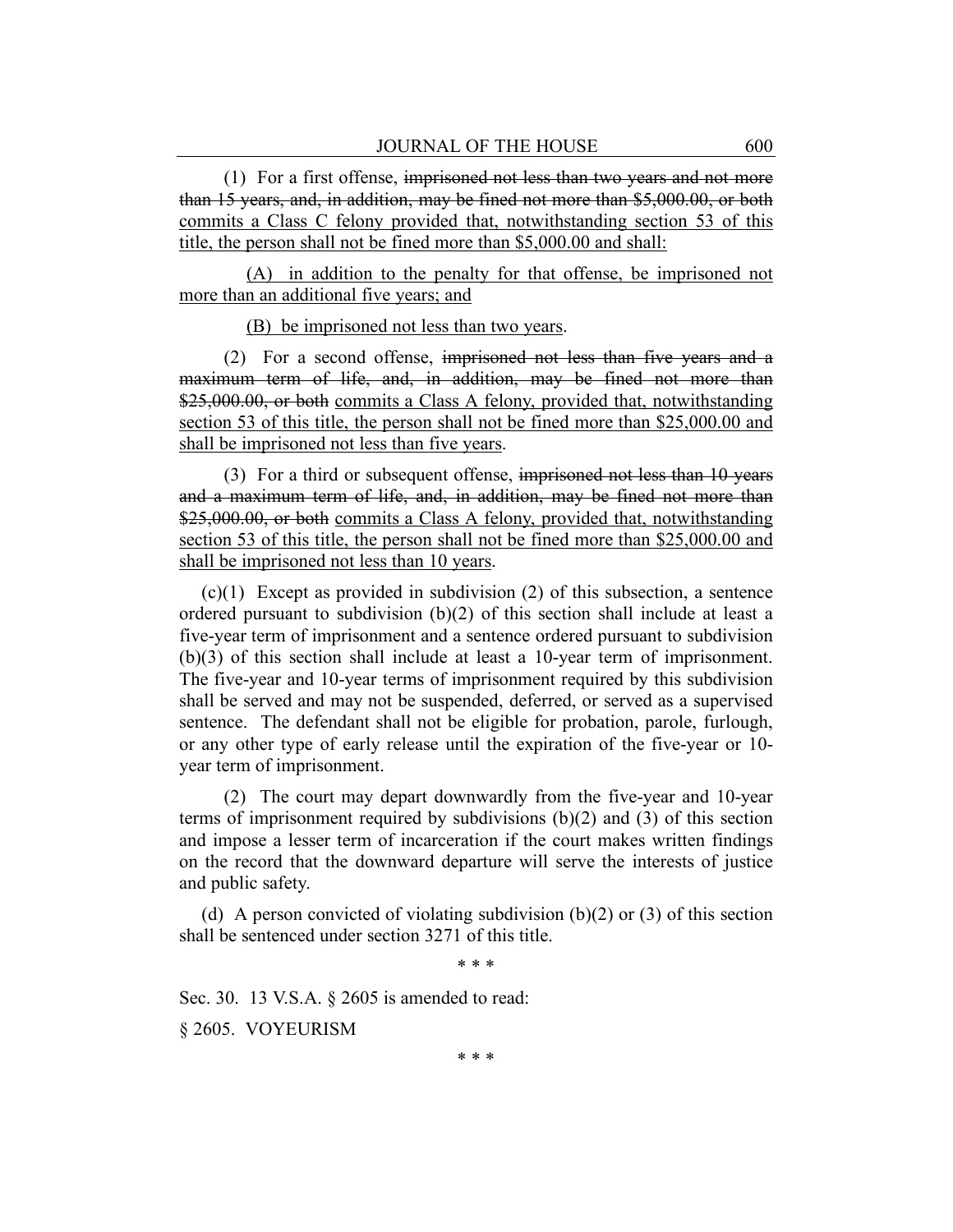(b) No person shall intentionally view, photograph, film, or record in any format:

(1) the intimate areas of another person without that person's knowledge and consent while the person being viewed, photographed, filmed, or recorded is in a place where he or she would have a reasonable expectation of privacy; or

(2) the intimate areas of another person without that person's knowledge and consent and under circumstances in which the person has a reasonable expectation of privacy.

(c) No person shall display or disclose to a third party any image recorded in violation of subsection (b), (d), or (e) of this section.

(d) No person shall intentionally conduct surveillance or intentionally photograph, film, or record in any format a person without that person's knowledge and consent while the person being surveilled, photographed, filmed, or recorded is in a place where he or she would have a reasonable expectation of privacy within a home or residence. Bona fide private investigators and bona fide security guards engaged in otherwise lawful activities within the scope of their employment are exempt from this subsection.

(e) No person shall intentionally photograph, film, or record in any format a person without that person's knowledge and consent while that person is in a place where a person has a reasonable expectation of privacy and that person is engaged in sexual conduct.

\* \* \*

(i) For a first offense, a person who violates subsection  $(b)$ ,  $(d)$ , or  $(e)$  of this section shall be imprisoned not more than two years or fined not more than \$1,000.00, or both commits a Class A misdemeanor, provided that, notwithstanding section 53 of this title, the person shall not be fined more than \$1,000.00. For a second or subsequent offense, a person who violates subsection (b), (d), or (e) of this section shall be imprisoned not more than three years or fined not more than \$5,000.00, or both commits a Class E felony, provided that, notwithstanding section 53 of this title, the person shall not be fined more than \$5,000.00. A person who violates subsection (c) of this section shall be imprisoned not more than five years or fined not more than \$5,000.00, or both commits a Class D felony, provided that, notwithstanding section 53 of this title, the person shall not be fined more than \$5,000.00.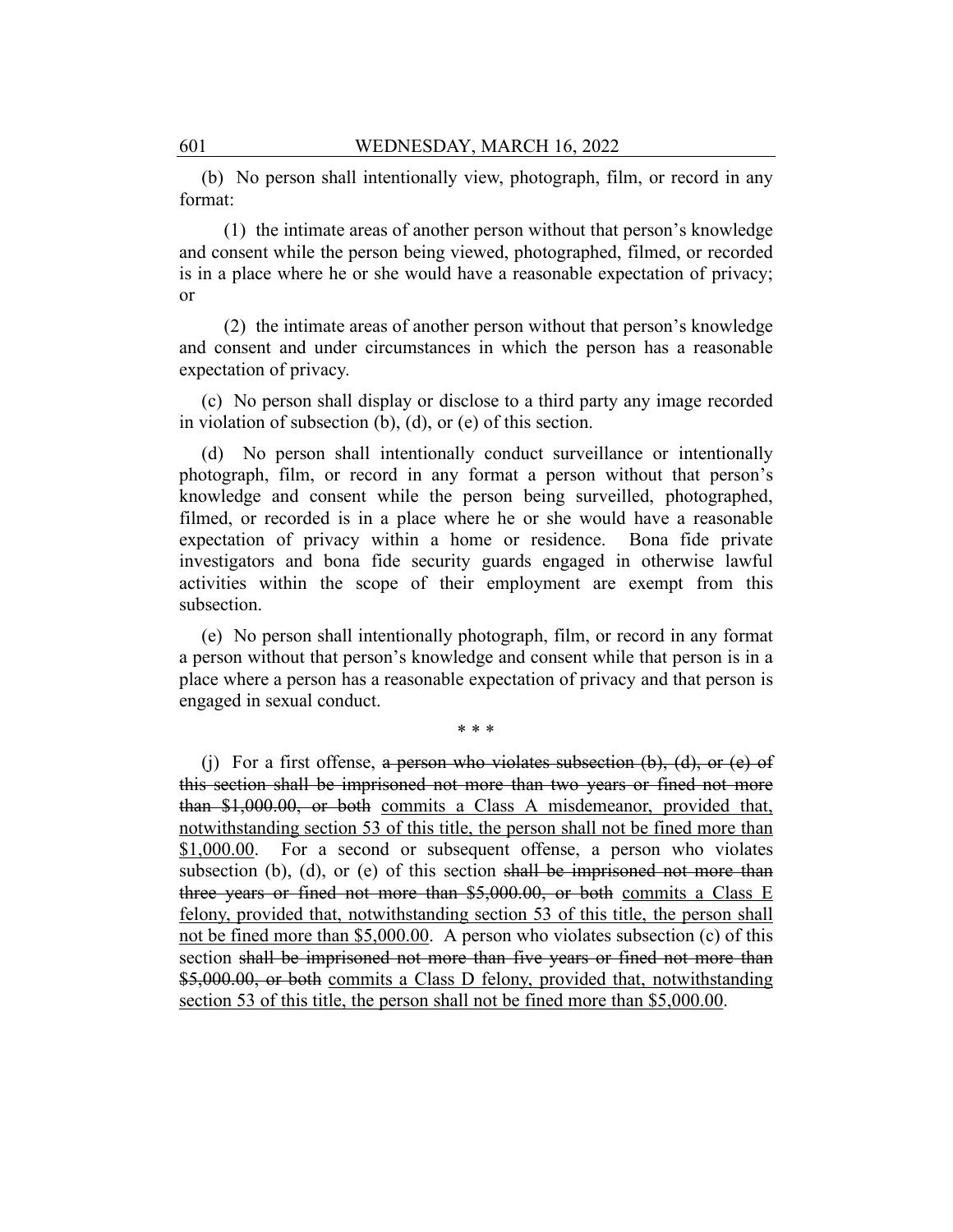Sec. 31. 13 V.S.A. § 2606 is amended to read:

## § 2606. DISCLOSURE OF SEXUALLY EXPLICIT IMAGES WITHOUT

#### CONSENT

\* \* \*

(b)(1) A person violates this section if he or she knowingly discloses a visual image of an identifiable person who is nude or who is engaged in sexual conduct, without his or her consent, with the intent to harm, harass, intimidate, threaten, or coerce the person depicted, and the disclosure would cause a reasonable person to suffer harm. A person may be identifiable from the image itself or information offered in connection with the image. Consent to recording of the visual image does not, by itself, constitute consent for disclosure of the image. A person who violates this subdivision (1) shall be imprisoned not more than two years or fined not more than \$2,000.00, or both commits a Class A misdemeanor, provided that, notwithstanding section 53 of this title, the person shall not be fined more than \$2,000.00.

(2) A person who violates subdivision (1) of this subsection with the intent of disclosing the image for financial profit shall be imprisoned not more than five years or fined not more than \$10,000.00, or both commits a Class D felony.

\* \* \*

Sec. 32. 13 V.S.A. § 2632 is amended to read:

## § 2632. PROSTITUTION

(a) A person shall not:

(1) occupy a place, structure, building, or conveyance for the purpose of prostitution, lewdness, or assignation;

(2) knowingly permit a place, structure, building, or conveyance owned by the person or under the person's control to be used for the purpose of prostitution, lewdness, or assignation;

(3) receive or offer, or agree to receive, a person into a place, structure, building, or conveyance for the purpose of prostitution, lewdness, or assignation;

(4) permit a person to remain in a place, structure, building, or conveyance for the purpose of prostitution, lewdness, or assignation;

(5) direct, take or transport, or offer or agree to take or transport a person to a place, structure, building, or conveyance or to any other person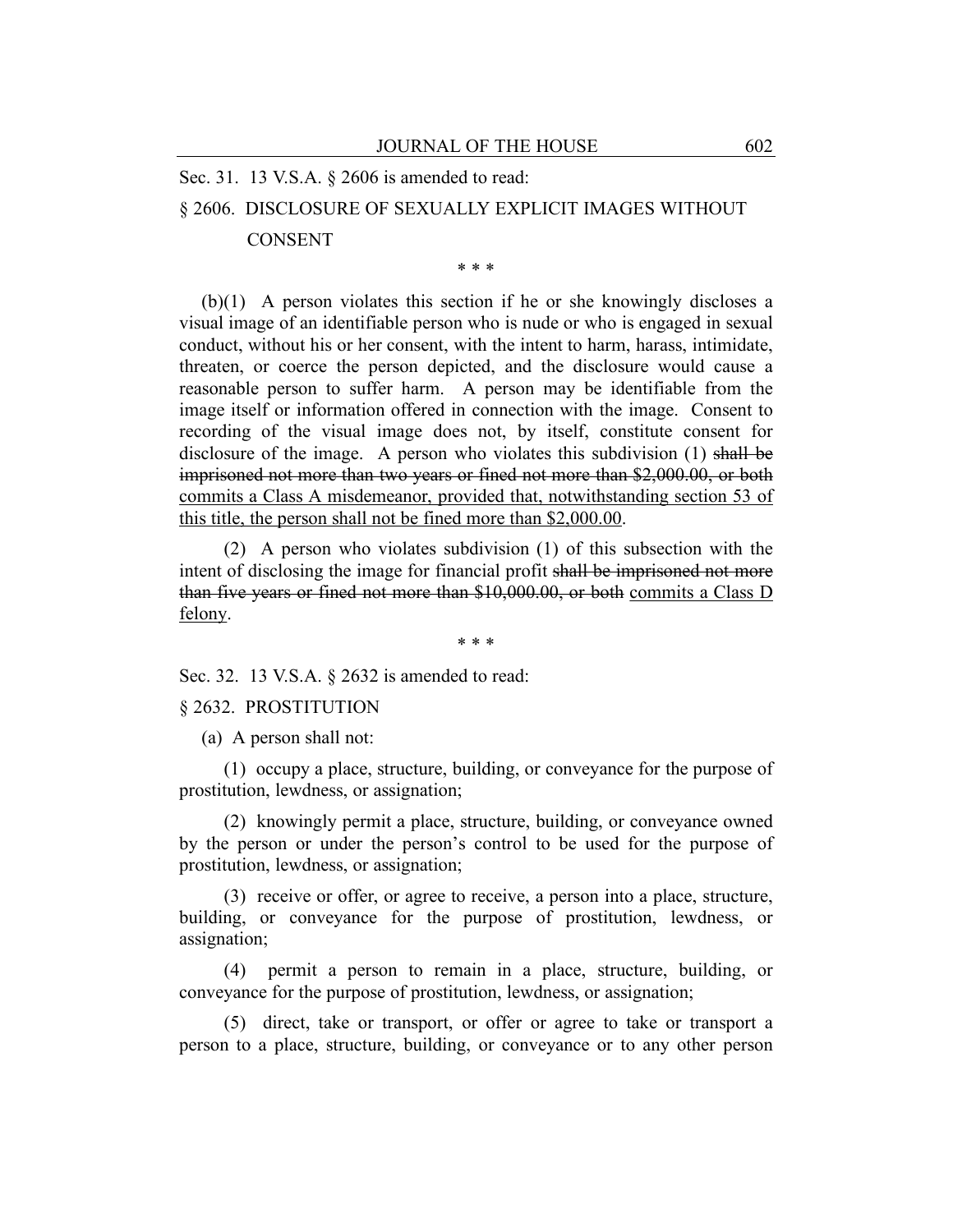knowingly, or with reasonable cause to know that the purpose of such directing, taking, or transporting is prostitution, lewdness, or assignation;

(6) procure or solicit or offer to procure or solicit a person for the purpose of prostitution, lewdness, or assignation;

(7) reside in, enter or remain in a place, structure, or building or enter or remain in a conveyance for the purpose of prostitution, lewdness, or assignation;

(8) engage in prostitution, lewdness, or assignation; or

(9) aid or abet prostitution, lewdness, or assignation, by any means whatsoever.

(b) A person who violates a provision of subsection (a) of this section shall be fined not more than \$100.00 or may be imprisoned not more than one year commits a Class B misdemeanor. For a second offense, such person shall be imprisoned for not more than three years commits a Class A misdemeanor. Notwithstanding section 53 of this title, a person who violates this section shall not be fined more than \$100.00.

Sec. 33. 13 V.S.A. § 2635 is amended to read:

#### § 2635. SLAVE TRAFFIC

(a) A person shall not:

(1) induce, entice, or procure a person to come into the State or to go from the State for the purpose of prostitution or for any immoral purpose or to enter a house of prostitution in the State;

(2) willfully or knowingly aid such person in obtaining transportation to or within the State for such purposes;

(3) place a person in the charge or custody of another person for immoral purposes or in a house of prostitution;

(4) induce, entice, procure, or compel such person to reside in a house of prostitution; or

(5) induce, entice, procure, or compel such person to live a life of prostitution.

(b) A person violating a provision hereof shall be imprisoned not more than 10 years nor less than one year or fined not more than \$2,000.00 nor less than \$200.00, or both who violates this section commits a Class C felony and shall be imprisoned not less than one year, provided that, notwithstanding section 53 of this title, the person shall not be fined more than \$2,000.00 or less than \$200.00.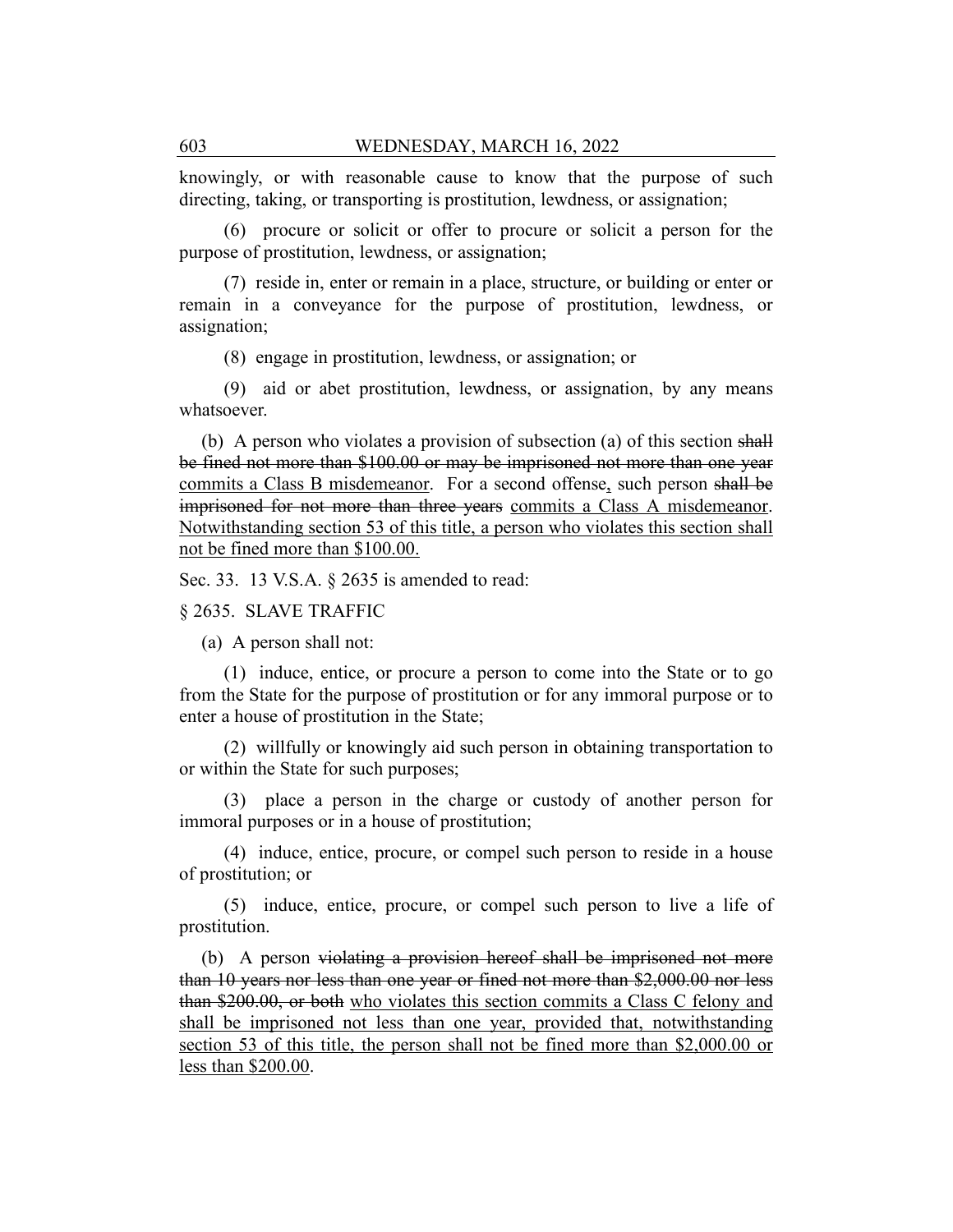Sec. 34. 13 V.S.A. § 2636 is amended to read:

#### § 2636. UNLAWFUL PROCUREMENT

(a) A person shall not:

(1) induce, entice, procure, or compel a person, for the purpose of prostitution or for any other immoral purposes, to enter a house of prostitution;

(2) receive money or other valuable consideration for or on account of placing a person in a house of prostitution;

(3) pay money or other valuable consideration to procure a person for the purpose of placing such person for immoral purposes in a house of prostitution, with or without the person's consent; or

(4) knowingly receive money or other valuable thing for or on account of procuring or placing a person in a house of prostitution for immoral purposes, with or without the person's consent.

(b) A person violating a provision hereof shall be punished as provided in section 2635 of this title who violates this section commits a Class C felony, provided that, notwithstanding section 53 of this title, the person shall not be fined more than \$2,000.00 or less than \$200.00.

Sec. 35. 13 V.S.A. § 2637 is amended to read:

## § 2637. APPROPRIATING OR LEVYING UPON EARNINGS OF

#### **PROSTITUTE**

(a) A person shall not:

(1) hold, detain, or restrain a person in a house of prostitution for the purpose of compelling such person, directly or indirectly, by the person's voluntary or involuntary service or labor, to pay, liquidate, or cancel a debt, dues, or obligations incurred or claimed to have been incurred in such house of prostitution; or

(2) accept, receive, levy, or appropriate money or other valuable thing from the proceeds or earnings of a person engaged in prostitution.

(b) An acceptance, receipt, levy, or appropriation of such money or valuable thing shall be presumptive evidence of lack of consideration.

(c) A person who violates a provision of this section shall be punished as provided in section 2635 of this title commits a Class C felony, provided that, notwithstanding section 53 of this title, the person shall not be fined more than \$2,000.00 or less than \$200.00.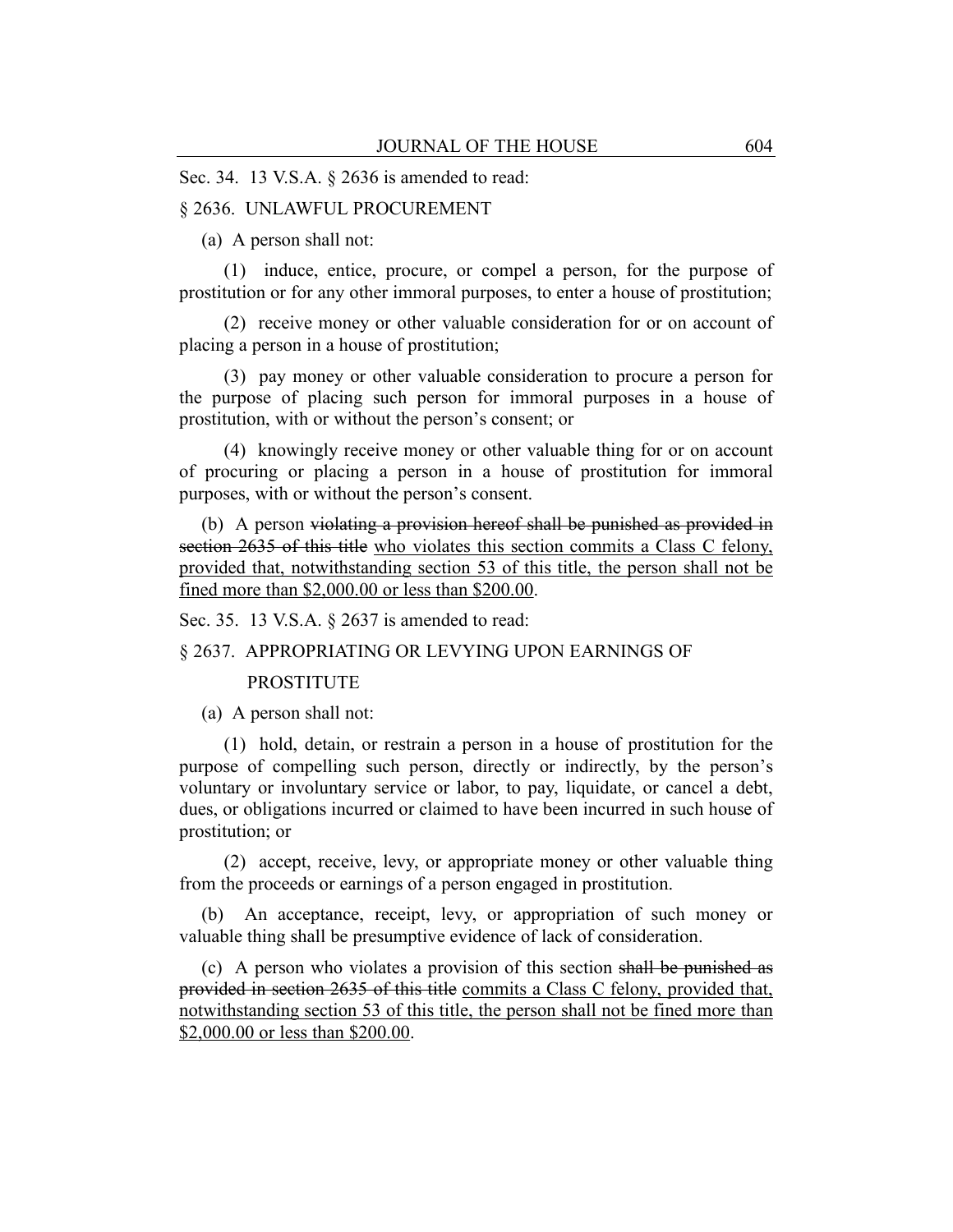Sec. 36. 13 V.S.A. § 2652 is amended to read:

#### § 2652. HUMAN TRAFFICKING

(a) No person shall knowingly:

(1) recruit, entice, harbor, transport, provide, or obtain by any means a person under the age of 18 years of age for the purpose of having the person engage in a commercial sex act;

(2) recruit, entice, harbor, transport, provide, or obtain a person through force, fraud, or coercion for the purpose of having the person engage in a commercial sex act;

(3) compel a person through force, fraud, or coercion to engage in a commercial sex act;

(4) benefit financially or by receiving anything of value from participation in a venture, knowing that force, fraud, or coercion was or will be used to compel any person to engage in a commercial sex act as part of the venture;

(5) subject a person to labor servitude;

(6) recruit, entice, harbor, transport, provide, or obtain a person for the purpose of subjecting the person to labor servitude; or

benefit financially or by receiving anything of value from participation in a venture, knowing that a person will be subject to labor servitude as part of the venture.

(b) A person who violates subsection (a) of this section shall be imprisoned for a term up to and including life or fined not more than \$500,000.00, or both commits a Class A felony.

\* \* \*

Sec. 37. 13 V.S.A. § 2653 is amended to read:

§ 2653. AGGRAVATED HUMAN TRAFFICKING

(a) A person commits the crime of aggravated human trafficking if the person commits human trafficking in violation of section 2652 of this title under any of the following circumstances:

(1) the offense involves a victim of human trafficking who is a child under the age of 18 years of age;

(2) the person has previously been convicted of a violation of section 2652 of this title;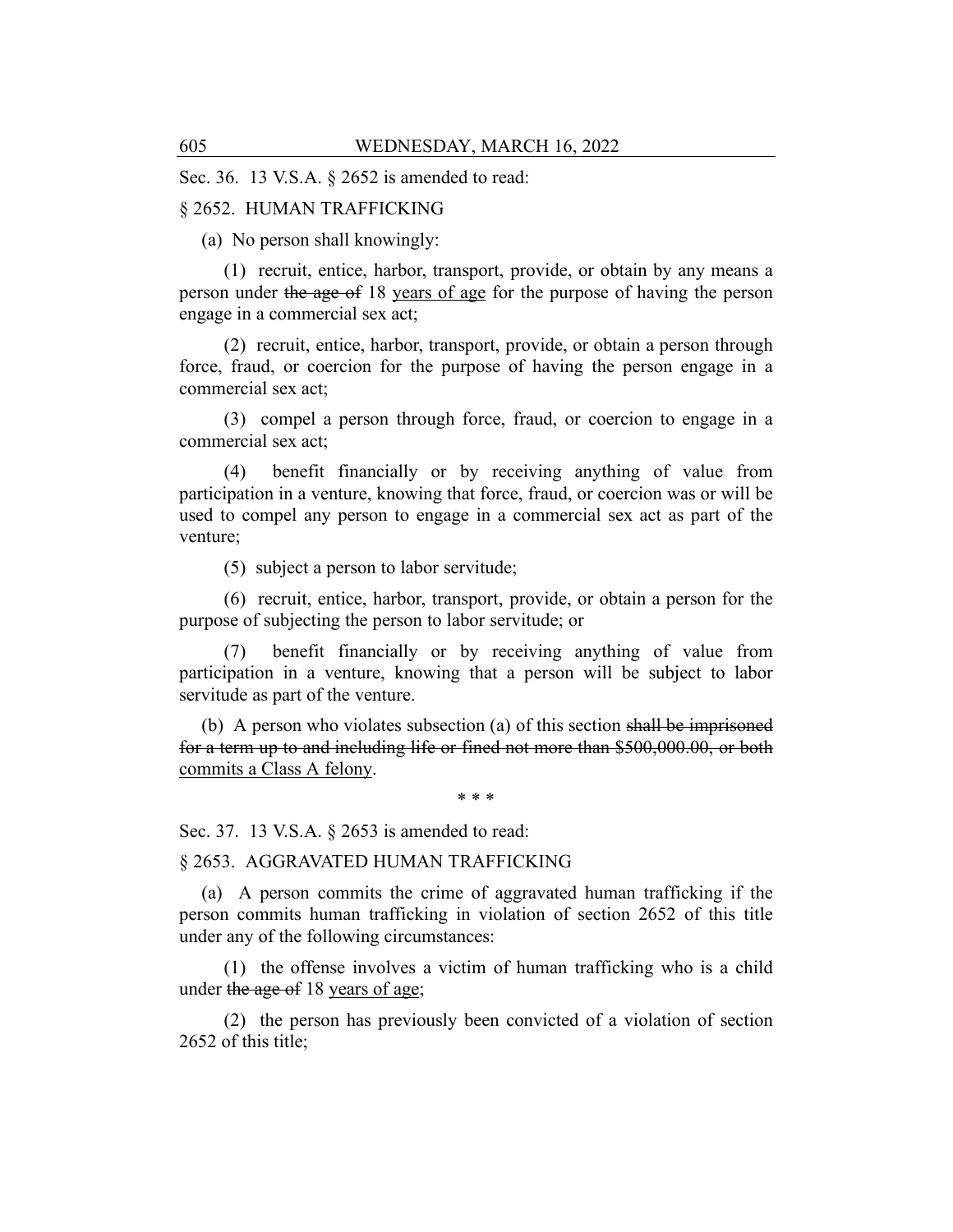(3) the victim of human trafficking suffers serious bodily injury or death; or

(4) the actor commits the crime of human trafficking under circumstances that constitute the crime of sexual assault as defined in section 3252 of this title, aggravated sexual assault as defined in section 3253 of this title, or aggravated sexual assault of a child as defined in section 3253a of this title.

(b) A person who violates this section shall be imprisoned not less than 20 years and a maximum term of life or fined not more than \$100,000.00, or both commits a Class A felony and shall be imprisoned not less than 20 years.

(c) The provisions of this section do not limit or restrict the prosecution for murder or manslaughter.

Sec. 38. 13 V.S.A. § 2654 is amended to read:

### § 2654. PATRONIZING OR FACILITATING HUMAN TRAFFICKING

(a) No person shall knowingly:

(1) permit a place, structure, or building owned by the person or under the person's control to be used for the purpose of human trafficking;

(2) receive or offer or agree to receive or offer a person into a place, structure, or building for the purpose of human trafficking; or

(3) permit a person to remain in a place, structure, building, or conveyance for the purpose of human trafficking.

(b) A person who violates this section shall be imprisoned not more than five years or fined not more than \$100,000.00, or both commits a Class D felony.

Sec. 39. 13 V.S.A. § 2655 is amended to read:

## § 2655. SOLICITATION

(a) No person shall knowingly solicit a commercial sex act from a victim of human trafficking.

(b) A person who violates this section shall be imprisoned not more than five years or fined not more than \$100,000.00, or both commits a Class D felony.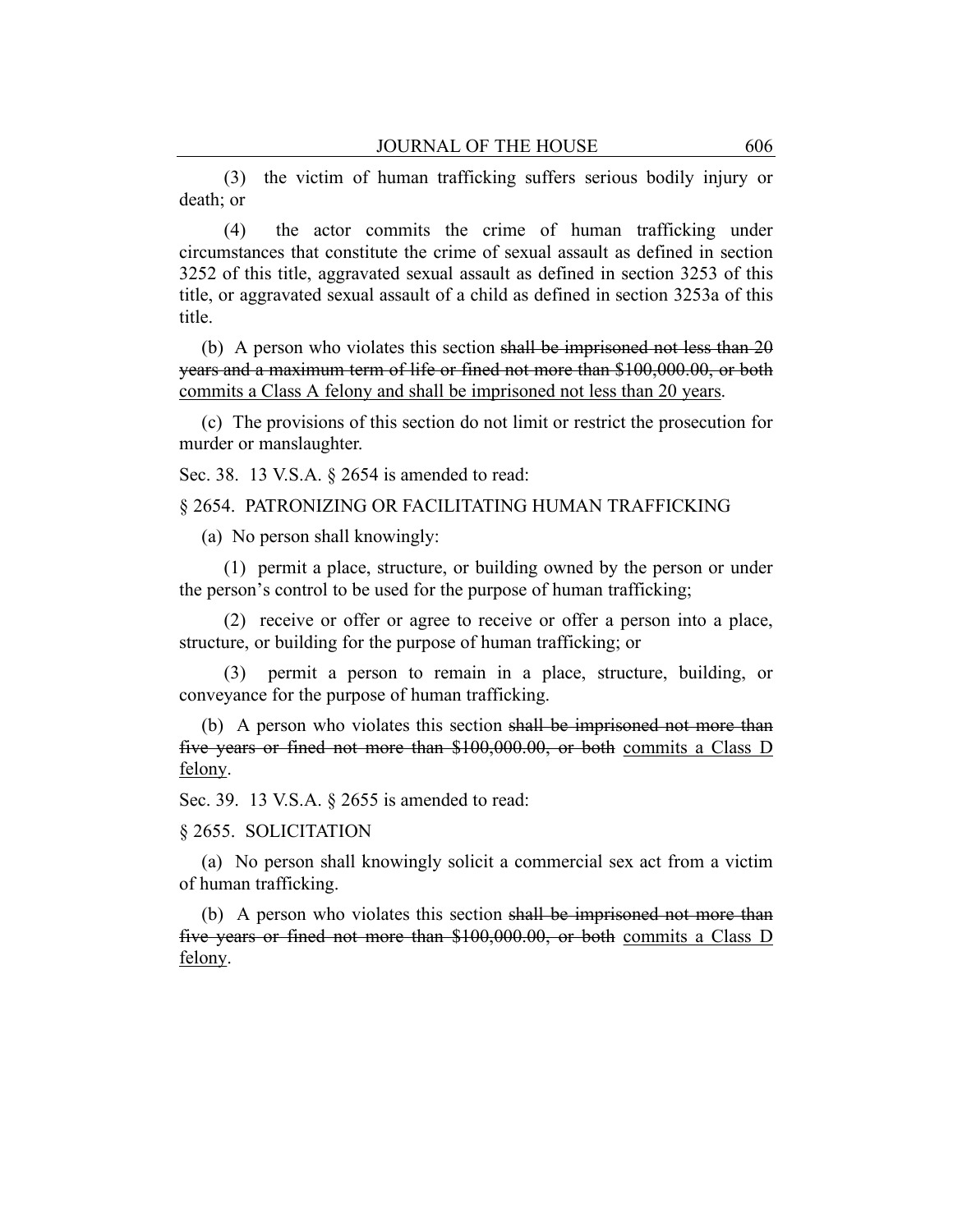Sec. 40. 13 V.S.A. § 2802b is amended to read:

## § 2802b. MINOR ELECTRONICALLY DISSEMINATING INDECENT

## MATERIAL TO ANOTHER PERSON

(a)(1) No minor shall knowingly and voluntarily and without threat or coercion use a computer or electronic communication device to transmit an indecent visual depiction of himself or herself themselves to another person.

(2) No person shall possess a visual depiction transmitted to the person in violation of subdivision (1) of this subsection. It shall not be a violation of this subdivision if the person took reasonable steps, whether successful or not, to destroy or eliminate the visual depiction.

(b) Penalties; minors.

(1) Except as provided in subdivision (3) of this subsection, a minor who violates subsection (a) of this section shall be adjudicated delinquent. An action brought under this subdivision (1) shall be filed in family court and treated as a juvenile proceeding pursuant to 33 V.S.A. chapter 52, and may be referred to the juvenile diversion program of the district in which the action is filed.

(2) A minor who violates subsection (a) of this section and who has not previously been adjudicated in violation of that section shall not be prosecuted under chapter 64 of this title (sexual exploitation of children), and shall not be subject to the requirements of chapter 167, subchapter 3 of this title (sex offender registration).

(3) A minor who violates subsection (a) of this section who has previously been adjudicated in violation of that section may be adjudicated in family court as the Family Division under subdivision (b)(1) of this section or prosecuted for a Class C misdemeanor in district court the Criminal Division under chapter 64 of this title (sexual exploitation of children), but shall not be subject to the requirements of chapter 167, subchapter 3 of this title (sex offender registration)*,* provided that, notwithstanding section 53 of this title, the minor shall not be fined.

(4) Notwithstanding any other provision of law, the records of a minor who is adjudicated delinquent under this section shall be expunged when the minor reaches 18 years of age.

(c) Penalties; adults. A person 18 years of age or older who violates subdivision (a)(2) of this section shall be fined not more than  $$300.00$  or imprisoned for not more than six months, or both commits a Class C misdemeanor, provided that, notwithstanding section 53 of this title, the person shall not be fined more than \$300.00.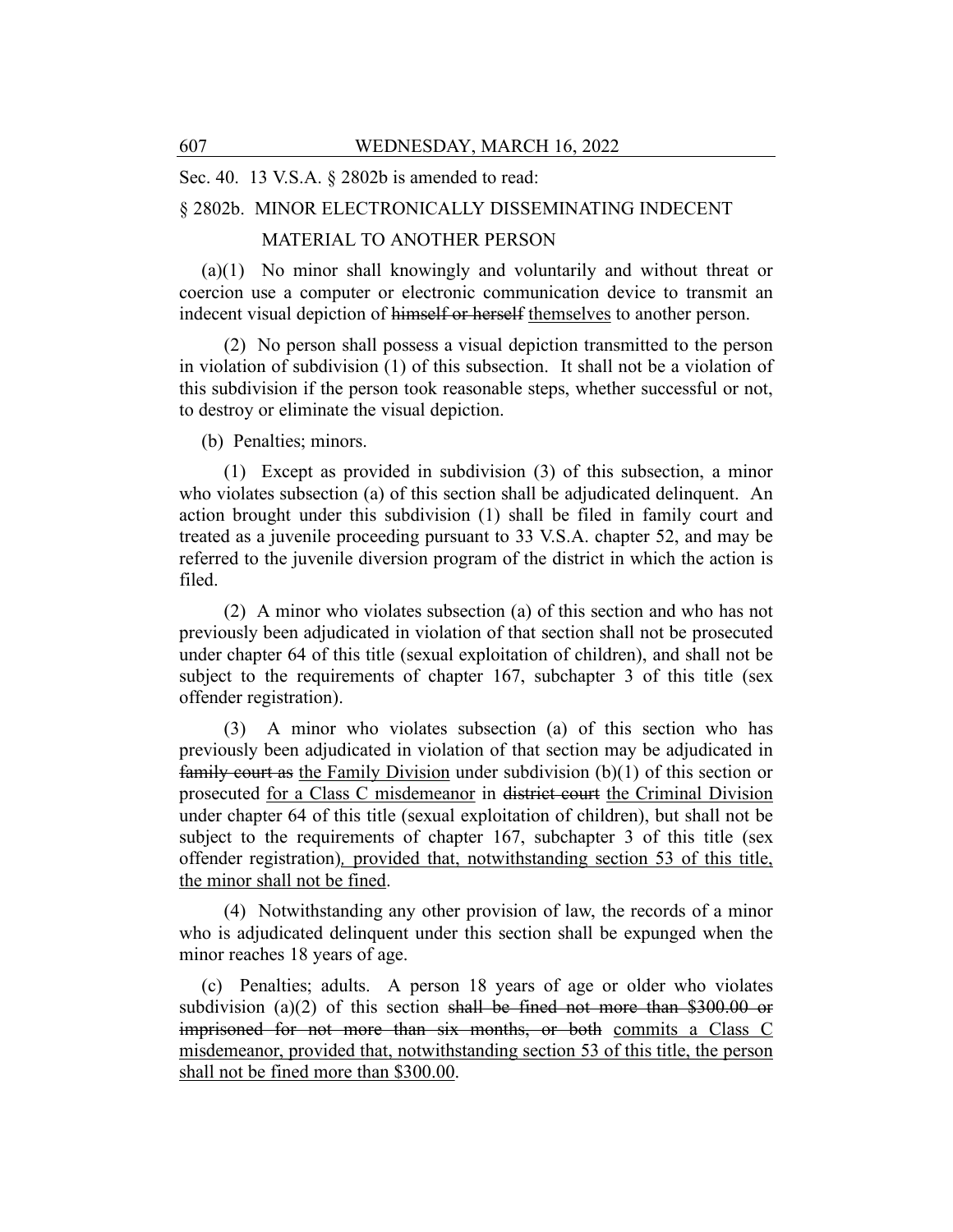#### \* \* \*

#### Sec. 41. 13 V.S.A. § 2807 is amended to read:

#### § 2807. PENALTY

A person who violates any provision of section 2802, 2802a, 2803, 2804, 2804a, or 2804b of this title shall be imprisoned not more than one year or fined not more than \$1,000.00, or both commits a Class B misdemeanor, provided that, notwithstanding section 53 of this title, the person shall not be fined more than \$1,000.00.

Sec. 42. 13 V.S.A. § 2825 is amended to read:

#### § 2825. PENALTIES

(a) A person who violates section 2822, 2823, or 2824 of this title shall be imprisoned not more than 10 years or fined not more than \$20,000.00, or both commits a Class C felony, provided that, notwithstanding section 53 of this title, the person shall not be fined more than \$20,000.00.

(b) Upon conviction for a violation of section 2822, 2823, or 2824 of this title of a person who has earlier been convicted under any of those sections, the person shall be imprisoned not less than one year nor more than 15 years or fined not more than \$50,000.00, or both punished for a Class C felony and shall:

(1) in addition to the penalty for that offense, be imprisoned not more than an additional five years; and

(2) be imprisoned not less than one year.

(c) A person who violates section 2827 this title by possessing or accessing with intent to view a photograph, film, or visual depiction, including a depiction stored electronically, which that constitutes:

(1) a clearly lewd exhibition of a child's genitals or anus, other than a depiction of sexual conduct by a child, shall be imprisoned not more than two years or fined not more than \$5,000.00, or both commits a Class A misdemeanor;

(2) sexual conduct by, with, or on a child, shall be imprisoned not more than five years or fined not more than \$10,000.00, or both commits a Class D felony.

(d) A person who violates section 2827 of this title after being convicted of a previous violation of the same section shall be imprisoned not more than 10 years or fined not more than \$50,000.00, or both commits a Class C felony.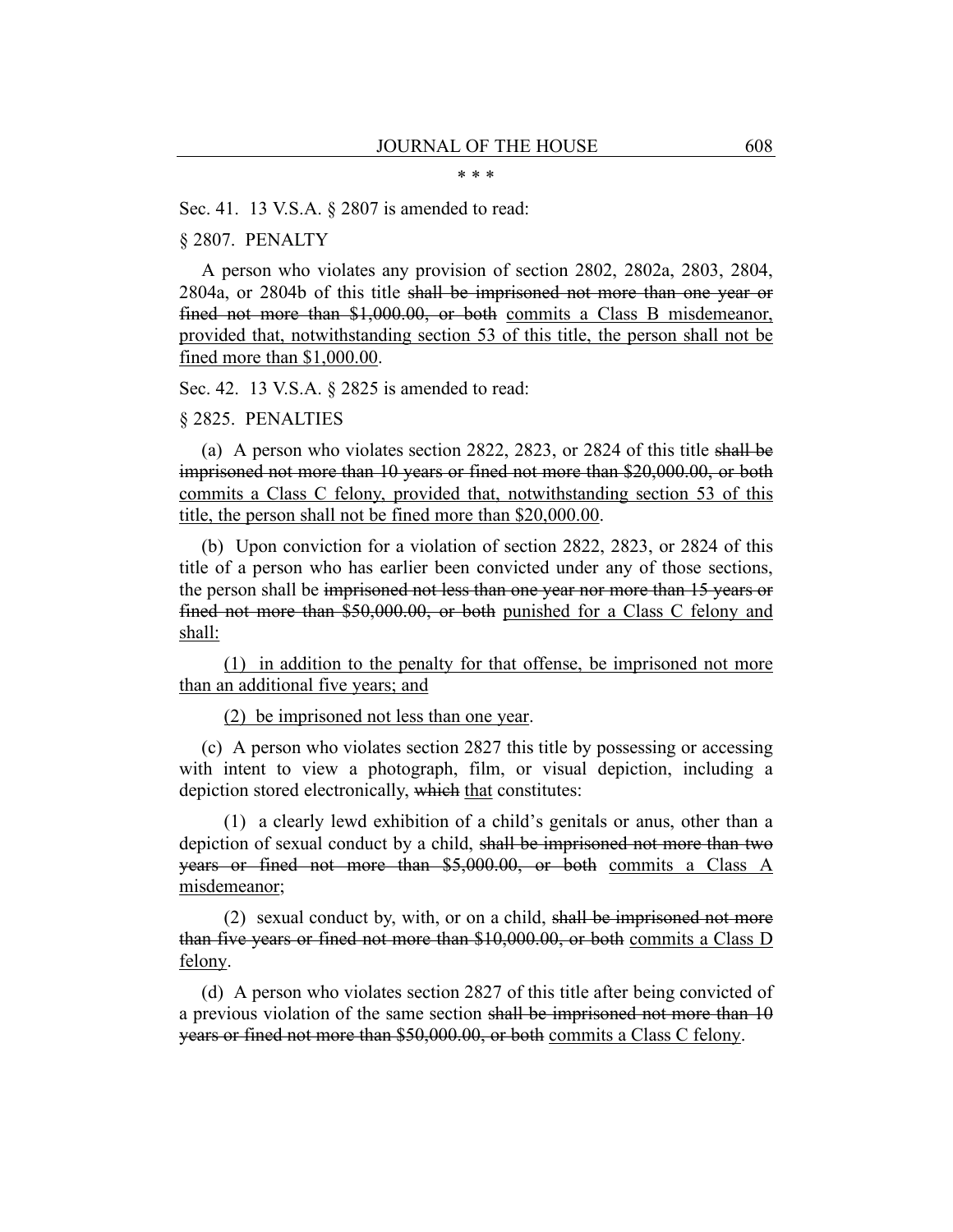(e) A person who violates section 2828 of this title shall be imprisoned not more than five years or fined not more than \$10,000.00, or both commits a Class D felony.

Sec. 43. 13 V.S.A. § 3252 is amended to read:

§ 3252. SEXUAL ASSAULT

\* \* \*

 $(f)(1)$  A person who violates subsection (a), (b), (d), or (e) of this section shall be imprisoned not less than three years and for a maximum term of life and, in addition, may be fined not more than \$25,000.00 commits a Class A felony, provided that, notwithstanding section 53 of this title, the person shall not be fined more than \$25,000.00 and shall be imprisoned not less than three years.

(2) A person who violates subsection (c) of this section shall be imprisoned for not more than 20 years, and, in addition, may be fined not more than \$10,000.00 commits a Class B felony, provided that, notwithstanding section 53 of this title, the person shall not be fined more than \$10,000.00.

\* \* \*

Sec. 44. 13 V.S.A. § 3253 is amended to read:

§ 3253. AGGRAVATED SEXUAL ASSAULT

(a) A person commits the crime of aggravated sexual assault if the person commits sexual assault under any one of the following circumstances:

(1) At the time of the sexual assault, the actor causes serious bodily injury to the victim or to another.

(2) The actor is joined or assisted by one or more persons in physically restraining, assaulting, or sexually assaulting the victim.

(3) The actor commits the sexual act under circumstances which that constitute the crime of kidnapping.

(4) The actor has previously been convicted in this State of sexual assault under subsection 3252(a) or (b) of this title or aggravated sexual assault or has been convicted in any jurisdiction in the United States or territories of an offense which that would constitute sexual assault under subsection 3252(a) or (b) of this title or aggravated sexual assault if committed in this State.

(5) At the time of the sexual assault, the actor is armed with a deadly weapon and uses or threatens to use the deadly weapon on the victim or on another.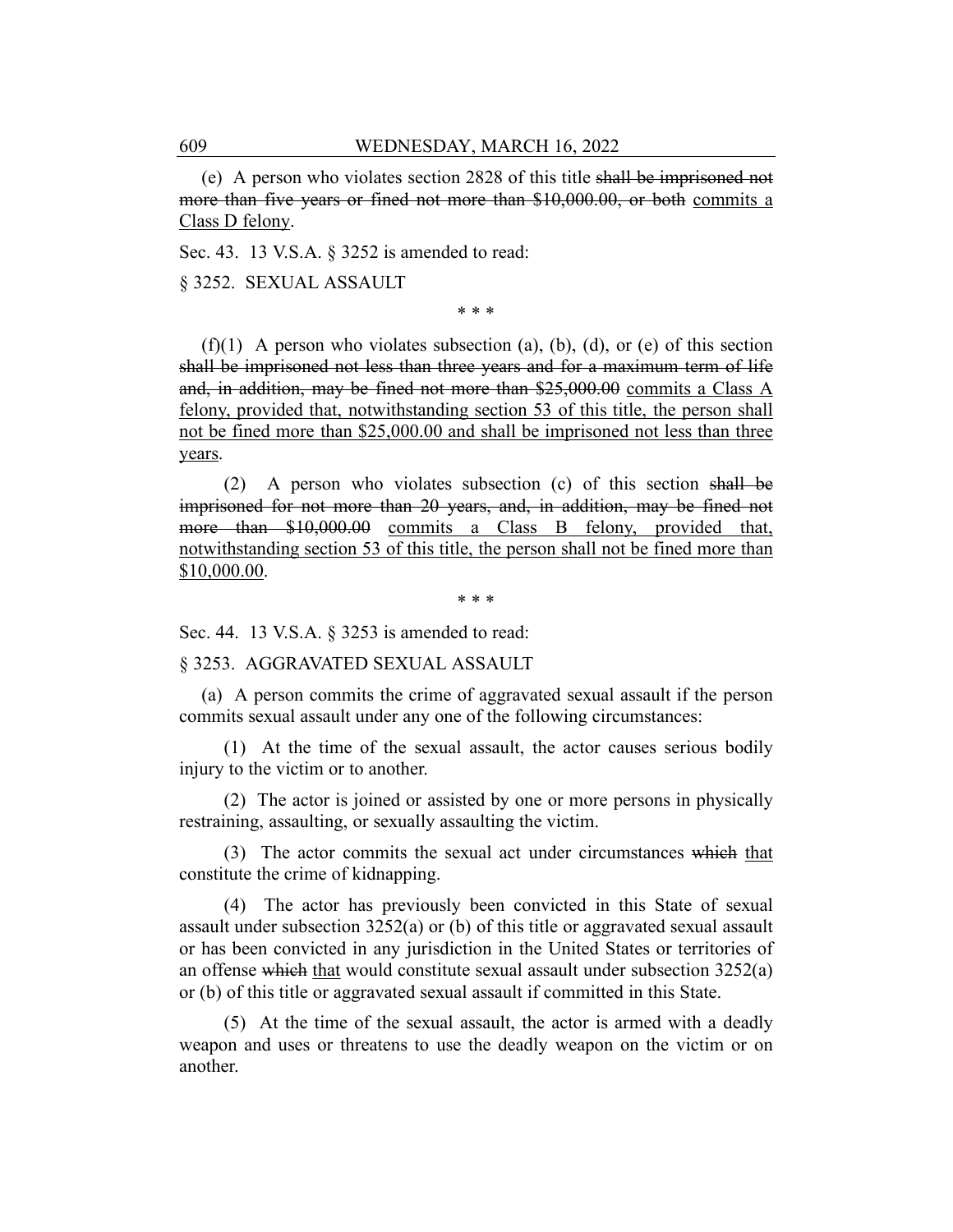(6) At the time of the sexual assault, the actor threatens to cause imminent serious bodily injury to the victim or to another and the victim reasonably believes that the actor has the present ability to carry out the threat.

(7) At the time of the sexual assault, the actor applies deadly force to the victim.

(8) The victim is under the age of 13 years of age and the actor is at least 18 years of age.

(9) The victim is subjected by the actor to repeated nonconsensual sexual acts as part of the same occurrence, or the victim is subjected to repeated nonconsensual sexual acts as part of the actor's common scheme and plan.

(b) A person who commits the crime of aggravated sexual assault shall be imprisoned not less than ten years and a maximum term of life, and, in addition, may be fined not more than \$50,000.00 commits a Class A felony, provided that, notwithstanding section 53 of this title, the person shall not be fined more than \$50,000.00, and shall be imprisoned not less than 10 years.

(c)(1) Except as provided in subdivision (2) of this subsection, a sentence ordered pursuant to subsection (b) of this section shall include at least a tenyear term of imprisonment. The ten-year term of imprisonment required by this subdivision shall be served and may not be suspended, deferred, or served as a supervised sentence. The defendant shall not be eligible for probation, parole, furlough, or any other type of early release until the expiration of the five-year or ten-year term of imprisonment.

(2) The court may depart downwardly from the ten-year term of imprisonment required by subsection (b) of this section and impose a lesser term of incarceration if the court makes written findings on the record that the downward departure will serve the interests of justice and public safety, provided that in no event may the court impose a term of incarceration of less than five years.

\* \* \*

Sec. 45. 13 V.S.A. § 3253a is amended to read:

## § 3253a. AGGRAVATED SEXUAL ASSAULT OF A CHILD

(a) A person commits the crime of aggravated sexual assault of a child if the actor is at least 18 years of age and commits sexual assault against a child under the age of 16 years of age in violation of section 3252 of this title and at least one of the following circumstances exists: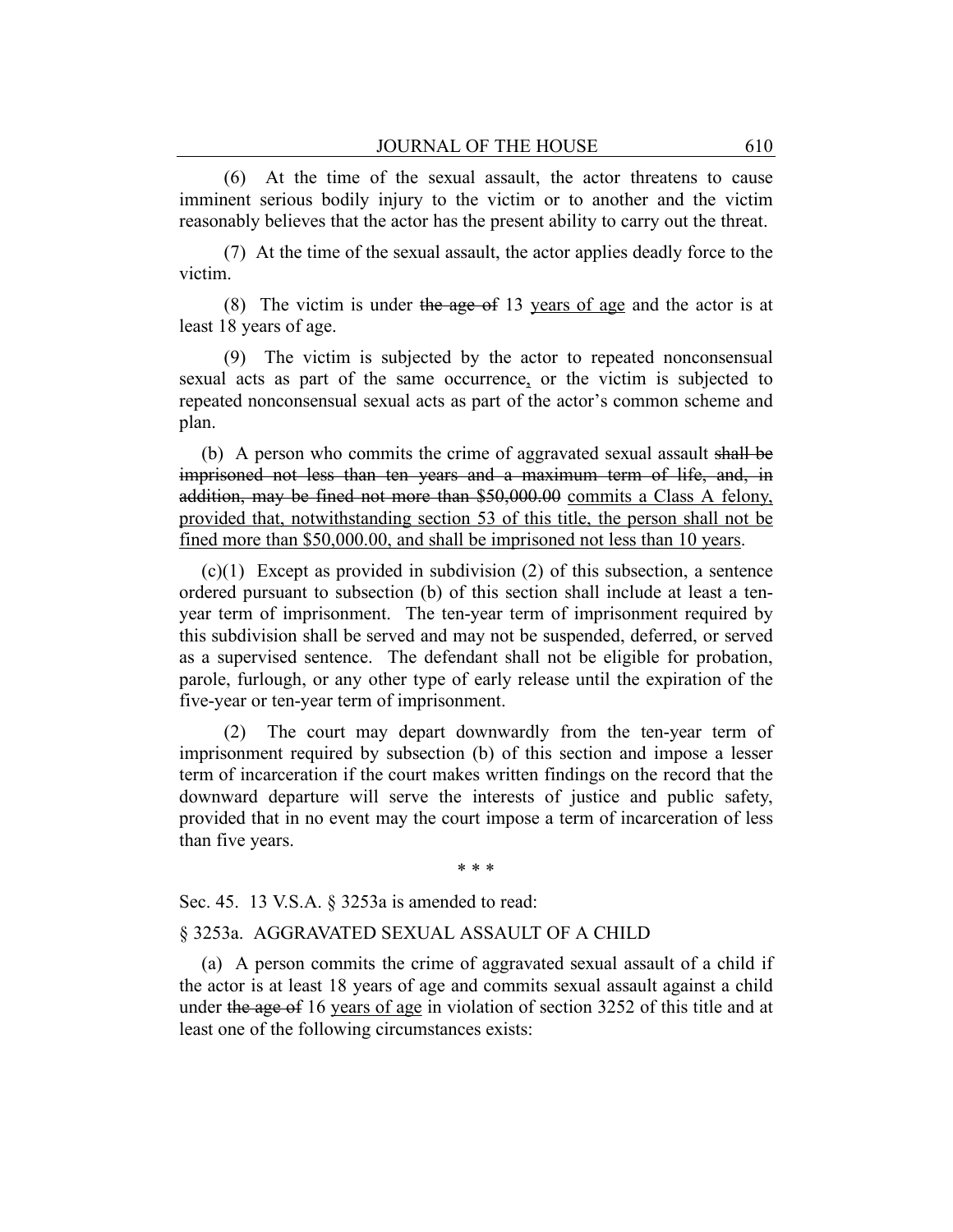(1) At the time of the sexual assault, the actor causes serious bodily injury to the victim or to another.

(2) The actor is joined or assisted by one or more persons in physically restraining, assaulting, or sexually assaulting the victim.

(3) The actor commits the sexual act under circumstances which that constitute the crime of kidnapping.

(4) The actor has previously been convicted in this State of sexual assault under subsection  $3252(a)$  or (b) of this title, aggravated sexual assault under section 3253 of this title, or aggravated sexual assault of a child under this section, or has been convicted in any jurisdiction in the United States or territories of an offense which that would constitute sexual assault under subsection 3252(a) or (b) of this title, aggravated sexual assault under section 3253 of this title, or aggravated sexual assault of a child under this section if committed in this State.

(5) At the time of the sexual assault, the actor is armed with a deadly weapon and uses or threatens to use the deadly weapon on the victim or on another.

(6) At the time of the sexual assault, the actor threatens to cause imminent serious bodily injury to the victim or to another, and the victim reasonably believes that the actor has the present ability to carry out the threat.

(7) At the time of the sexual assault, the actor applies deadly force to the victim.

(8) The victim is subjected by the actor to repeated nonconsensual sexual acts as part of the same occurrence, or the victim is subjected to repeated nonconsensual sexual acts as part of the actor's common scheme and plan.

(b) A person who commits the crime of aggravated sexual assault of a child shall be imprisoned for not less than 25 years with a maximum term of life, and, in addition, may be fined not more than \$50,000.00 commits a Class A felony, provided that, notwithstanding section 53 of this title, the person shall not be fined more than \$50,000.00. A sentence ordered pursuant to subsection (b) of this section shall include at least a 25-year term of imprisonment. The 25-year term of imprisonment required by this subsection shall be served and may not be suspended, deferred, or served as a supervised sentence. The defendant shall not be eligible for probation, parole, furlough, or any other type of early release until the expiration of the 25-year term of imprisonment.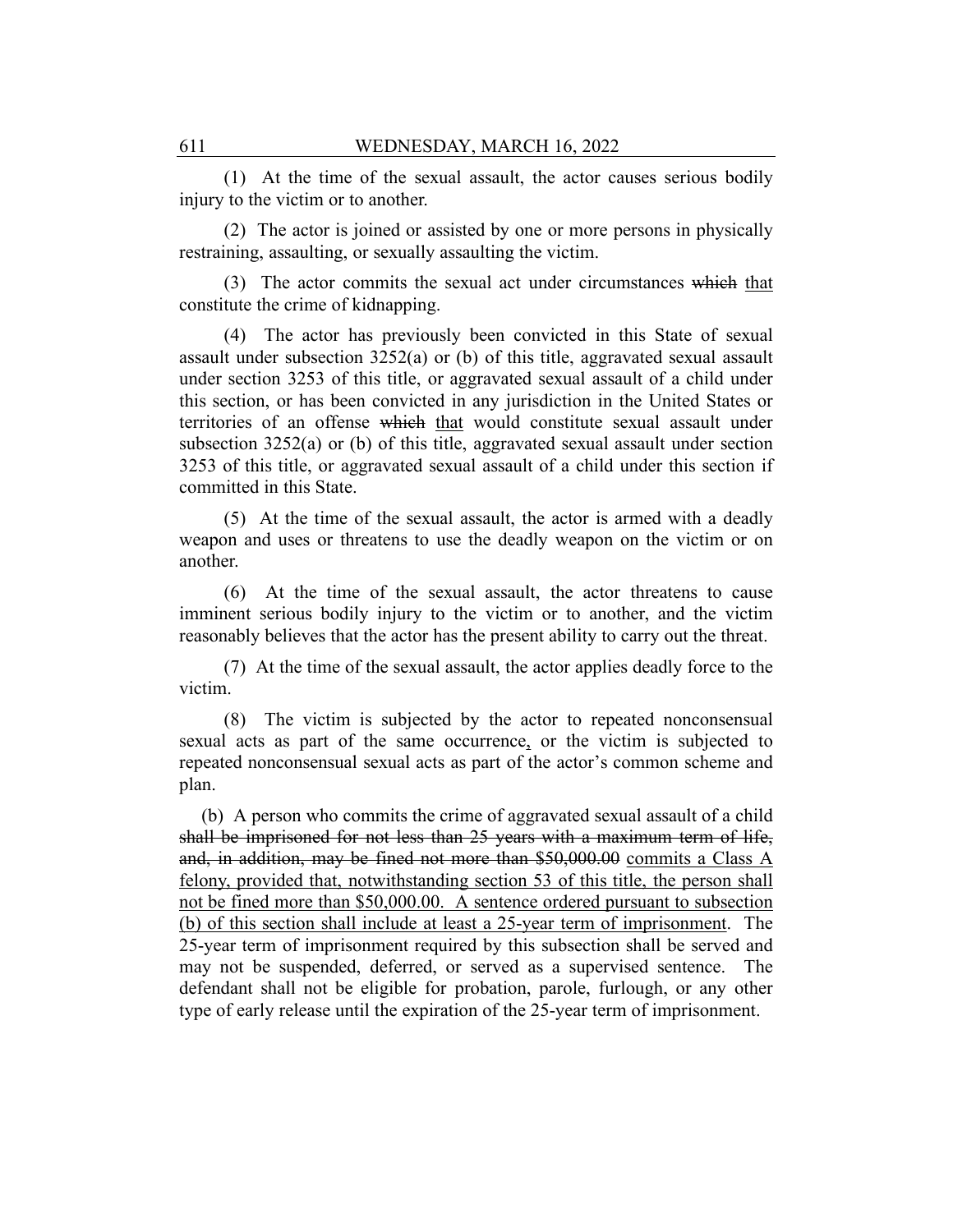Sec. 46. 13 V.S.A. § 3257 is amended to read:

## § 3257. SEXUAL EXPLOITATION OF A PERSON UNDER THE

SUPERVISION OF THE DEPARTMENT OF CORRECTIONS

(a) A correctional employee, contractor, or other person providing services to offenders on behalf of the Department of Corrections or pursuant to a court order or in accordance with a condition of parole, probation, supervised community sentence, or furlough shall not engage in a sexual act with:

(1) a person who the employee, contractor, or other person providing services knows is confined to a correctional facility; or

(2) any offender being supervised by the Department of Corrections while on parole, probation, supervised community sentence, or furlough, where the employee, contractor, or other service provider knows or reasonably should have known that the offender is being supervised by the Department, unless the offender and the employee, contractor, or person providing services were married, parties to a civil union, or engaged in a consensual sexual relationship at the time of sentencing for the offense for which the offender is being supervised by the Department.

(b) A person who violates subsection (a) of this section shall be imprisoned for not more than five years or fined not more than \$10,000.00, or both commits a Class D felony.

Sec. 47. 13 V.S.A. § 3258 is amended to read:

§ 3258. SEXUAL EXPLOITATION OF A MINOR

(a) No person shall engage in a sexual act with a minor if:

(1) the actor is at least 48 months older than the minor; and

(2) the actor is in a position of power, authority, or supervision over the minor by virtue of the actor's undertaking the responsibility, professionally or voluntarily, to provide for the health or welfare of minors, or guidance, leadership, instruction, or organized recreational activities for minors.

(b) A person who violates subsection (a) of this section shall be imprisoned for not more than one year or fined not more than \$2,000.00, or both commits a Class B misdemeanor, provided that, notwithstanding section 53 of this title, the person shall not be fined more than \$2,000.00.

(c) A person who violates subsection (a) of this section and who abuses his or her the person's position of power, authority, or supervision over the minor in order to engage in a sexual act shall be imprisoned for not more than five years or fined not more than \$10,000.00, or both commits a Class D felony.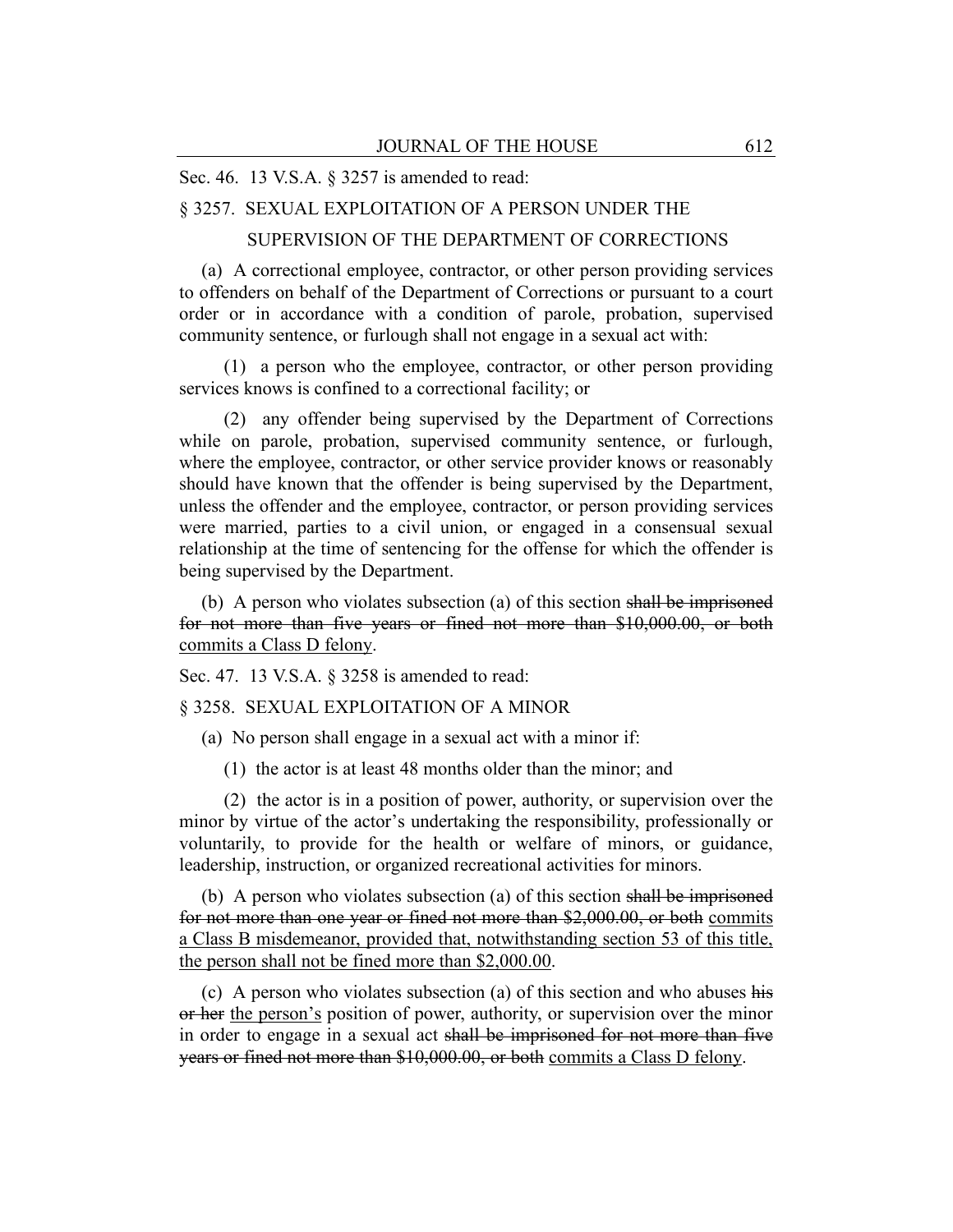Sec. 48. 13 V.S.A. § 3259 is amended to read:

§ 3259. SEXUAL EXPLOITATION OF A PERSON IN THE CUSTODY OF

## A LAW ENFORCEMENT OFFICER

(a) No law enforcement officer shall engage in a sexual act with a person whom the officer is detaining, arresting, or otherwise holding in custody or who the officer knows is being detained, arrested, or otherwise held in custody by another law enforcement officer.

(b) A person who violates subsection (a) of this section shall be imprisoned for not more than five years or fined not more than \$10,000.00, or both commits a Class D felony.

## Sec. 49. EFFECTIVE DATE

This act shall take effect on July 1, 2023.

The bill, having appeared on the Notice Calendar, was taken up, read the second time, report of the Committee on Judiciary agreed to, and third reading ordered.

# **Second Reading; Bill Amended; Third Reading Ordered**

## **H. 548**

**Rep. Gannon of Wilmington**, for the Committee on Government Operations, to which had been referred House bill, entitled

An act relating to miscellaneous cannabis establishment procedures

Reported in favor of its passage when amended by striking all after the enacting clause and inserting in lieu thereof the following:

Sec. 1. 7 V.S.A. § 862a is added to read:

#### § 862a. SYNTHETIC AND HEMP-DERIVED CANNABINOIDS

The Board shall have the authority to regulate synthetic cannabinoids and hemp-derived cannabinoids, including delta-8 and delta-10 tetrahydrocannabinol.

Sec. 2. 7 V.S.A. § 881 is amended to read:

#### § 881. RULEMAKING; CANNABIS ESTABLISHMENTS

(a) The Board shall adopt rules to implement and administer this chapter in accordance with subdivisions  $(1)$ – $(7)$  of this subsection.

(1) Rules concerning any cannabis establishment shall include:

\* \* \*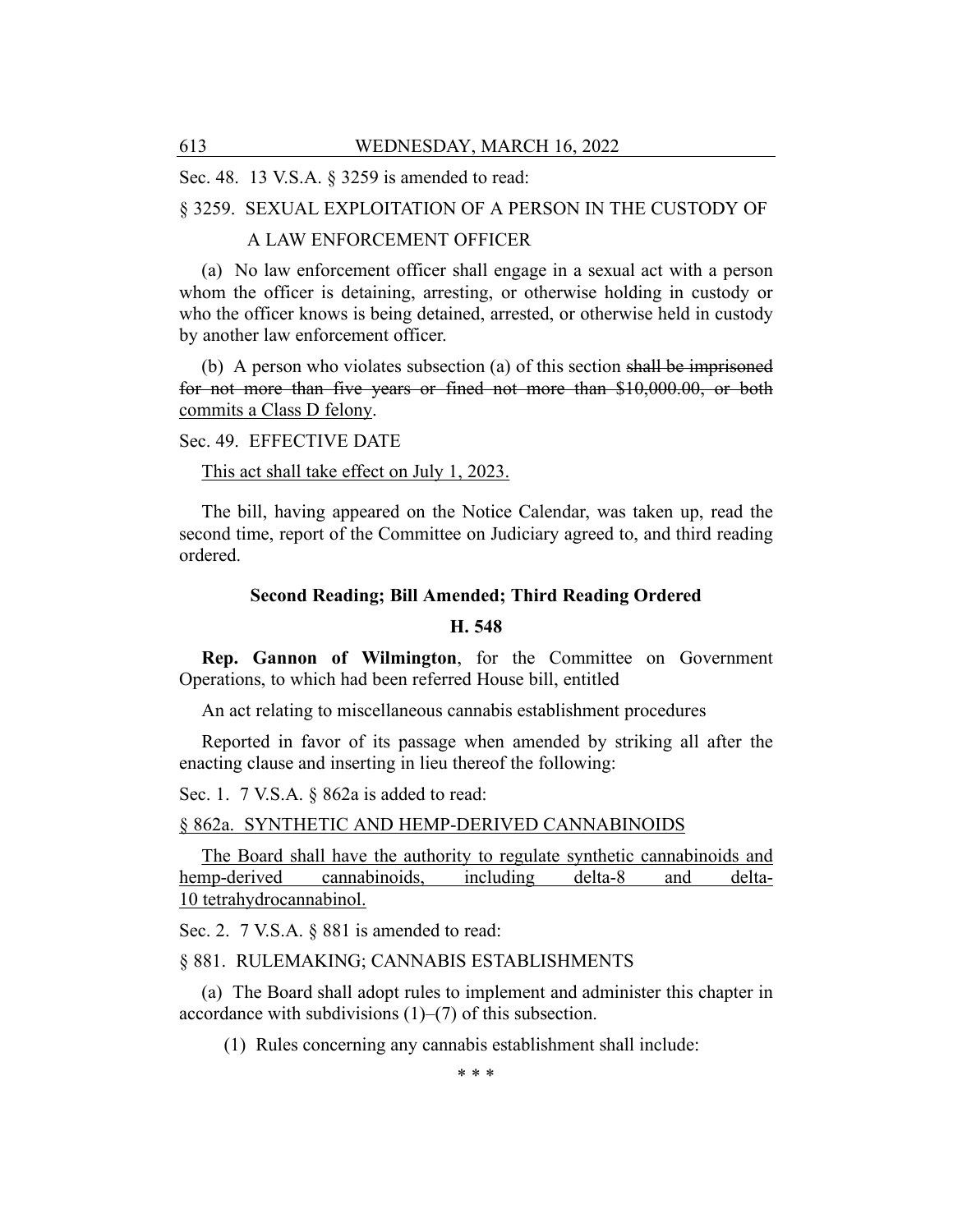(I) regulation of additives to cannabis and cannabis products, including those cannabidiol derived from hemp and substances that are toxic or designed to make the product more addictive, more appealing to persons under 21 years of age, or to mislead consumers;

\* \* \*

(3) Rules concerning product manufacturers shall include:

(A) requirements that a single package of a cannabis product shall not contain more than 50 milligrams of THC, except in the case of:

(i) cannabis products that are not consumable, including topical preparations; and

(ii) solid concentrates, oils, and tinctures; and

(iii) cannabis products sold to a dispensary pursuant to 18 V.S.A. chapter 86 and regulations issued pursuant to that chapter;

\* \* \*

(5) Rules concerning retailers shall include:

\* \* \*

(C) requirements that if the retailer sells hemp or hemp products, the hemp and hemp products are clearly labeled as such and displayed separately from cannabis and cannabis products;

(D) requirements for opaque, child-resistant packaging of cannabis and cannabis products at point of sale to customer; and

\* \* \*

Sec. 3. 7 V.S.A. § 884 is amended to read:

§ 884. CANNABIS ESTABLISHMENT IDENTIFICATION CARD

(a) Every owner, principal, and employee of a cannabis establishment shall obtain an identification card issued by the Board. A person may apply for an identification card prior to obtaining employment with a licensee. An employee identification card shall authorize the person to work for any licensee.

(b)(1) Prior to issuing the identification card, the Board shall obtain from the Vermont Crime Information Center a copy of the person's Vermont fingerprint-based criminal history records, out-of-state criminal history records, and criminal history records from the Federal Bureau of Investigation.

(2) The Board shall adopt rules that set forth standards for determining whether a person should be denied a cannabis establishment identification card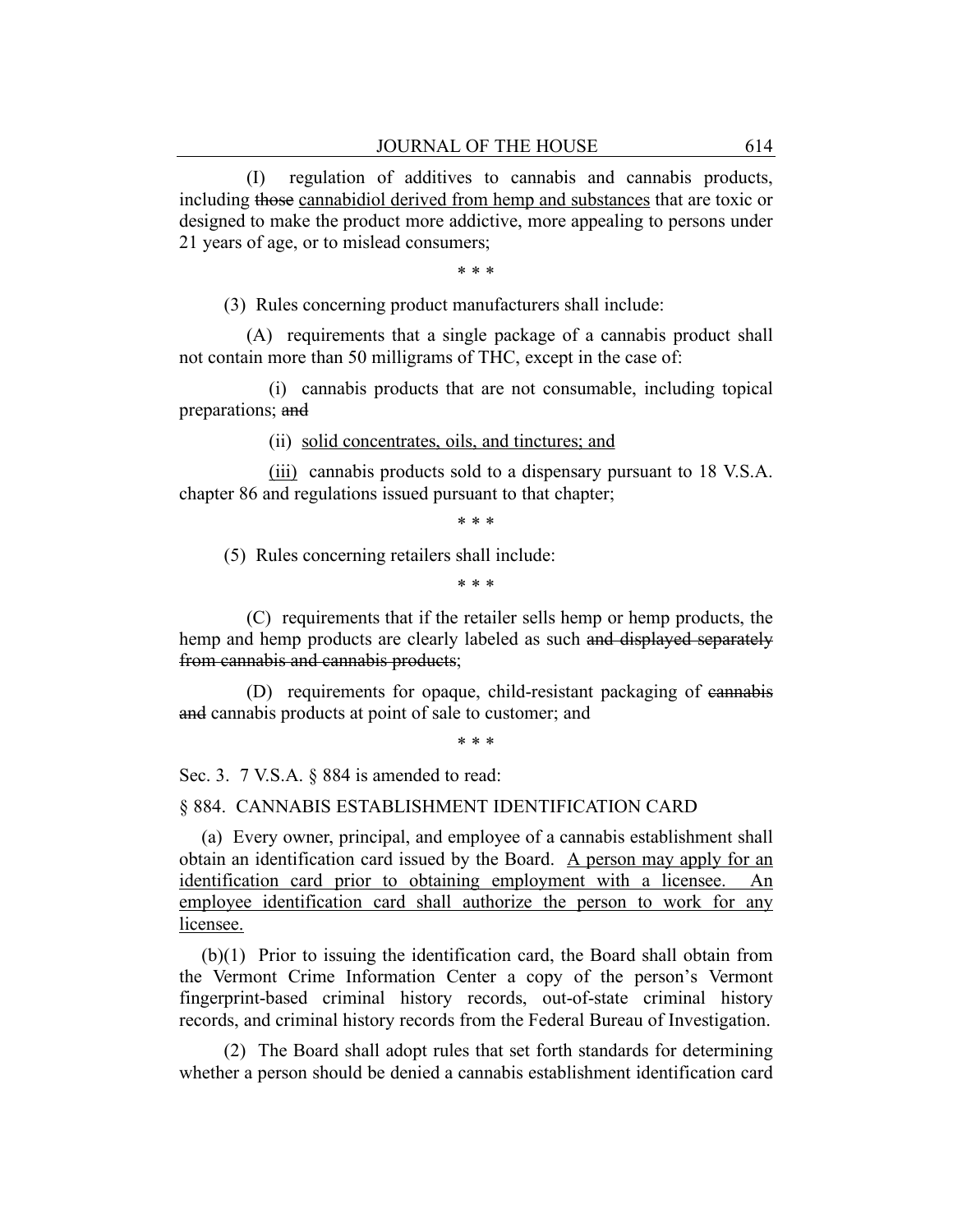because of his or her criminal history record based on factors that demonstrate whether the applicant presently poses a threat to public safety or the proper functioning of the regulated market. Nonviolent drug offenses shall not automatically disqualify an applicant.

(c) Once an identification card application has been submitted, a person may serve as an employee of a cannabis establishment pending the background check, provided the person is supervised in his or her duties by someone who is a cardholder. The Board shall issue a temporary permit to the person for this purpose, which shall expire upon the issuance of the identification card or disqualification of the person in accordance with this section.

(d) An identification card shall expire one year after its issuance or, in the case of owners and principals, upon the expiration of the cannabis establishment's license, whichever occurs first.

Sec. 4. 7 V.S.A.  $\S 901(d)(3)$  is amended to read:

 $(3)(A)$  Except as provided in subdivision subdivisions (B) and  $(C)$  of this subdivision (3), an applicant and its affiliates may obtain a maximum of one type of each type of license as provided in subdivisions  $(1)(A)$ –(E) of this subsection (d). Each license shall permit only one location of the establishment.

\* \* \*

(C) An applicant and its affiliates may obtain multiple testing laboratory licenses.

Sec. 5. 7 V.S.A. § 907 is amended to read:

§ 907. RETAILER LICENSE

(a) A retailer licensed under this chapter may:

purchase cannabis from a licensed cultivator, wholesaler, or integrated licensee, and cannabis products from a licensed wholesaler, product manufacturer, integrated licensee, and dispensary; and

(2) transport, possess, package, and sell cannabis and cannabis products to the public for consumption off the registered premises.

\* \* \*

Sec. 6. 7 V.S.A. § 909(c) is added to read:

(c) An integrated licensee shall comply with the provisions of subsection 908(f) of this title and have its cannabis or cannabis products tested by an independent licensed testing laboratory.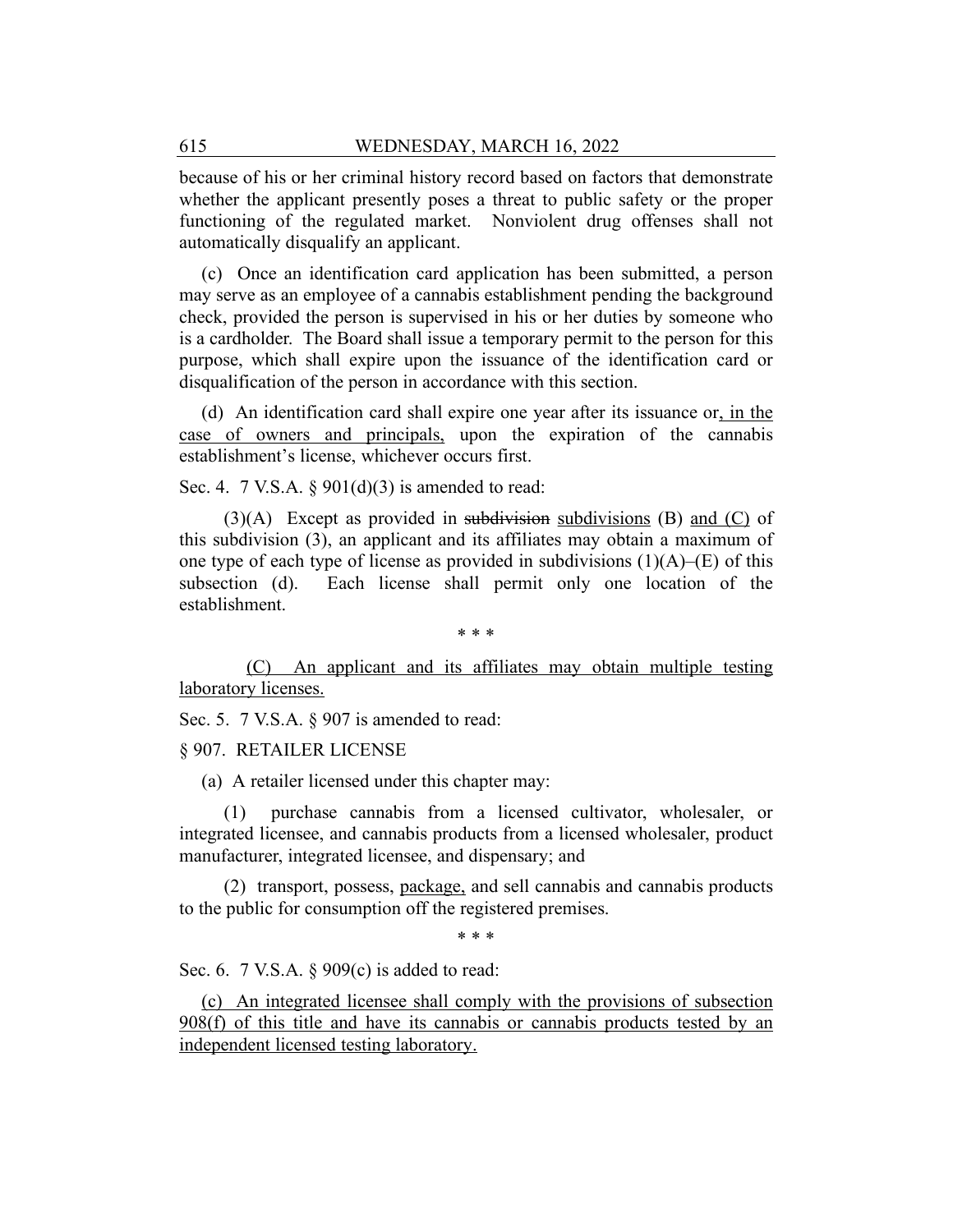Sec. 7. 18 V.S.A. § 4230h is amended to read:

## § 4230h. CHEMICAL EXTRACTION VIA BUTANE OR HEXANE

#### PROHIBITED

(a) No person shall manufacture concentrated cannabis by chemical extraction or chemical synthesis using butane or hexane unless authorized as a dispensary pursuant to a registration issued by the Department of Public Safety pursuant to chapter 86 of this title.

\* \* \*

Sec. 8. 2019 Acts and Resolves No. 164, Sec. 8(a)(1) is amended to read:

(a)(1) The cannabis plant, cannabis product, and useable cannabis possession limits for a registered dispensary set forth in 18 V.S.A. chapter 86 shall no longer apply on and after February 1, 2022. A dispensary shall be permitted to cultivate cannabis and manufacture cannabis products for the purpose of transferring or selling such products to an integrated licensee on or after April 1, 2022 until October 1, 2022 and engaging in the activities permitted by 7 V.S.A. chapter 33.

Sec. 9. EFFECTIVE DATE

This act shall take effect on passage.

The bill, having appeared on the Notice Calendar, was taken up, read the second time, report of the Committee on Government Operations agreed to, and third reading ordered.

#### **Second Reading; Bill Amended; Third Reading Ordered**

#### **H. 551**

**Rep. Grad of Moretown**, for the Committee on Judiciary, to which had been referred House bill, entitled

An act relating to prohibiting racially and religiously restrictive covenants in deeds

Reported in favor of its passage when amended by striking all after the enacting clause and inserting in lieu thereof the following:

#### Sec. 1. LEGISLATIVE INTENT

While racially and religiously restrictive covenants have been held unenforceable by courts since the U.S. Supreme Court's 1948 decision in *Shelley v. Kramer*, 344 U.S. 1 (1948), no State law currently exists to remove or render these covenants void and to put an end to what was an invidious,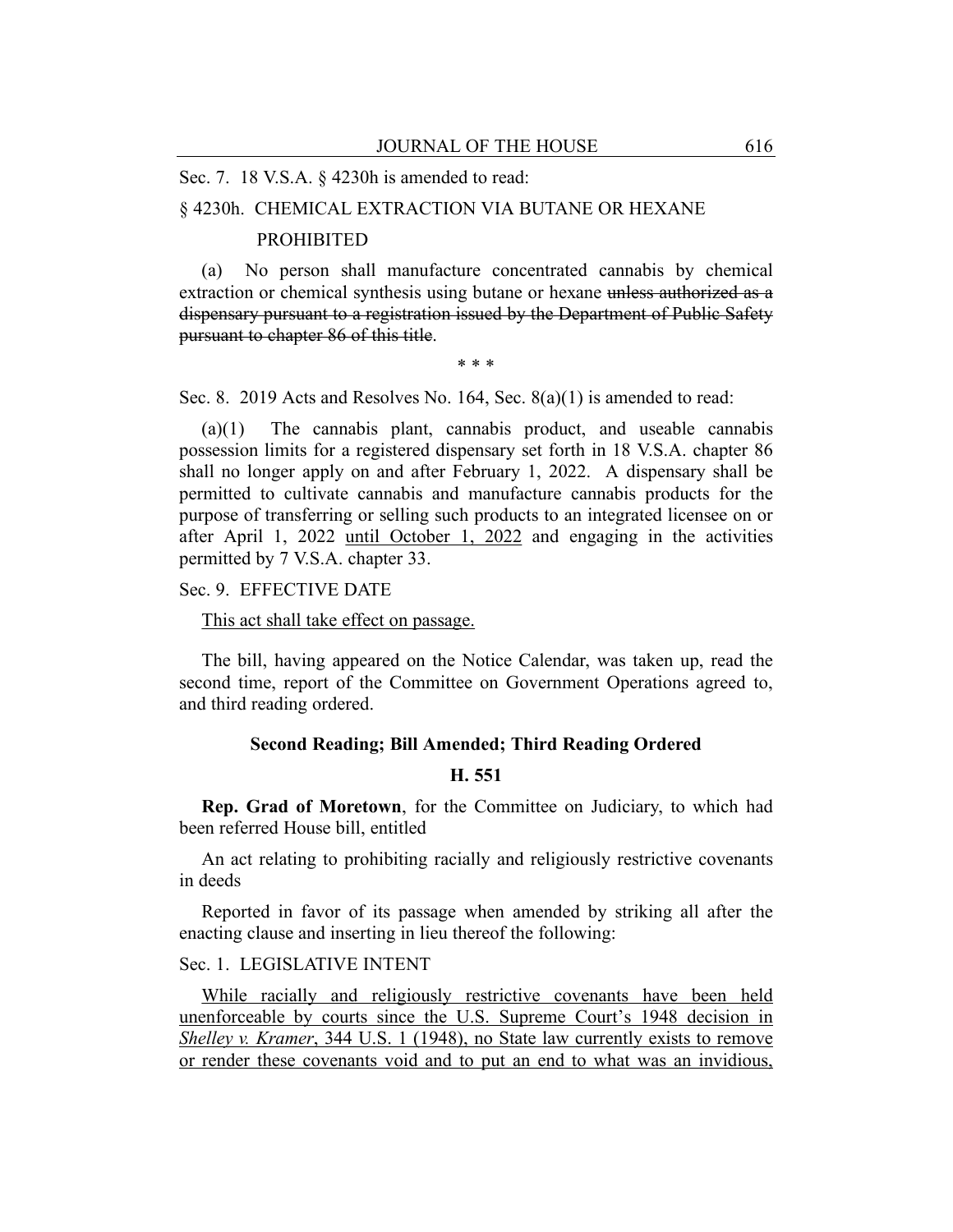historical practice of discrimination in the United States. This practice was responsible, in part, for preventing Americans of BIPOC and religious minority backgrounds from fully participating in one of the greatest expansions of wealth and prosperity in this country's history through federally backed mortgages and freely available homeownership. It is the intent of the General Assembly that this act prohibit racially and religiously restrictive covenants from ever being used in Vermont again, regardless of their enforceability, and that it establish a process for their removal from existing real estate transaction records.

Sec. 2. 27 V.S.A. § 546 is added to read:

## § 546. RACIALLY AND RELIGIOUSLY RESTRICTIVE COVENANTS IN

## DEEDS PROHIBITED; PROCESS FOR REMOVAL

(a)(1) A deed, mortgage, plat, or other recorded device recorded on or after July 1, 2022 shall not contain a covenant, easement, or any other restrictive or reversionary interest purporting to restrict the ownership or use of real property on the basis of race or religion.

(2) A covenant, easement, or any other restrictive or reversionary interest in a deed, mortgage, plat, or other recorded device purporting to restrict the ownership or use of real property on the basis of race or religion is declared contrary to the public policy of the State of Vermont and shall be void and unenforceable. This subdivision shall apply to a restrictive covenant executed at any time.

(b) A restrictive covenant, easement, or similar restrictive or reversionary interest prohibited by subsection (a) of this section may be released by the owner of the real property interest subject to the covenant by recording a Certificate of Release of Certain Prohibited Covenants. The real property owner may record the certificate prior to recording a deed conveying the property or at any other time the owner discovers that the prohibited covenant exists. The certificate may be prepared without assistance of an attorney but shall conform substantially to the following Certificate of Certain Prohibited Covenants form:

"CERTIFICATE OF RELEASE OF CERTAIN PROHIBITED COVENANTS

Town of Record:

Date of Instrument containing prohibited covenant(s):

Instrument Type:

Deed Book \_\_\_\_ Page \_\_\_\_ or Plat Book \_\_\_\_ Page

Name(s) of Current Owner(s):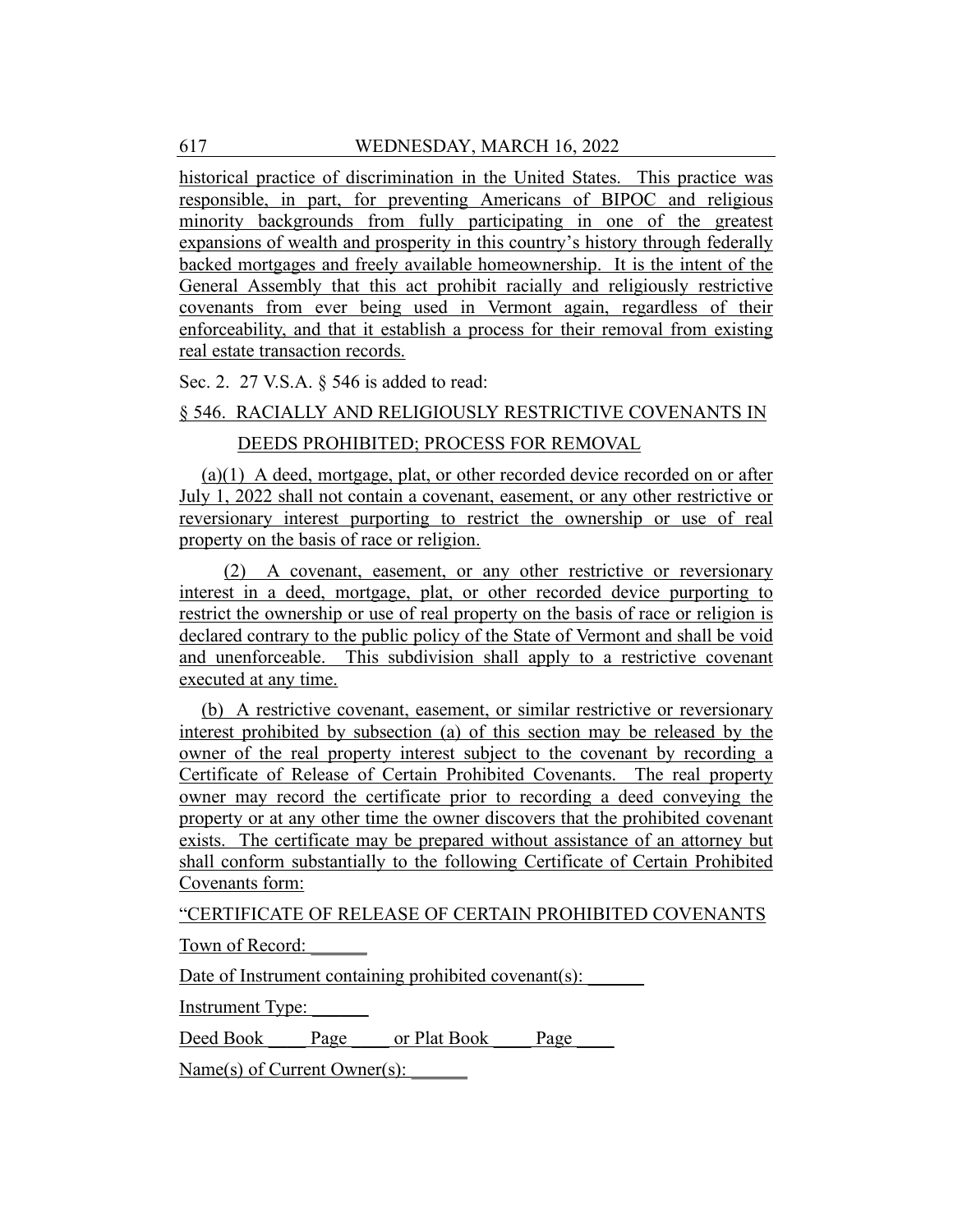Real Property Description:

The covenant contained in the above-mentioned instrument is released from the above-described real property to the extent that it contains terms purporting to restrict the ownership or use of the property as prohibited by 27 V.S.A.  $§ 546(a).$ 

The undersigned is/are the legal owner(s) of the property described herein. Given under my/our hand(s) this day of  $\qquad \quad \text{, } 20 \quad .$ 

 $\overline{\phantom{a}}$  $\overline{\phantom{a}}$ 

(Current Owners)

(1) For an acknowledgment in an individual capacity:

State of Vermont [County] of This record was acknowledged before me on by  $\overline{\phantom{a}}$ Date  $Name(s)$  of individual(s) Signature of notary public

Stamp  $\begin{bmatrix} \frac{1}{2} & \frac{1}{2} & \frac{1}{2} & \frac{1}{2} & \frac{1}{2} & \frac{1}{2} & \frac{1}{2} & \frac{1}{2} & \frac{1}{2} & \frac{1}{2} & \frac{1}{2} & \frac{1}{2} & \frac{1}{2} & \frac{1}{2} & \frac{1}{2} & \frac{1}{2} & \frac{1}{2} & \frac{1}{2} & \frac{1}{2} & \frac{1}{2} & \frac{1}{2} & \frac{1}{2} & \frac{1}{2} & \frac{1}{2} & \frac{1}{2} & \frac{1}{2} &$ 

Title of office [My commission expires: 1]

(2) For an acknowledgment in a representative capacity:

State of Vermont [County] of

This record was acknowledged before me on by Date  $Name(s)$  of individual(s) as  $a$ (type of authority, such as officer or trustee) of \_\_\_\_\_\_\_\_\_\_\_\_\_\_\_\_ (name of

party on behalf of whom record was executed).

Signature of notary public

Stamp  $\lceil$ 

Title of office [My commission expires:  $\blacksquare$ ]

The clerk has satisfied the requirements of 32 V.S.A. § 1671."

Sec. 3. 32 V.S.A. § 1671 is amended to read:

§ 1671. TOWN CLERK

(a) For the purposes of this section, a "page" is defined as a single side of a leaf of paper on which is printed, written, or otherwise placed information to be recorded or filed. The maximum covered area on a page shall be 7 1/2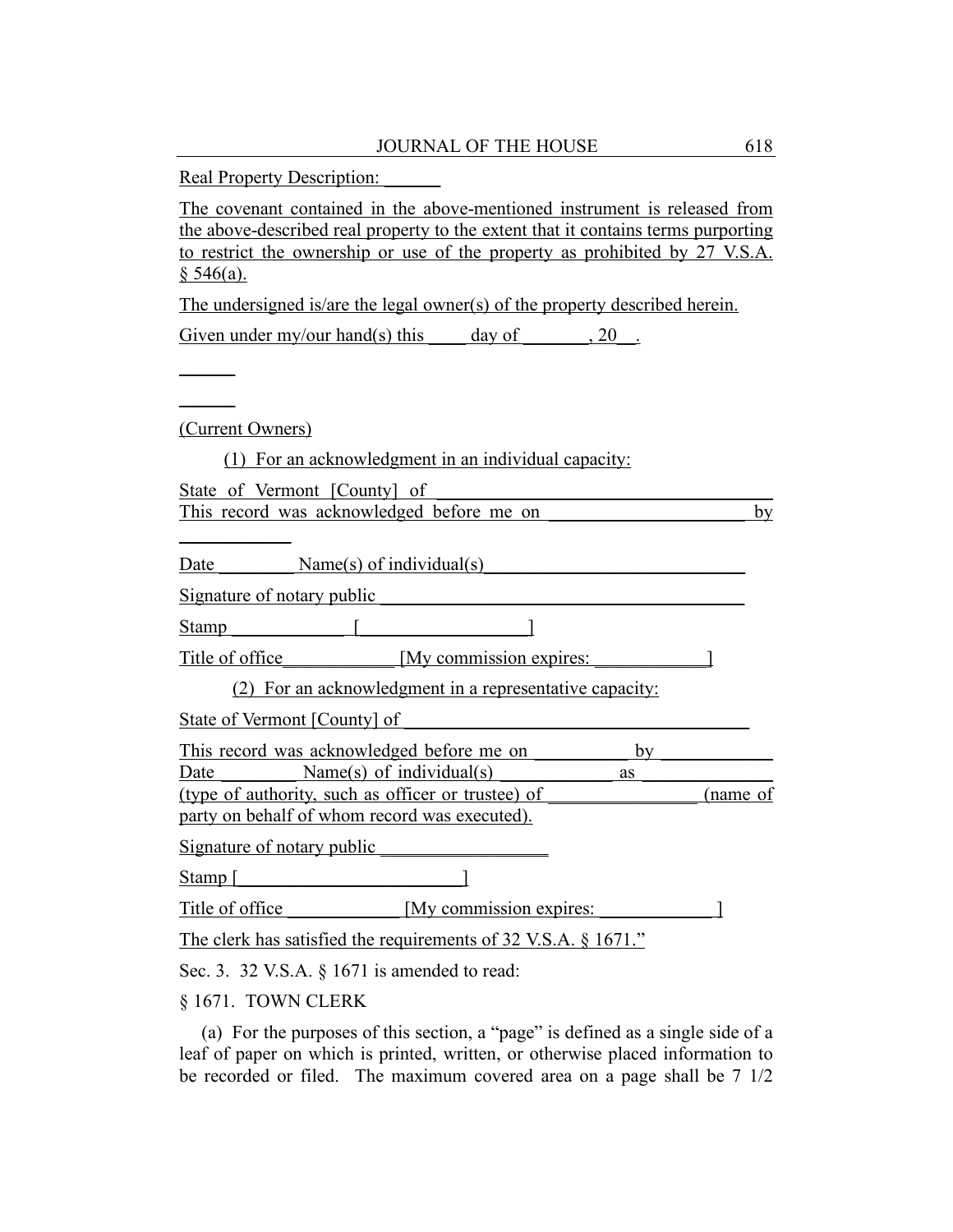inches by 14 inches. All letters shall be at least one-sixteenth inch in height or in at least eight-point type. Unless otherwise provided by law, the fees to the town clerks shall be as follows:

(1) For recording a trust mortgage deed as provided in 24 V.S.A. § 1155, \$15.00 per page;

\* \* \*

(g) When a fee applies under this section, no fee shall be required for the recordation of:

(1) a Certificate of Release of Certain Prohibited Covenants pursuant to 27 V.S.A. § 546(b); or

(2) a deed correction subject to 27 V.S.A. § 546(a).

Sec. 4. EFFECTIVE DATE

This act shall take effect on July 1, 2022.

**Rep. Mattos of Milton**, for the Committee on Ways and Means, recommended the bill ought to pass when amended by the Committee on Judiciary.

The bill, having appeared on the Notice Calendar, was taken up, read second time, the report of the Committee on Judiciary agreed to, and third reading was ordered.

#### **Action on Bill Postponed**

#### **H. 635**

House bill, entitled

An act relating to secondary enforcement of minor traffic offenses

Was taken up, and pending the reading of the report of the Committee on Government Operations, on motion of **Rep. McCarthy of St. Albans City**, action on the bill was postponed until March 22, 2022.

## **Second Reading; Favorable Reports; Third Reading Ordered H. 482**

**Rep. Satcowitz of Randolph**, for the Committee on Natural Resources, Fish, and Wildlife, to which had been referred House bill, entitled

An act relating to the Petroleum Cleanup Fund

Reported in favor of its passage.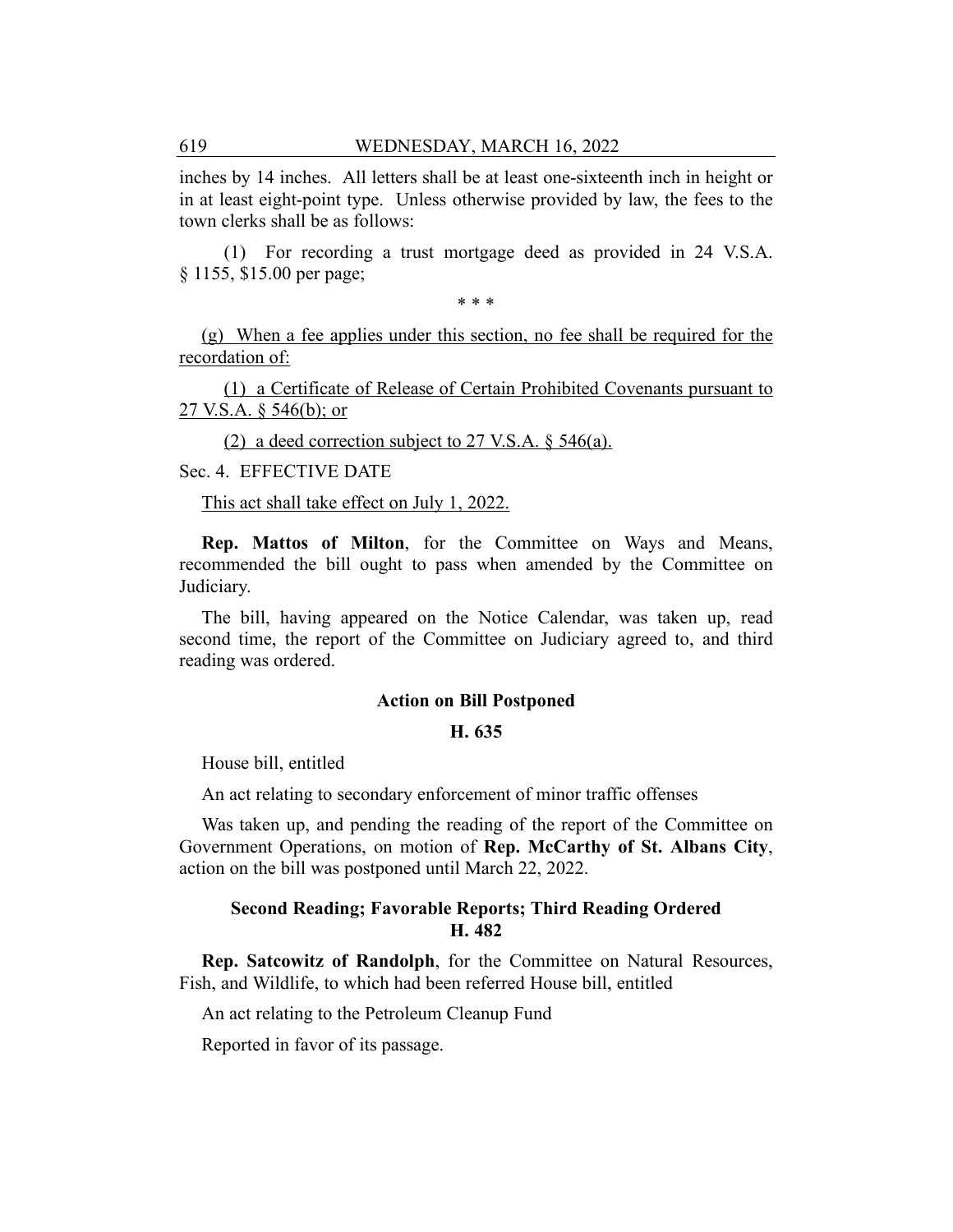**Rep. Feltus of Lyndon**, for the Committee on Appropriations recommended in favor of its passage.

The bill having appeared on the Notice Calendar, was taken up, read the second time, and third reading ordered.

## **Committee Bill; Second Reading; Amendment Offered; Third Reading Ordered**

## **H. 715**

**Rep. Briglin of Thetford** spoke for the Committee on Energy and Technology.

House bill, entitled

An act relating to the Clean Heat Standard

**Rep. Scheu of Middlebury** for the Committee on Appropriations recommended the bill ought to pass.

Having appeared on the Notice Calendar, was taken up and read the second time.

Pending the question, Shall the bill be read a third time?, **Reps. Harrison of Chittenden, Fagan of Rutland City, and Murphy of Fairfax** moved to amend the bill as follows:

First: In Sec. 2, 30 V.S.A. chapter 94, in section 8121, by inserting a subsection (e) to read as follows:

(e) The Commission's order implementing the Clean Heat Standard shall not take effect until after an act affirming the March 15, 2023 report on projected costs and benefits of the Clean Heat Standard is passed by the General Assembly and is enacted into law in accordance with Chapter II, § 11 of the Vermont Constitution. In the absence of such an act, the Public Utility Commission shall take no further action in developing and implementing the Clean Heat Standard.

Second: In Sec. 3, Public Utility Commission implementation, by striking out subsection (i) in its entirety and inserting in lieu thereof a new subsection (i) to read as follows:

(i) Reports. On or before March 15, 2023 and January 15, 2024, the Commission shall submit a written report to and hold hearings with the House Committees on Energy and Technology and on Natural Resources, Fish, and Wildlife and the Senate Committees on Finance and on Natural Resources and Energy detailing the efforts undertaken to establish the Clean Heat Standard pursuant to this act.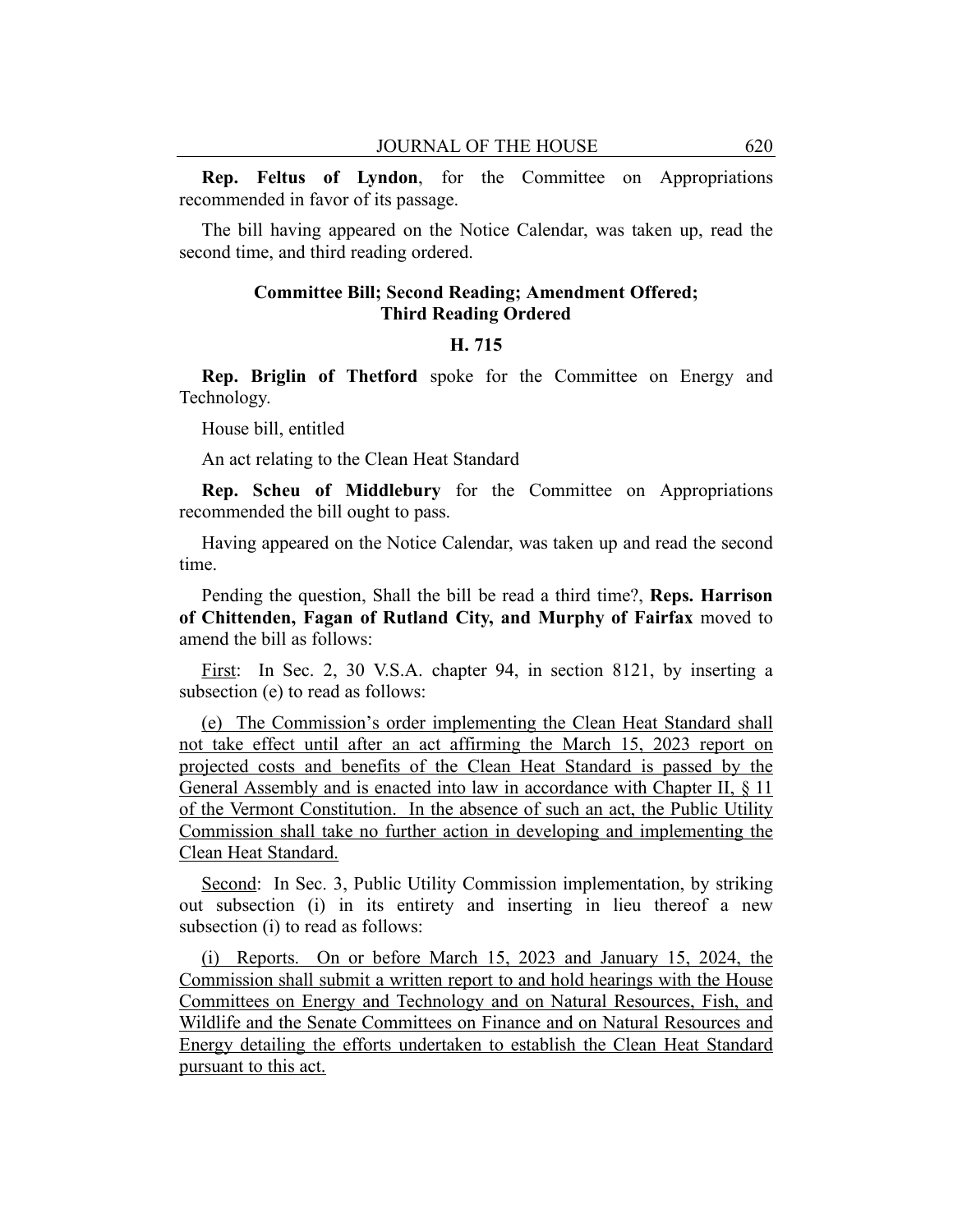(1) The 2023 report shall include modeled impacts of the Clean Heat Standard on customers, including impacts to customer rates and fuel bills for participating and nonparticipating customers, fossil fuel reductions, and greenhouse gas reductions. The modeled impacts shall estimate high, medium, and low price and GHG reduction impacts.

(2) The 2024 report shall update the estimates provided in the 2023 report.

Pending the question, Shall the bill be amended as offered by Rep. Harrison of Chittenden and others?, **Rep. Murphy of Fairfax** demanded the Yeas and Nays, which demand was sustained by the Constitutional number. The Clerk proceeded to call the roll and the question, Shall the bill be amended as offered by Rep. Harrison of Chittenden and others?, was decided in the negative. Yeas, 44. Nays, 96.

Those who voted in the affirmative are:

Achey of Middletown Springs Beck of St. Johnsbury Brennan of Colchester Burditt of West Rutland Canfield of Fair Haven Corcoran of Bennington Cupoli of Rutland City Dickinson of St. Albans Town Donahue of Northfield Fagan of Rutland City Feltus of Lyndon Goslant of Northfield Gregoire of Fairfield Hango of Berkshire

Harrison of Chittenden Helm of Fair Haven Kascenska of Burke LaClair of Barre Town Laroche of Franklin Lefebvre of Orange Leffler of Enosburgh Marcotte of Coventry Martel of Waterford Mattos of Milton McCoy of Poultney Morgan, L. of Milton Morgan, M. of Milton Morrissey of Bennington Murphy of Fairfax Norris of Sheldon

Norris of Shoreham Page of Newport City Parsons of Newbury Peterson of Clarendon Rosenquist of Georgia Scheuermann of Stowe Shaw of Pittsford Smith of Derby Smith of New Haven Strong of Albany Terenzini of Rutland Town Toof of St. Albans Town Walker of Swanton Williams of Granby

#### Those who voted in the negative are:

Ancel of Calais Anthony of Barre City Arrison of Weathersfield Austin of Colchester Bartholomew of Hartland Birong of Vergennes Black of Essex Bluemle of Burlington Bock of Chester Bongartz of Manchester Bos-Lun of Westminster Brady of Williston Briglin of Thetford

Garofano of Essex Goldman of Rockingham Grad of Moretown Hooper of Montpelier Hooper of Randolph Hooper of Burlington Houghton of Essex Howard of Rutland City James of Manchester Jerome of Brandon Jessup of Middlesex Killacky of South Burlington Kimbell of Woodstock

Ode of Burlington Pajala of Londonderry Partridge of Windham Patt of Worcester Pearl of Danville Pugh of South Burlington Rachelson of Burlington Rogers of Waterville Satcowitz of Randolph Scheu of Middlebury Sheldon of Middlebury Sibilia of Dover Sims of Craftsbury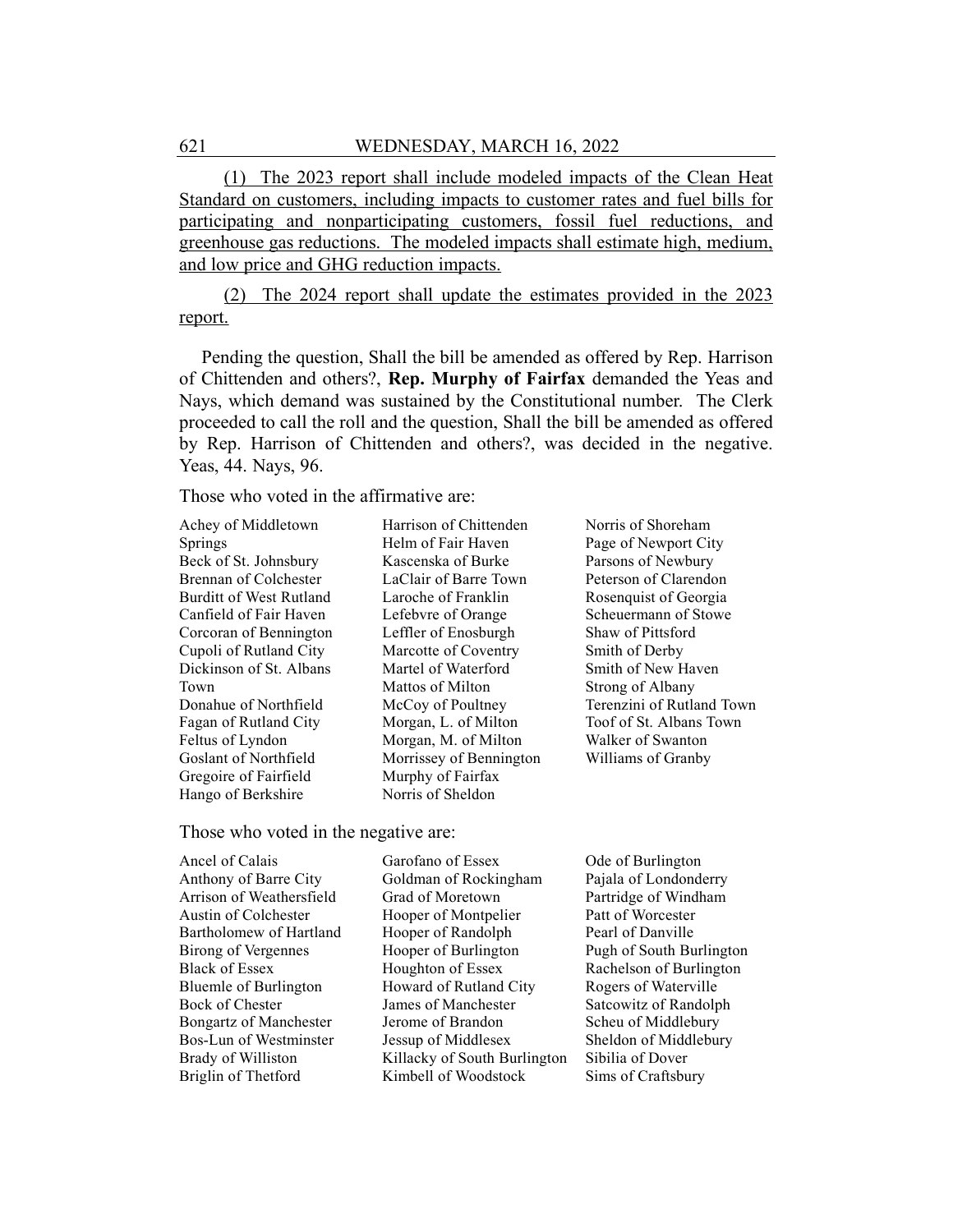| Brown of Richmond         | Kornheiser of Brattleboro   | Small of Winooski           |
|---------------------------|-----------------------------|-----------------------------|
| Brumsted of Shelburne     | LaLonde of South            | Squirrell of Underhill      |
| Burke of Brattleboro      | Burlington                  | Stebbins of Burlington      |
| Burrows of West Windsor   | Lanpher of Vergennes        | <b>Stevens of Waterbury</b> |
| Campbell of St. Johnsbury | Lefebvre of Newark          | Surprenant of Barnard       |
| Chase of Colchester       | Lippert of Hinesburg        | Taylor of Colchester        |
| Christie of Hartford      | Long of Newfane             | Till of Jericho             |
| Cina of Burlington        | Masland of Thetford         | Toleno of Brattleboro       |
| Coffey of Guilford        | McCarthy of St. Albans City | Townsend of South           |
| Colburn of Burlington     | McCormack of Burlington     | Burlington                  |
| Conlon of Cornwall        | McCullough of Williston     | Troiano of Stannard         |
| Copeland Hanzas of        | McFaun of Barre Town        | Vyhovsky of Essex           |
| <b>Bradford</b>           | Morris of Springfield       | Walz of Barre City          |
| Cordes of Lincoln         | Mrowicki of Putney          | Webb of Shelburne           |
| Dolan of Essex            | Mulvaney-Stanak of          | White of Hartford           |
| Dolan of Waitsfield       | Burlington                  | Whitman of Bennington       |
| Donnally of Hyde Park     | Nicoll of Ludlow            | Wood of Waterbury           |
| Durfee of Shaftsbury      | Nigro of Bennington         | Yacovone of Morristown      |
| Elder of Starksboro       | Notte of Rutland City       | Yantachka of Charlotte      |
| Emmons of Springfield     | Noyes of Wolcott            |                             |
| Gannon of Wilmington      | O'Brien of Tunbridge        |                             |
|                           |                             |                             |

Those members absent with leave of the House and not voting are:

| Brownell of Pownal     | Higley of Lowell         | Palasik of Milton  |
|------------------------|--------------------------|--------------------|
| Colston of Winooski    | Kitzmiller of Montpelier | Sullivan of Dorset |
| Graham of Williamstown | Labor of Morgan          | White of Bethel    |

Pending the question, Shall the bill be read a third time?, **Rep. Briglin of Thetford** demanded the Yeas and Nays, which demand was sustained by the Constitutional number. The Clerk proceeded to call the roll and the question, Shall the bill be read a third time?, was decided in the affirmative. Yeas, 96. Nays, 44.

## Those who voted in the affirmative are:

Ancel of Calais Anthony of Barre City Arrison of Weathersfield Austin of Colchester Bartholomew of Hartland Birong of Vergennes Black of Essex Bluemle of Burlington Bock of Chester Bongartz of Manchester Bos-Lun of Westminster Brady of Williston Briglin of Thetford

Gannon of Wilmington Garofano of Essex Goldman of Rockingham Grad of Moretown Hooper of Montpelier Hooper of Randolph Hooper of Burlington Houghton of Essex Howard of Rutland City James of Manchester Jerome of Brandon Jessup of Middlesex Killacky of South Burlington Ode of Burlington Pajala of Londonderry Partridge of Windham Patt of Worcester Pearl of Danville Pugh of South Burlington Rachelson of Burlington Rogers of Waterville \* Satcowitz of Randolph Scheu of Middlebury Sheldon of Middlebury Sibilia of Dover Sims of Craftsbury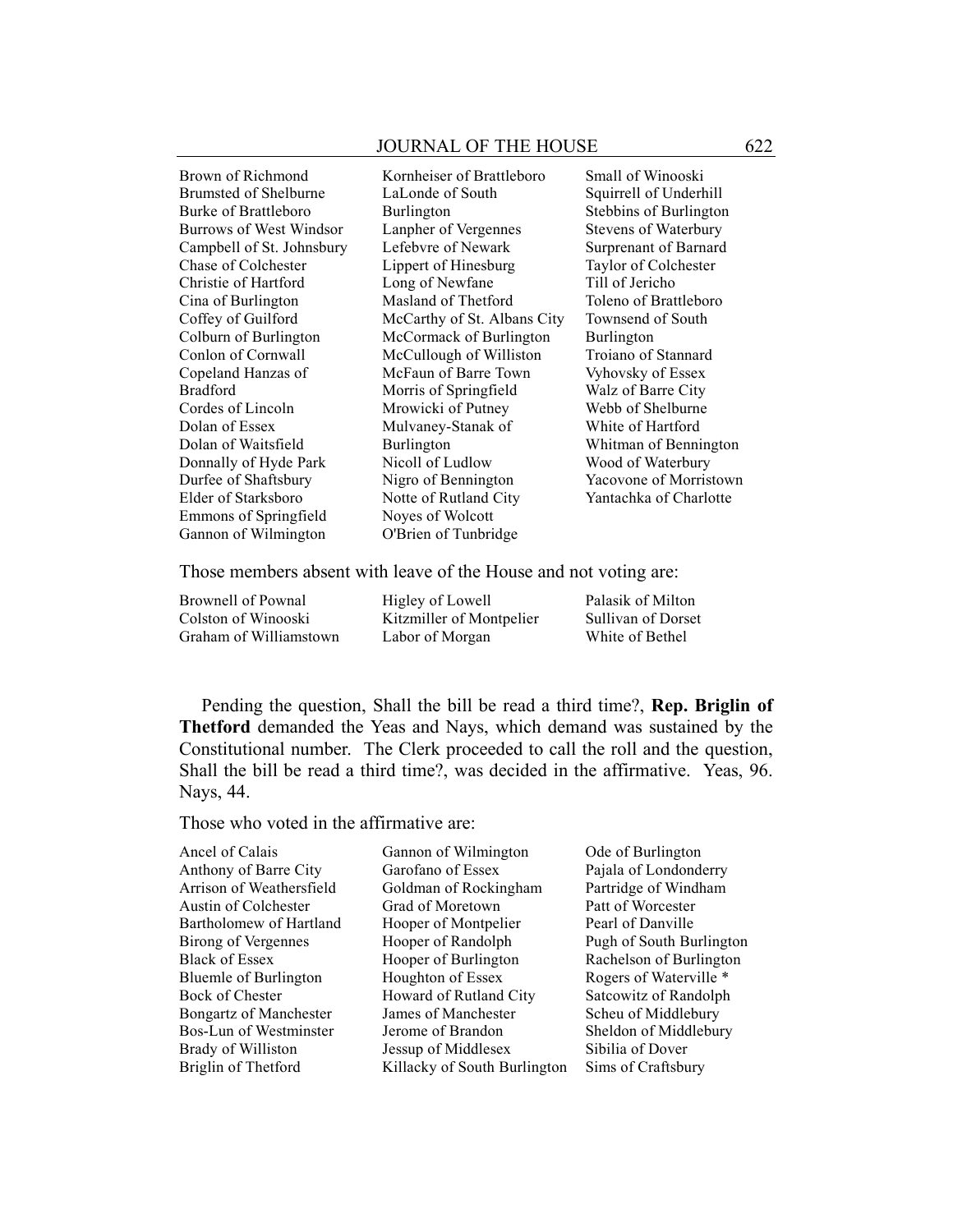Brown of Richmond Brumsted of Shelburne Burke of Brattleboro Burrows of West Windsor Campbell of St. Johnsbury Chase of Colchester Christie of Hartford Cina of Burlington Coffey of Guilford Colburn of Burlington Conlon of Cornwall Copeland Hanzas of Bradford Corcoran of Bennington Cordes of Lincoln \* Dolan of Essex Dolan of Waitsfield Donnally of Hyde Park Durfee of Shaftsbury Elder of Starksboro Emmons of Springfield

Kimbell of Woodstock Kornheiser of Brattleboro LaLonde of South Burlington Lanpher of Vergennes Lefebvre of Newark Lippert of Hinesburg Long of Newfane \* Masland of Thetford McCarthy of St. Albans City McCormack of Burlington McCullough of Williston Morris of Springfield Mrowicki of Putney Mulvaney-Stanak of Burlington Nicoll of Ludlow Nigro of Bennington Notte of Rutland City Noyes of Wolcott O'Brien of Tunbridge

Small of Winooski Squirrell of Underhill Stebbins of Burlington \* Stevens of Waterbury Surprenant of Barnard Taylor of Colchester Till of Jericho Toleno of Brattleboro Townsend of South Burlington Troiano of Stannard Vyhovsky of Essex Walz of Barre City Webb of Shelburne White of Hartford Whitman of Bennington Wood of Waterbury Yacovone of Morristown Yantachka of Charlotte

#### Those who voted in the negative are:

Achey of Middletown Springs Beck of St. Johnsbury Brennan of Colchester Burditt of West Rutland Canfield of Fair Haven Cupoli of Rutland City Dickinson of St. Albans Town Donahue of Northfield Fagan of Rutland City Feltus of Lyndon Goslant of Northfield Gregoire of Fairfield Hango of Berkshire Harrison of Chittenden

Helm of Fair Haven Kascenska of Burke LaClair of Barre Town Laroche of Franklin Lefebvre of Orange Leffler of Enosburgh Marcotte of Coventry Martel of Waterford Mattos of Milton McCoy of Poultney McFaun of Barre Town Morgan, L. of Milton Morgan, M. of Milton Morrissey of Bennington Murphy of Fairfax Norris of Sheldon

Norris of Shoreham Page of Newport City Parsons of Newbury Peterson of Clarendon Rosenquist of Georgia Scheuermann of Stowe Shaw of Pittsford Smith of Derby Smith of New Haven Strong of Albany Terenzini of Rutland Town Toof of St. Albans Town Walker of Swanton Williams of Granby

Those members absent with leave of the House and not voting are:

| Brownell of Pownal     | Higley of Lowell         | Palasik of Milton         |
|------------------------|--------------------------|---------------------------|
| Colston of Winooski    | Kitzmiller of Montpelier | <b>Sullivan of Dorset</b> |
| Graham of Williamstown | Labor of Morgan          | White of Bethel           |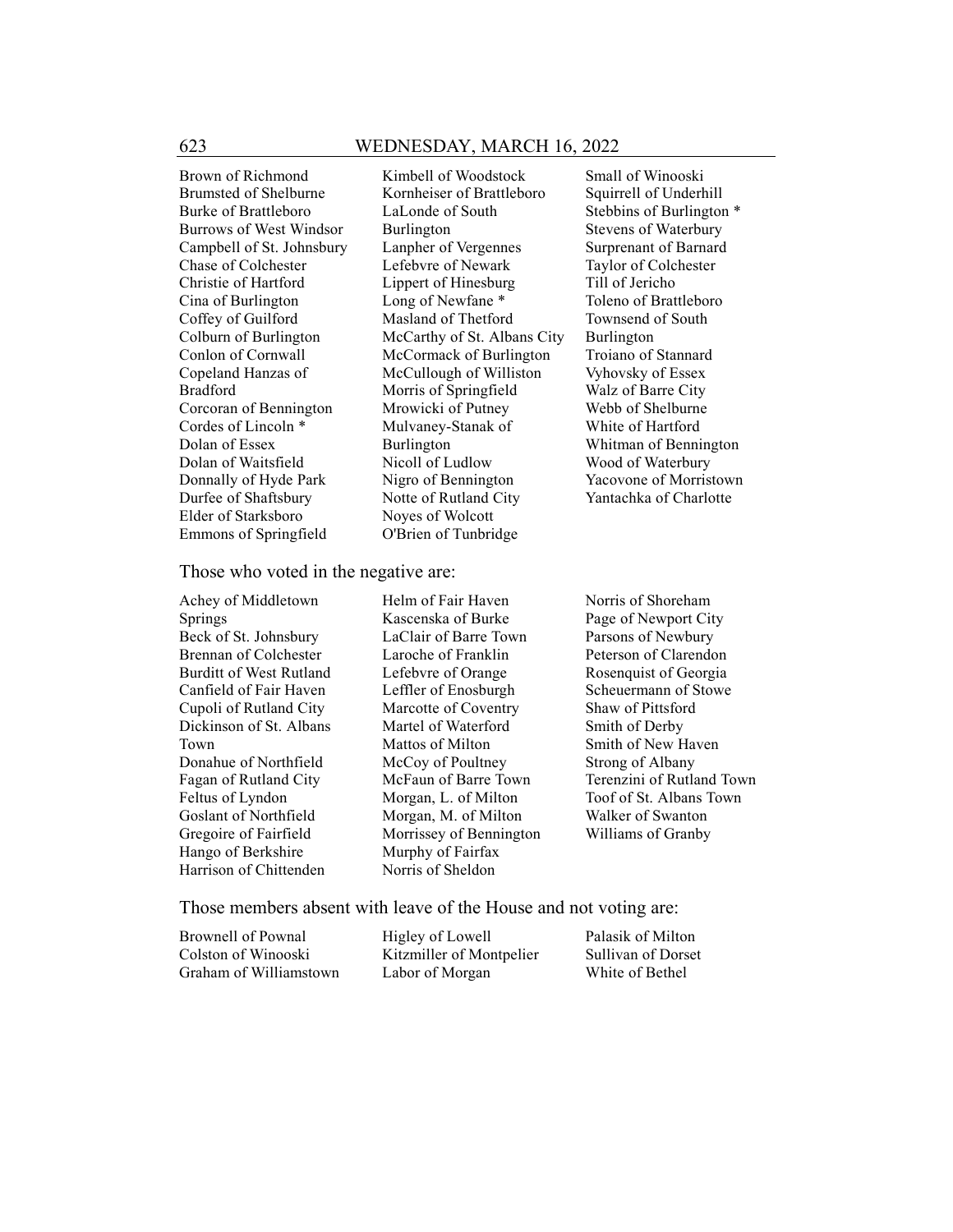**Rep. Cordes of Lincoln** explained her vote as follows:

"Madam Speaker:

I voted yes for H. 715 for my grandchildren."

**Rep. Long of Newfane** explained her vote as follows:

"Madam Speaker:

Establishing a Clean Heat Standard was a key recommendation of the Climate Council established by the Global Warming Solutions Act. This is a critical step in our on-going work to reduce Vermonters' dependence on fossil fuels. This legislation incentivizes the energy industry to work with Vermonters to make the transition to cleaner, more affordable heating methods. I vote yes."

**Rep. Rogers of Waterville** explained her vote as follows:

"Madam Speaker:

I voted yes to move us toward stable and affordable options in our heating sector and to prepare for the changes and challenges we will face throughout my lifetime and for generations to come due to climate change."

**Rep. Stebbins of Burlington** explained her vote as follows:

"Madam Speaker:

I am proud to vote yes on this bill.

The excuses for why we shouldn't reduce our reliance on fossil fuels are typically:

- 1. We don't know what this bill will do.
- 2. This might cost too much.
- 3. This might hurt our most vulnerable.
- 4. This won't do anything. Vermont is too small.

My answers are:

- 1. We know climate change is hurting Vermonters now.
- 2. Not acting now will only cost us more.
- 3. Our most vulnerable will be more hurt by our inaction.
- 4. How will you explain to your children why you didn't act."

#### **Senate Proposal of Amendment Concurred in**

## **H. 701**

The Senate proposed to the House to amend House bill, entitled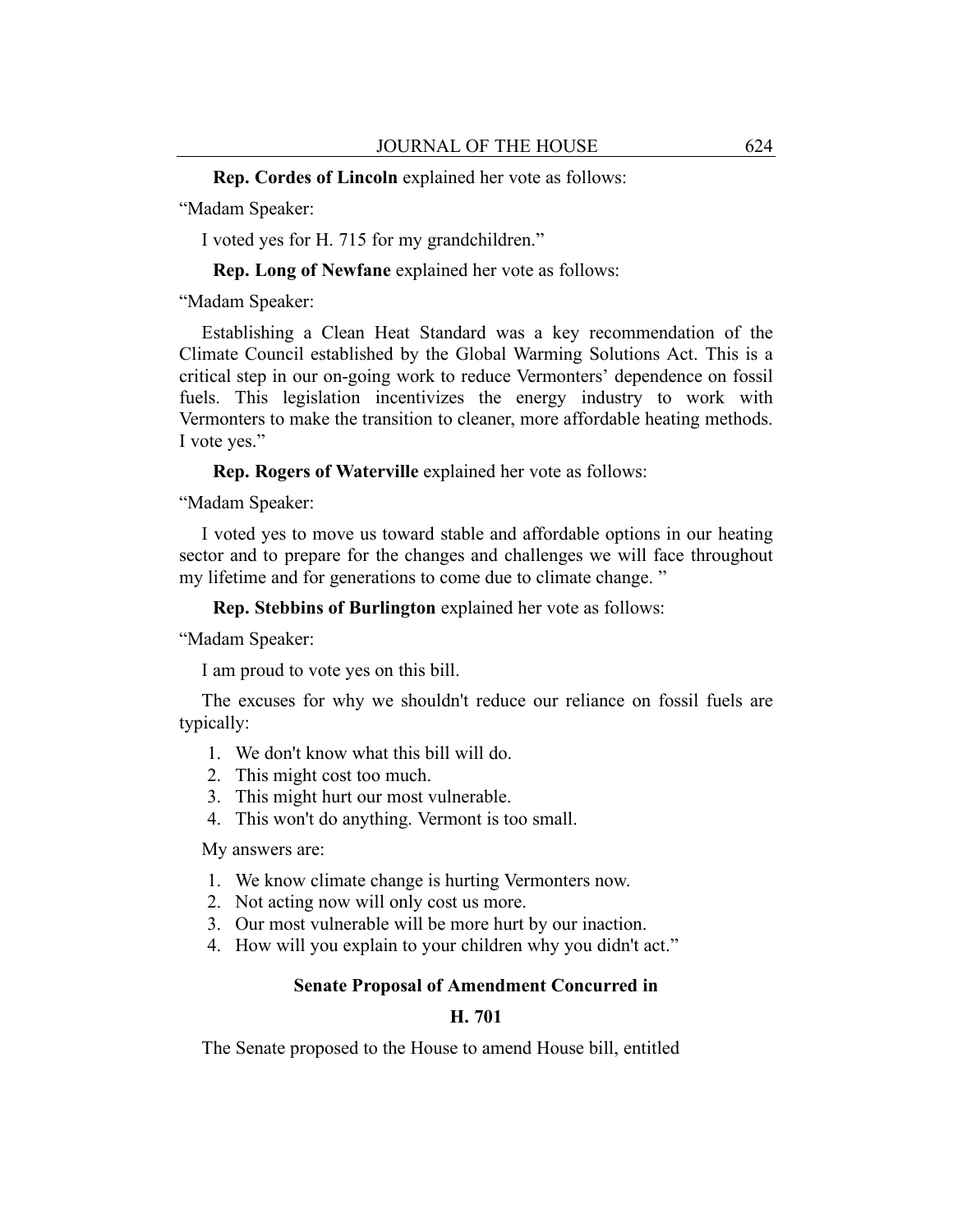An act relating to cannabis license fees

The Senate proposed to the House to amend the bill as follows:

First: By striking out Sec. 7, 7 V.S.A. § 910, in its entirety and inserting in lieu thereof a new Sec. 7 to read as follows:

Sec. 7. 7 V.S.A. §§ 910 and 911 are added to read:

## § 910. CANNABIS ESTABLISHMENT FEE SCHEDULE

The following fees shall apply to each person or product licensed by the Board:

(1) Cultivators.

(A) Outdoor cultivators.

(i) Outdoor cultivator tier 1. Outdoor cultivators with up to 1,000 square feet of plant canopy or fewer than 125 cannabis plants in an outdoor cultivation space shall be assessed an annual licensing fee of \$750.00.

(ii) Outdoor cultivator tier 2. Outdoor cultivators with up to 2,500 square feet of plant canopy in an outdoor cultivation space shall be assessed an annual licensing fee of \$1,875.00.

(iii) Outdoor cultivator tier 3. Outdoor cultivators with up to 5,000 square feet of plant canopy in an outdoor cultivation space shall be assessed an annual licensing fee of \$4,000.00.

(iv) Outdoor cultivator tier 4. Outdoor cultivators with up to 10,000 square feet of plant canopy in an outdoor cultivation space shall be assessed an annual licensing fee of \$8,000.00.

(v) Outdoor cultivator tier 5. Outdoor cultivators with up to 20,000 square feet of plant canopy in an outdoor cultivation space shall be assessed an annual licensing fee of \$18,000.00.

(vi) Outdoor cultivator tier 6. Outdoor cultivators with up to 37,500 square feet of plant canopy in an outdoor cultivation space shall be assessed an annual licensing fee of \$34,000.00.

(B) Indoor cultivators.

(i) Indoor cultivator tier 1. Indoor cultivators with up to 1,000 square feet of plant canopy in an indoor cultivation space shall be assessed an annual licensing fee of \$1,500.00.

(ii) Indoor cultivator tier 2. Indoor cultivators with up to 2,500 square feet of plant canopy in an indoor cultivation space shall be assessed an annual licensing fee of \$3,750.00.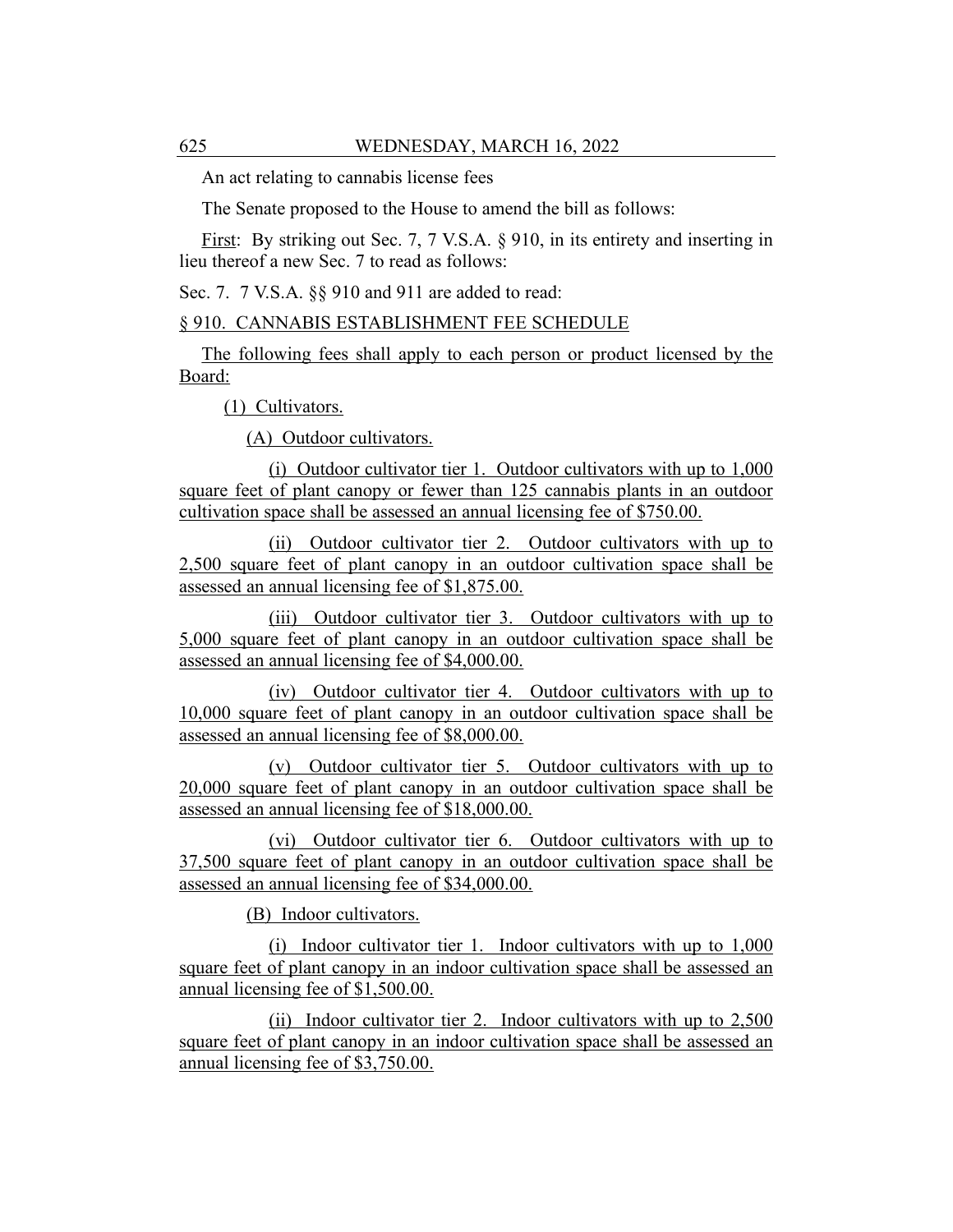(iii) Indoor cultivator tier 3. Indoor cultivators with up to 5,000 square feet of plant canopy in an indoor cultivation space shall be assessed an annual licensing fee of \$8,000.00.

(iv) Indoor cultivator tier 4. Indoor cultivators with up to 10,000 square feet of plant canopy in an indoor cultivation space shall be assessed an annual licensing fee of \$16,000.00.

(v) Indoor cultivator tier 5. Indoor cultivators with up to 15,000 square feet of plant canopy in an indoor cultivation space shall be assessed an annual licensing fee of \$36,000.00.

(vi) Indoor cultivator tier 6. Indoor cultivators with up to 25,000 square feet of plant canopy in an indoor cultivation space shall be assessed an annual licensing fee of \$75,000.00.

(C) Mixed cultivator tiers.

(i) Mixed cultivator tier 1. Mixed cultivators with the following at the same licensed premises shall be assessed an annual licensing fee of \$2,250.00: up to 1,000 square feet of plant canopy in an indoor cultivation space and up to 125 cannabis plants in an outdoor cultivation space.

(ii) Mixed cultivator tier 2. Mixed cultivators with the following at the same licensed premises shall be assessed an annual licensing fee of \$5,625.00: up to 2,500 square feet of plant canopy in an indoor cultivation space and up to 312 cannabis plants in an outdoor cultivation space.

(iii) Mixed cultivator tier 3. Mixed cultivators with the following at the same licensed premises shall be assessed an annual licensing fee of \$5,500.00: up to 1,000 square feet of plant canopy in an indoor cultivation space and up to 625 cannabis plants in an outdoor cultivation space.

(iv) Mixed cultivator tier 4. Mixed cultivators with the following at the same licensed premises shall be assessed an annual licensing fee of \$9,500.00: up to 1,000 square feet of plant canopy in an indoor cultivation space and up to 1,250 cannabis plants in an outdoor cultivation space.

(v) Mixed cultivator tier 5. Mixed cultivators with the following at the same licensed premises shall be assessed an annual licensing fee of \$19,500.00: up to 1,000 square feet of plant canopy in an indoor cultivation space and up to 2,500 cannabis plants in an outdoor cultivation space.

(2) Wholesalers. Wholesalers shall be assessed an annual licensing fee of \$4,000.00.

(3) Manufacturers.

(A) Manufacturer tier 1. Manufacturers that process and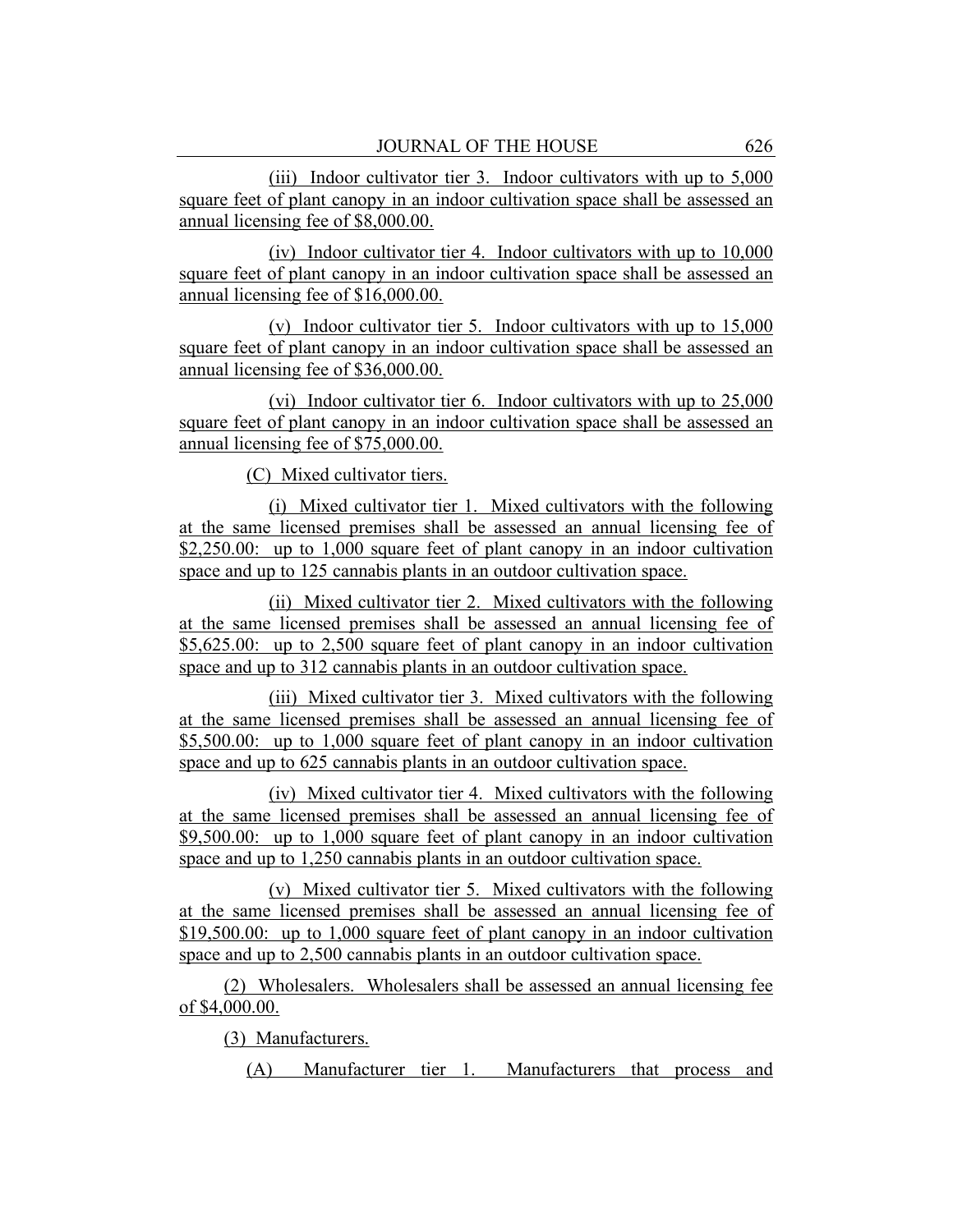manufacture cannabis in order to produce cannabis products without using solvent-based extraction and not more than \$10,000.00 per year in cannabis products based on the manufacturer's total annual sales in cannabis products shall be assessed an annual licensing fee of \$750.00.

(B) Manufacturer tier 2. Manufacturers that process and manufacture cannabis in order to produce cannabis products without using solvent-based extraction shall be assessed an annual licensing fee of \$2,500.00.

(C) Manufacturer tier 3. Manufacturers that process and manufacture cannabis in order to produce cannabis products using all allowable methods of extraction, including solvent-based extraction, shall be assessed an annual licensing fee of \$15,000.00.

(4) Retailers. Retailers that sell cannabis and cannabis products to consumers shall be assessed an annual licensing fee of \$10,000.00.

(5) Testing laboratories. Testing laboratories shall be assessed an annual licensing fee of \$1,500.00.

(6) Integrated licensees. Integrated licensees shall be assessed an annual licensing fee of \$100,000.00.

(7) Employees. Cannabis establishments licensed by the Board shall be assessed an annual licensing fee of \$50.00 for each employee.

(8) Products. Retailers and integrated licensees shall be assessed an annual product licensing fee of \$50.00 for every type of cannabis and cannabis product that is sold in accordance with this chapter.

(9) Local licensing fees. Cannabis establishments licensed by the Board shall be assessed an annual local licensing fee of \$100.00 in addition to each fee assessed under subdivisions  $(1)$ – $(6)$  of this section. Local licensing fees shall be distributed to the municipality in which the cannabis establishment is located pursuant to section 846(c) of this title.

(10) One-time fees.

(A) All applicants for a cannabis establishment license shall be assessed an initial one-time application fee of \$1,000.00.

(B) An applicant may choose to be assessed an initial one-time intent-to-apply fee of \$500.00. If the applicant subsequently seeks a license within one year after paying the intent-to-apply fee, the initial one-time application fee of \$1,000.00 shall be reduced by \$500.00.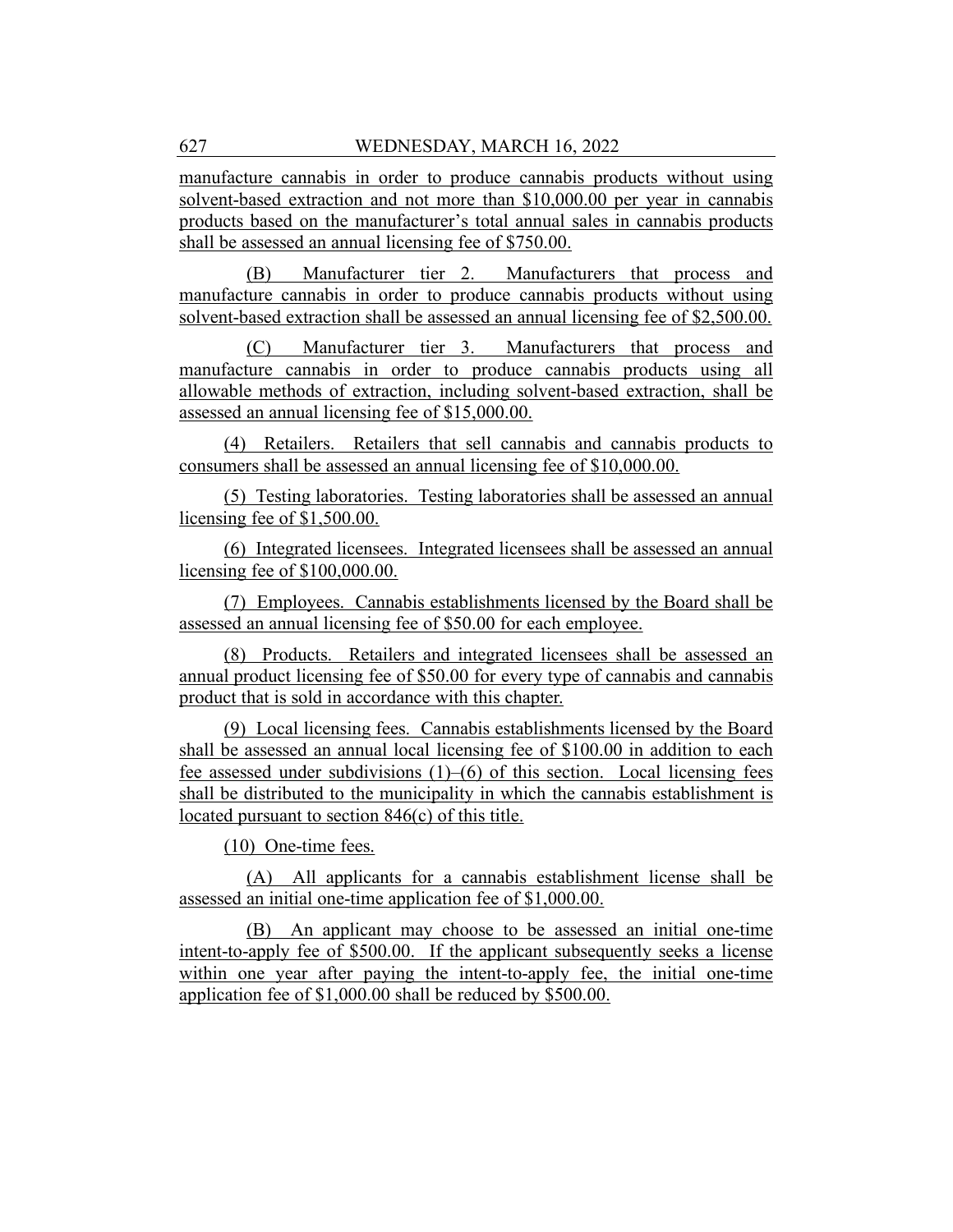## § 911. FEE WAIVER AND REDUCTION; SOCIAL EQUITY APPLICANTS

The Cannabis Control Board may, in its discretion and pursuant to adopted rule or readily accessible policy, or both, reduce or waive cannabis establishment application and licensing fees for social equity applicants as defined by the Board, including individuals from communities that historically have been disproportionately impacted by cannabis prohibition and individuals directly and personally impacted by cannabis prohibition.

Second: By striking out Sec. 10, effective dates, and its reader assistance heading in their entireties and inserting in lieu thereof the following:

\* \* \* Regulation of the Medical Cannabis Registry \* \* \*

## Sec. 10. REPEAL

(a) Due to the failure of the House bill entitled "An act relating to fiscal year 2022 budget adjustments" (H.679), for which the report of the committee of conference was considered and adopted on the part of the Senate on February 24, 2022 and on the part of the House on March 8, 2022, to become law prior to March 1, 2022, 18 V.S.A. chapter 86 (therapeutic use of cannabis) was repealed on March 1, 2022 pursuant to 2020 Acts and Resolves No. 164, Sec. 11. Accordingly, Secs. 59a (amendments to implementation of medical cannabis registry) and 59b (amendments to the effective dates of 2020 Acts and Resolves No. 164) of H.679 are now obsolete.

(b) If H.679 becomes law, then Secs. 59a and 59b of that act are repealed.

## Sec. 11. REGULATION OF THE MEDICAL CANNABIS REGISTRY

Emergency rules identical to the proposed final rules entitled "Rule 3: Medical Cannabis" and "Rule 4: Compliance and Enforcement" that were filed with the Legislative Committee on Administrative Rules on March 9, 2022 shall be deemed to meet the standard for the adoption of emergency rules pursuant to 3 V.S.A.  $\S 844(a)$  if adopted as emergency rules prior to the permanent rules entitled "Rule 3: Medical Cannabis" and "Rule 4: Compliance and Enforcement" becoming effective.

\* \* \* Effective Date \* \* \*

## Sec. 12. EFFECTIVE DATE

This act shall take effect on passage.

And that after passage the title of the bill be amended to read:

An act relating to cannabis license fees and the regulation of the medical cannabis registry.